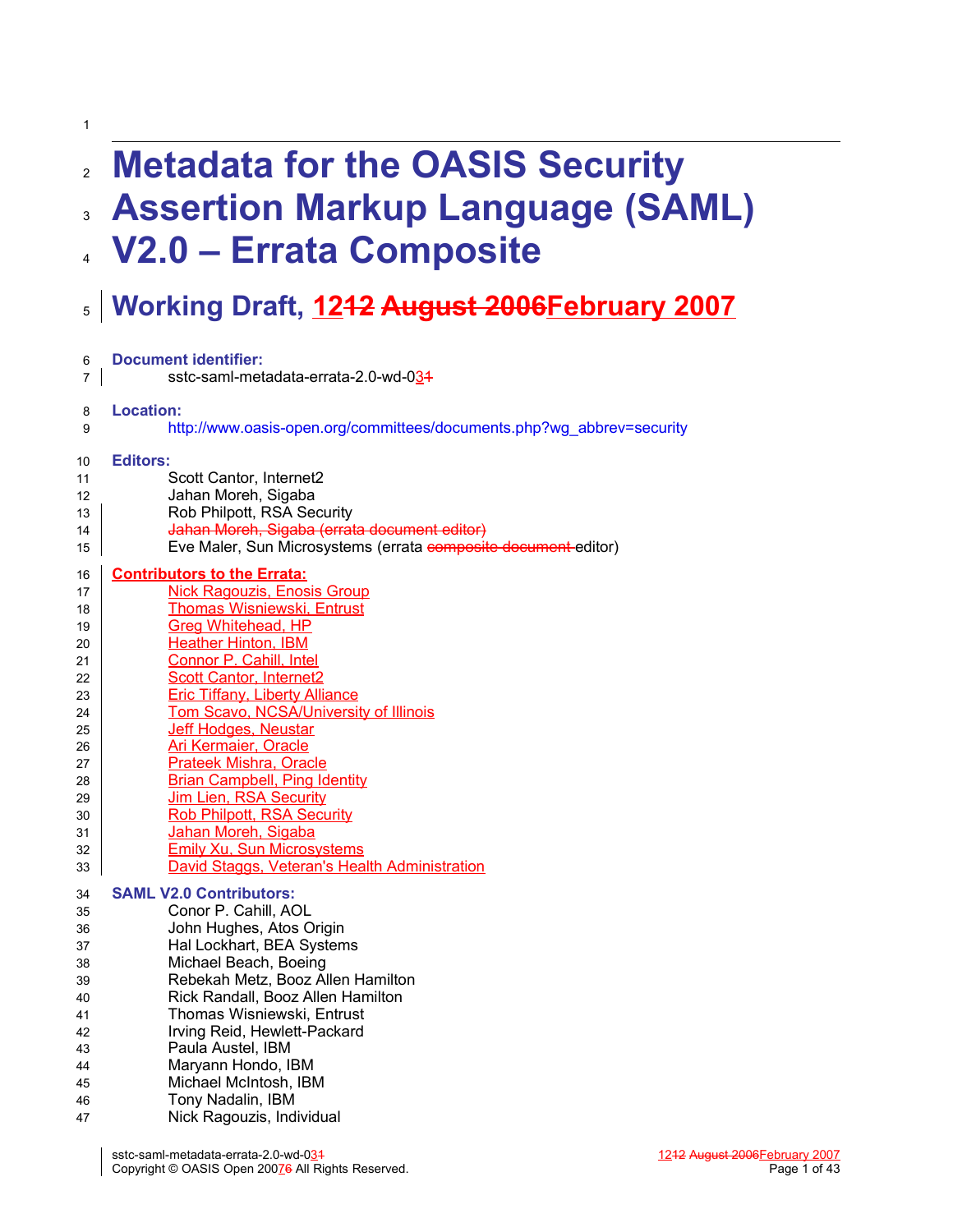| 48 | Scott Cantor, Internet2            |
|----|------------------------------------|
| 49 | RL 'Bob' Morgan, Internet2         |
| 50 | Peter C Davis, Neustar             |
| 51 | Jeff Hodges, Neustar               |
| 52 | Frederick Hirsch, Nokia            |
| 53 | John Kemp, Nokia                   |
| 54 | Paul Madsen, NTT                   |
| 55 | Steve Anderson, OpenNetwork        |
| 56 | Prateek Mishra, Principal Identity |
| 57 | John Linn, RSA Security            |
| 58 | Rob Philpott, RSA Security         |
| 59 | Jahan Moreh, Sigaba                |
| 60 | Anne Anderson, Sun Microsystems    |
| 61 | Eve Maler, Sun Microsystems        |
| 62 | Ron Monzillo, Sun Microsystems     |
| 63 | Greg Whitehead, Trustgenix         |

#### **Abstract:** 64

SAML profiles require agreements between system entities regarding identifiers, binding support and endpoints, certificates and keys, and so forth. A metadata specification is useful for describing this information in a standardized way. The SAML V2.0 Metadata document defines an extensible metadata format for SAML system entities, organized by roles that reflect SAML profiles. Such roles include that of Identity Provider, Service Provider, Affiliation, Attribute Authority, Attribute Consumer, and Policy Decision Point. This document, known as an "errata composite", combines corrections to reported errata with the original specification text. By design, the corrections are limited to clarifications of ambiguous or conflicting specification text. This document shows deletions from the original specification as struck-through text, and additions as bluecolored underlined text. The "[PE*nn*]" designations embedded in the text refer to particular errata and their dispositions. 65 66 67 68 69 70 71 72 73 74 75

#### **Status:** 76

| 77<br>78 | This errata composite document is a working draft based on the original OASIS Standard<br>document that had been produced by the Security Services Technical Committee and approved |
|----------|-------------------------------------------------------------------------------------------------------------------------------------------------------------------------------------|
| 79       | by the OASIS membership on 1 March 2005. While the errata corrections appearing here are                                                                                            |
| 80       | non-normative, they reflect the consensus of the TC about how to interpret the specification and                                                                                    |
| 81       | are likely to be incorporated into any future standards-track revision of the SAML-                                                                                                 |
| 82       | specifications-changes specified by the Approved Errata document (currently at Working Draft                                                                                        |
| 83       | revision 02), which is on an OASIS standardization track. In case of any discrepancy between this                                                                                   |
| 84       | document and the Approved Errata, the latter has precedence. See also the Errata Working                                                                                            |
| 85       | Document (currently at revision 39), which provides background on the changes specified here.                                                                                       |
| 86       | This document includes errata-corrections through revision 33 of thefor errata document,                                                                                            |
| 87       | including PE7, PE33, PE34, PE37, and PE41, and E62.                                                                                                                                 |
| 88       | Committee members should submit comments and potential errata to the security-                                                                                                      |
| 89       | services@lists.oasis-open.org list. Others should submit them by following the instructions at                                                                                      |
| 90       | http://www.oasis-open.org/committees/comments/form.php?wg_abbrev=security.                                                                                                          |
| 91       | For information on whether any patents have been disclosed that may be essential to                                                                                                 |
| 92       | implementing this specification, and any offers of patent licensing terms, please refer to the                                                                                      |
| 93       | Intellectual Property Rights web page for the Security Services TC (http://www.oasis-                                                                                               |
| 94       | open.org/committees/security/ipr.php).                                                                                                                                              |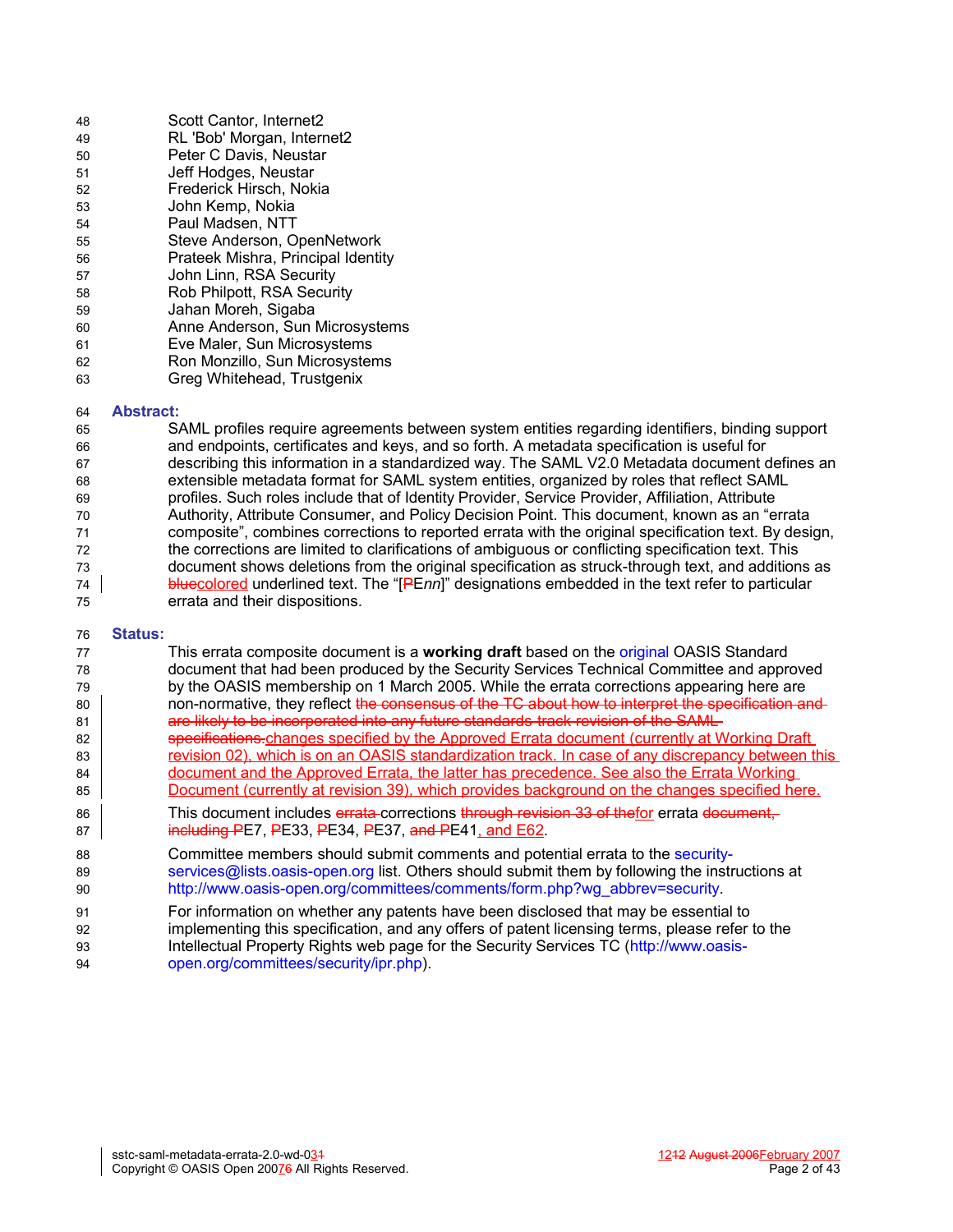# **Table of Contents** 95

| 96         |  |
|------------|--|
| 97         |  |
| 98         |  |
| 99         |  |
| 100        |  |
| 101        |  |
| 102        |  |
| 103        |  |
| 104        |  |
| 105        |  |
| 106        |  |
| 107        |  |
| 108        |  |
| 109        |  |
| 110        |  |
| 111        |  |
| 112        |  |
| 113        |  |
| 114        |  |
| 115        |  |
| 116        |  |
| 117        |  |
| 118<br>119 |  |
| 120        |  |
| 121        |  |
| 122        |  |
| 123        |  |
| 124        |  |
| 125        |  |
| 126        |  |
| 127        |  |
| 128        |  |
| 129        |  |
| 130        |  |
| 131        |  |
| 132        |  |
| 133        |  |
| 134        |  |
| 135        |  |
| 136        |  |
| 137        |  |
| 138        |  |
| 139        |  |
| 140        |  |
| 141        |  |
| 142        |  |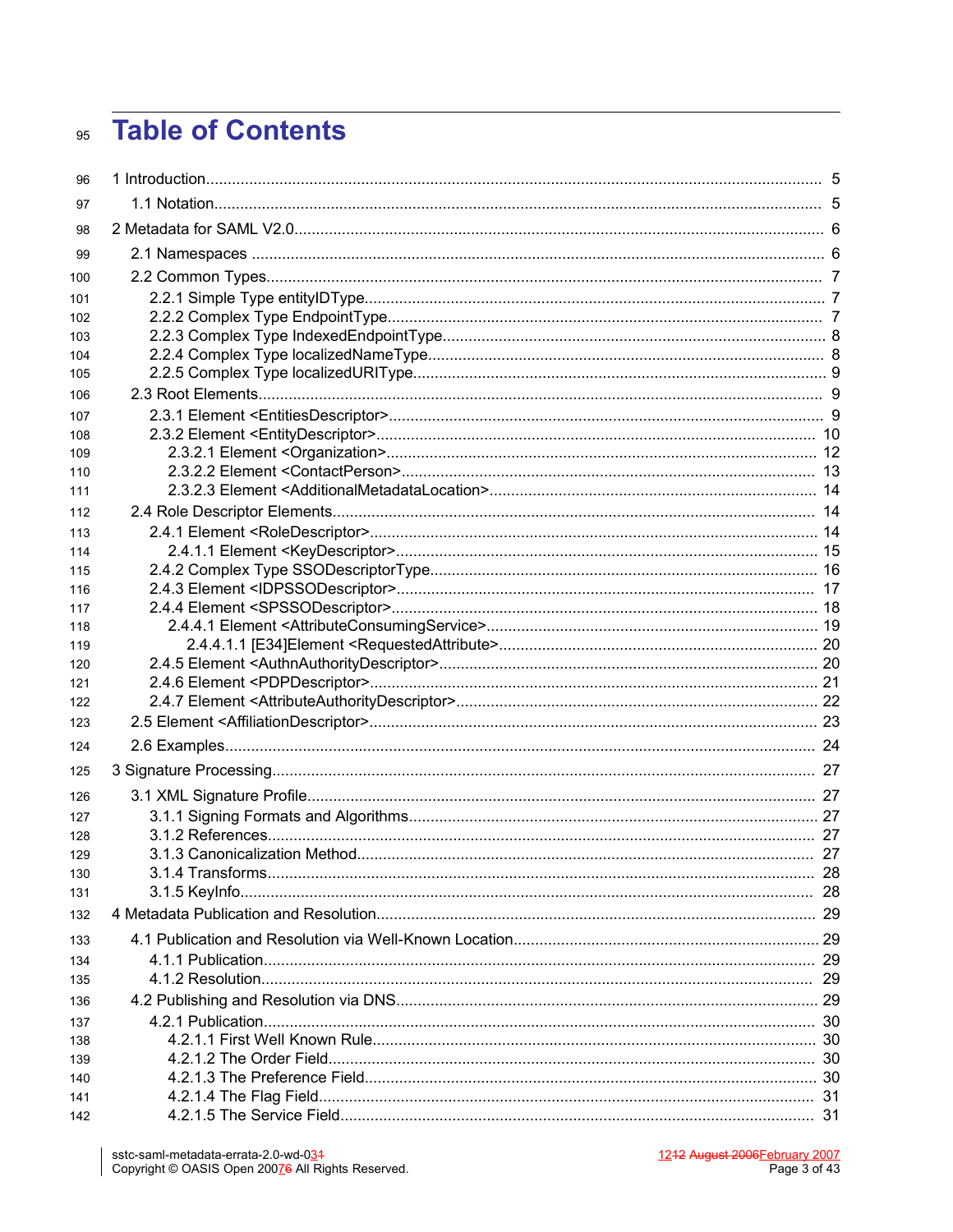| 143 |                                                                                   |  |
|-----|-----------------------------------------------------------------------------------|--|
| 144 |                                                                                   |  |
| 145 |                                                                                   |  |
| 146 |                                                                                   |  |
| 147 |                                                                                   |  |
| 148 |                                                                                   |  |
| 149 |                                                                                   |  |
| 150 |                                                                                   |  |
| 151 |                                                                                   |  |
| 152 |                                                                                   |  |
| 153 |                                                                                   |  |
| 154 |                                                                                   |  |
| 155 |                                                                                   |  |
| 156 |                                                                                   |  |
| 157 | 4.3.3.3 Processing Server Authentication during Metadata Retrieval via TLS/SSL 34 |  |
| 158 |                                                                                   |  |
| 159 |                                                                                   |  |
| 160 |                                                                                   |  |
| 161 |                                                                                   |  |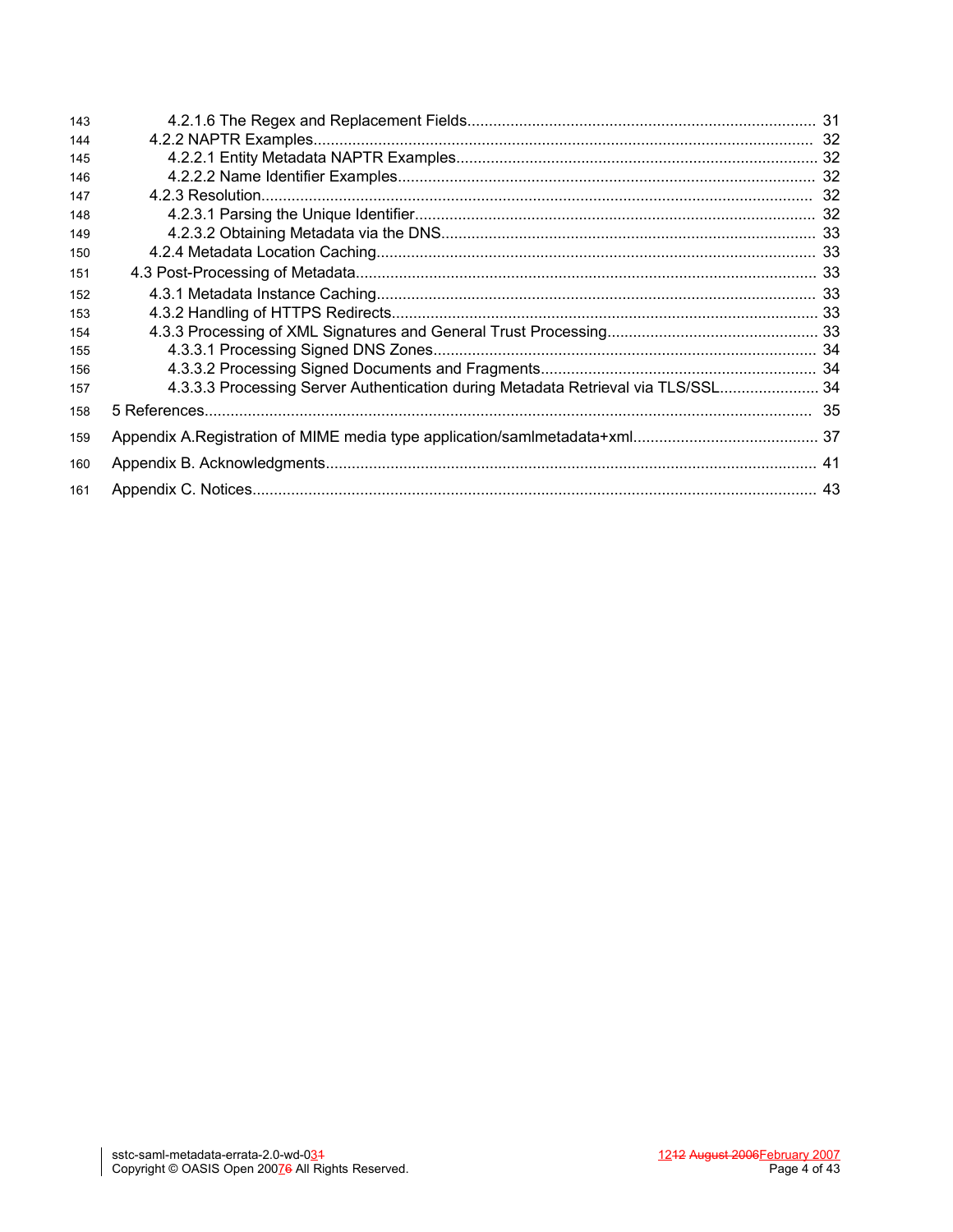# **1 Introduction** 162

SAML profiles require agreements between system entities regarding identifiers, binding support and endpoints, certificates and keys, and so forth. A metadata specification is useful for describing this information in a standardized way. This specification defines an extensible metadata format for SAML system entities, organized by roles that reflect SAML profiles. Such roles include that of SSO Identity Provider, SSO Service Provider, Affiliation, Attribute Authority, Attribute Requester, and Policy Decision Point. 163 164 165 166 167 168

This specification further defines profiles for the dynamic exchange of metadata among system entities, which may be useful in some deployments. 169 170

The SAML conformance document [\[SAMLConform\]](#page-34-0) lists all of the specifications that comprise SAML V2.0. 171 172

# **1.1 Notation** 173

The key words "MUST", "MUST NOT", "REQUIRED", "SHALL", "SHALL NOT", "SHOULD", "SHOULD NOT", "RECOMMENDED", "MAY", and "OPTIONAL" in this specification are to be interpreted as 174 175

- described in IETF RFC 2119 [\[RFC2119\]](#page-34-4). 176
- 177 178

Listings of productions or other normative code appear like this.

Example code listings appear like this. 179

**Note:** Notes like this are sometimes used to highlight non-normative commentary. 180

Conventional XML namespace prefixes are used throughout this specification to stand for their respective namespaces as follows, whether or not a namespace declaration is present in the example: 181 182

| <b>Prefix</b> | <b>XML Namespace</b>                  | <b>Comments</b>                                                                                                                                                                                                                                                                   |
|---------------|---------------------------------------|-----------------------------------------------------------------------------------------------------------------------------------------------------------------------------------------------------------------------------------------------------------------------------------|
| saml:         | urn:oasis:names:tc:SAML:2.0:assertion | This is the SAML V2.0 assertion namespace [SAMLCore].<br>The prefix is generally elided in mentions of SAML<br>assertion-related elements in text.                                                                                                                                |
| samlp:        | urn:oasis:names:tc:SAML:2.0:protocol  | This is the SAML V2.0 protocol namespace [SAMLCore].<br>The prefix is generally elided in mentions of XML protocol-<br>related elements in text.                                                                                                                                  |
| md:           | urn:oasis:names:tc:SAML:2.0:metadata  | This is the SAML V2.0 metadata namespace, defined in a<br>schema [SAMLMeta-xsd].                                                                                                                                                                                                  |
| ds:           | http://www.w3.org/2000/09/xmldsig#    | This is the XML Signature namespace [XMLSig].                                                                                                                                                                                                                                     |
| xenc:         | http://www.w3.org/2001/04/xmlenc#     | This is the XML Encryption namespace [XMLEnc].                                                                                                                                                                                                                                    |
| XS:           | http://www.w3.org/2001/XMLSchema      | This namespace is defined in the W3C XML Schema<br>specification [Schema1]. In schema listings, this is the<br>default namespace and no prefix is shown. For clarity, the<br>prefix is generally shown in specification text when XML<br>Schema-related constructs are mentioned. |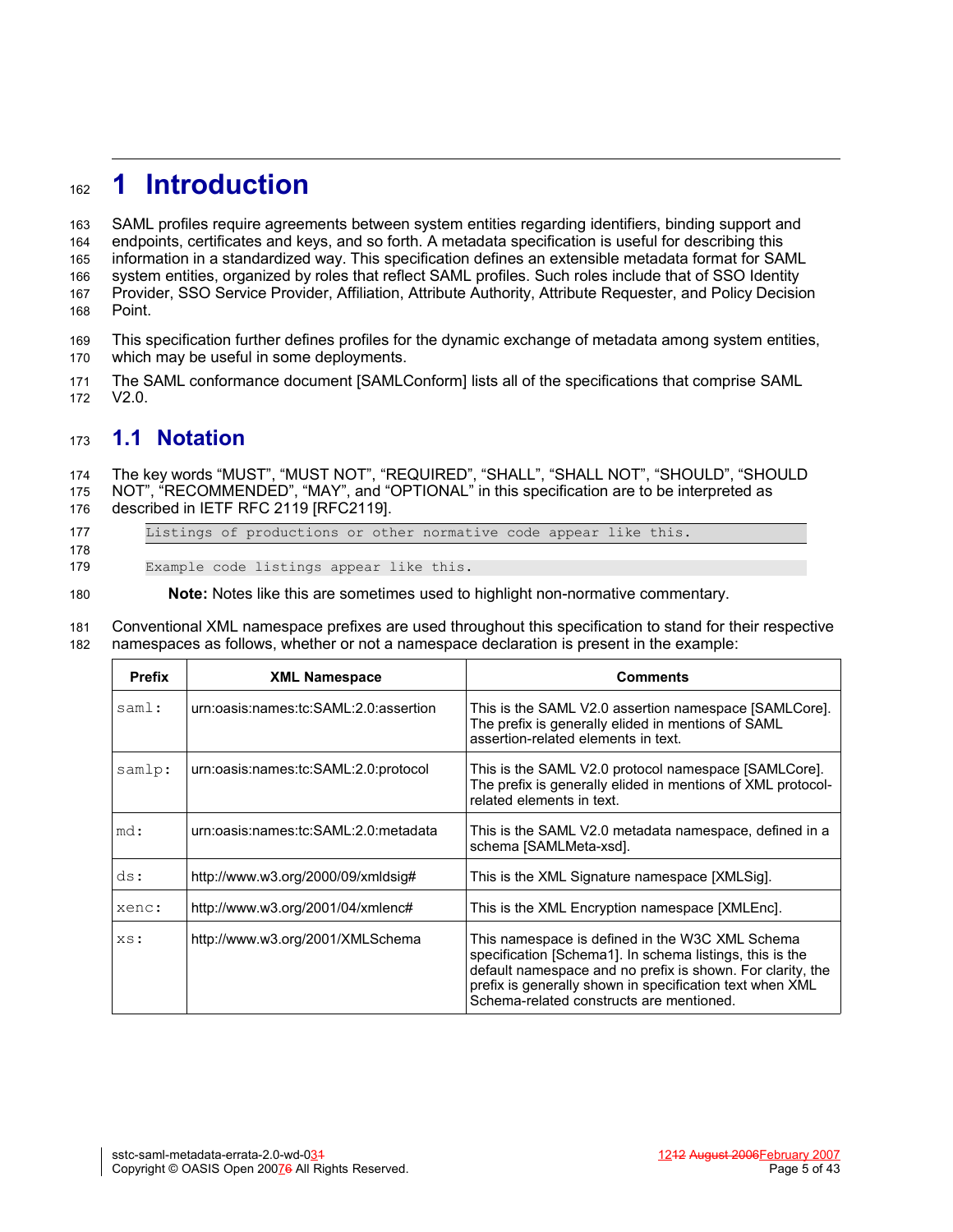# **2 Metadata for SAML V2.0** 183

SAML metadata is organized around an extensible collection of roles representing common combinations of SAML protocols and profiles supported by system entities. Each role is described by an element derived from the extensible base type of RoleDescriptor. Such descriptors are in turn collected into the <EntityDescriptor> container element, the primary unit of SAML metadata. An entity might alternatively represent an affiliation of other entities, such as an affiliation of service providers. The <AffiliationDescriptor> is provided for this purpose. 184 185 186 187 188 189

- Such descriptors may in turn be aggregated into nested groups using the  $\leq$ EntitiesDescriptor> element. 190 191
- A variety of security mechanisms for establishing the trustworthiness of metadata can be supported, particularly with the ability to individually sign most of the elements defined in this specification. 192 193
- Note that when elements with a parent/child relationship contain common attributes, such as caching or expiration information, the parent element takes precedence (see also Section [4.3.1\)](#page-32-0). 194 195
- **Note**: As a general matter, SAML metadata is not to be taken as an authoritative statement about the capabilities or options of a given system entity. That is, while it should be accurate, it need not be exhaustive. The omission of a particular option does not imply that it is or is not unsupported, merely that it is not claimed. As an example, a SAML attribute authority might support any number of attributes not named in an <AttributeAuthorityDescriptor>. Omissions might reflect privacy or any number of other considerations. Conversely, indicating support for a given attribute does not imply that a given requester can or will receive it. 196 197 198 199 200 201 202 203

## **2.1 Namespaces** 204

- SAML Metadata uses the following namespace (defined in a schema [\[SAMLMeta-xsd\]](#page-34-2)): 205
- urn:oasis:names:tc:SAML:2.0:metadata 206
- This specification uses the namespace prefix  $md$ : to refer to the namespace above. 207
- The following schema fragment illustrates the use of namespaces in SAML metadata documents: 208

| 209 | <schema< th=""></schema<>                                                      |
|-----|--------------------------------------------------------------------------------|
| 210 | targetNamespace="urn:oasis:names:tc:SAML:2.0:metadata"                         |
| 211 | xmlns: md="urn: oasis: names: tc: SAML: 2.0: metadata"                         |
| 212 | xmlns:ds="http://www.w3.org/2000/09/xmldsig#"                                  |
| 213 | xmlns:xenc="http://www.w3.org/2001/04/xmlenc#"                                 |
| 214 | xmlns:saml="urn:oasis:names:tc:SAML:2.0:assertion"                             |
| 215 | xmlns="http://www.w3.org/2001/XMLSchema"                                       |
| 216 | elementFormDefault="unqualified"                                               |
| 217 | attributeFormDefault="unqualified"                                             |
| 218 | blockDefault="substitution"                                                    |
| 219 | $version="2.0"$                                                                |
| 220 | <import <="" namespace="http://www.w3.org/2000/09/xmldsig#" th=""></import>    |
| 221 | schemaLocation="http://www.w3.org/TR/2002/REC-xmldsig-core-                    |
| 222 | 20020212/xmldsig-core-schema.xsd"/>                                            |
| 223 | $\langle$ import namespace="http://www.w3.org/2001/04/xmlenc#"                 |
| 224 | schemaLocation="http://www.w3.org/TR/2002/REC-xmlenc-core-                     |
| 225 | 20021210/xenc-schema.xsd"/>                                                    |
| 226 | <import <="" namespace="urn:oasis:names:tc:SAML:2.0:assertion" th=""></import> |
| 227 | schemaLocation="saml-schema-assertion-2.0.xsd"/>                               |
| 228 | <import <="" namespace="http://www.w3.org/XML/1998/namespace" th=""></import>  |
| 229 | schemaLocation="http://www.w3.org/2001/xml.xsd"/>                              |
| 230 | <annotation></annotation>                                                      |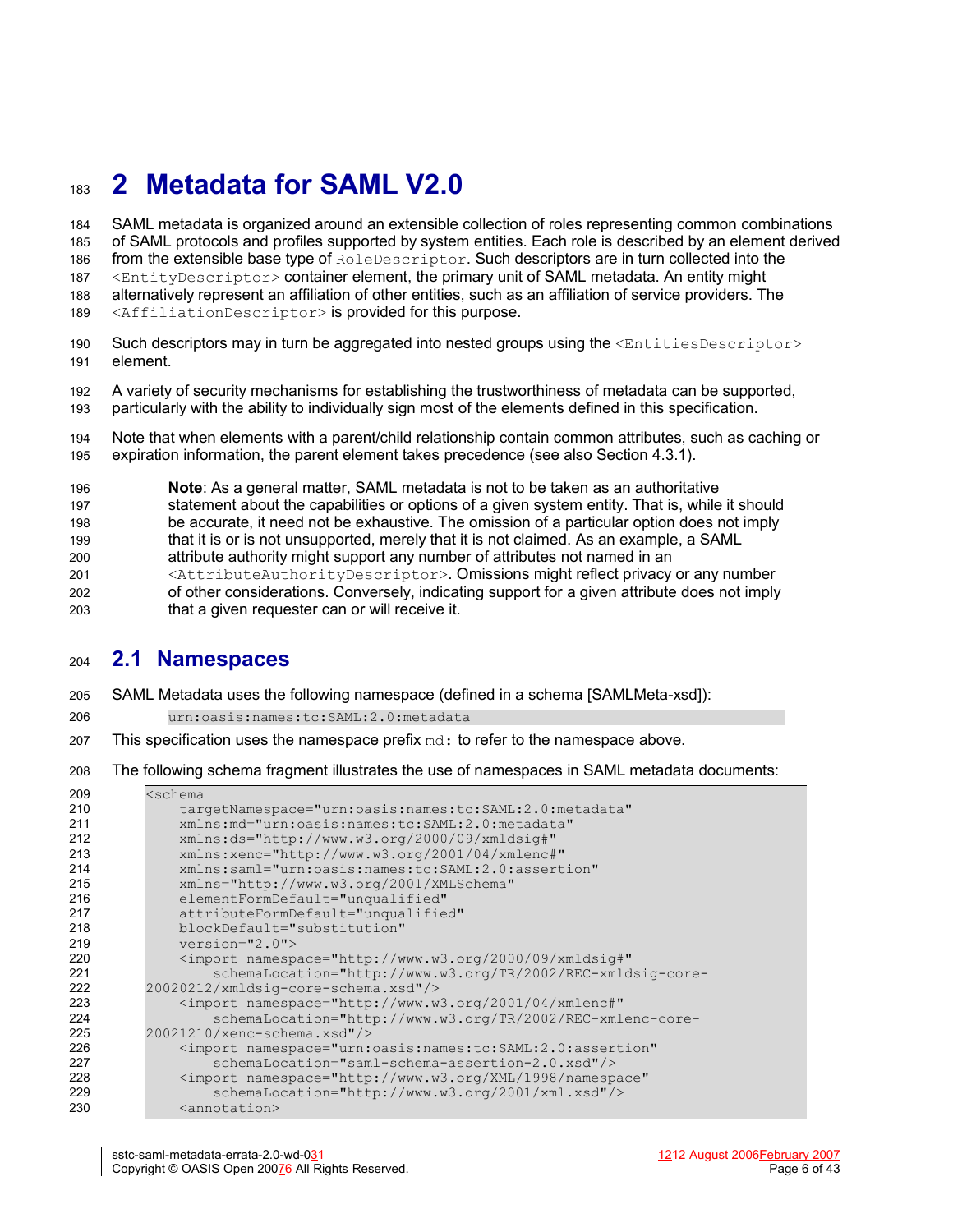```
 <documentation>
                        Document identifier: saml-schema-metadata-2.0
                        Location: http://docs.oasis-open.org/security/saml/v2.0/
                        Revision history:
                          V2.0 (March, 2005):
                            Schema for SAML metadata, first published in SAML 2.0.
                   </documentation>
               </annotation>
          …
          </schema>
231
232
233
234
235
236
237
238
239
240
```
# **2.2 Common Types** 241

The SAML V2.0 Metadata specification defines several types as described in the following subsections. These types are used in defining SAML V2.0 Metadata elements and attributes. 242 243

#### **2.2.1 Simple Type entityIDType** 244

The simple type **entityIDType** restricts the XML schema data type **anyURI** to a maximum length of 1024 characters. **entityIDType** is used as a unique identifier for SAML entities. See also Section 8.3.6 of [\[SAMLCore\]](#page-34-3). An identifier of this type MUST be unique across all entities that interact within a given deployment. The use of a URI and holding to the rule that a single URI MUST NOT refer to different entities satisfies this requirement. 245 246 247 248 249

The following schema fragment defines the **entityIDType** simple type: 250

```
<simpleType name="entityIDType">
             <restriction base="anyURI">
                 <maxLength value="1024"/>
             </restriction>
          </simpleType>
251
252
253
254
255
```
## **2.2.2 Complex Type EndpointType** 256

The complex type **EndpointType** describes a SAML protocol binding endpoint at which a SAML entity can be sent protocol messages. Various protocol or profile-specific metadata elements are bound to this type. It consists of the following attributes: 257 258 259

Binding [Required] 260

A required attribute that specifies the SAML binding supported by the endpoint. Each binding is assigned a URI to identify it. 261 262

Location [Required] 263

- A required URI attribute that specifies the location of the endpoint. The allowable syntax of this URI depends on the protocol binding. 264 265
- ResponseLocation [Optional] 266
- Optionally specifies a different location to which response messages sent as part of the protocol or profile should be sent. The allowable syntax of this URI depends on the protocol binding. 267 268

The ResponseLocation attribute is used to enable different endpoints to be specified for receiving 269

request and response messages associated with a protocol or profile, not as a means of load-balancing or 270

redundancy (multiple elements of this type can be included for this purpose). When a role contains an 271

element of this type pertaining to a protocol or profile for which only a single type of message (request or 272 273

response) is applicable, then the ResponseLocation attribute is unused. [E41] If the ResponseLocation attribute is omitted, any response messages associated with a protocol or profile 274

may be assumed to be handled at the URI indicated by the Location attribute. 275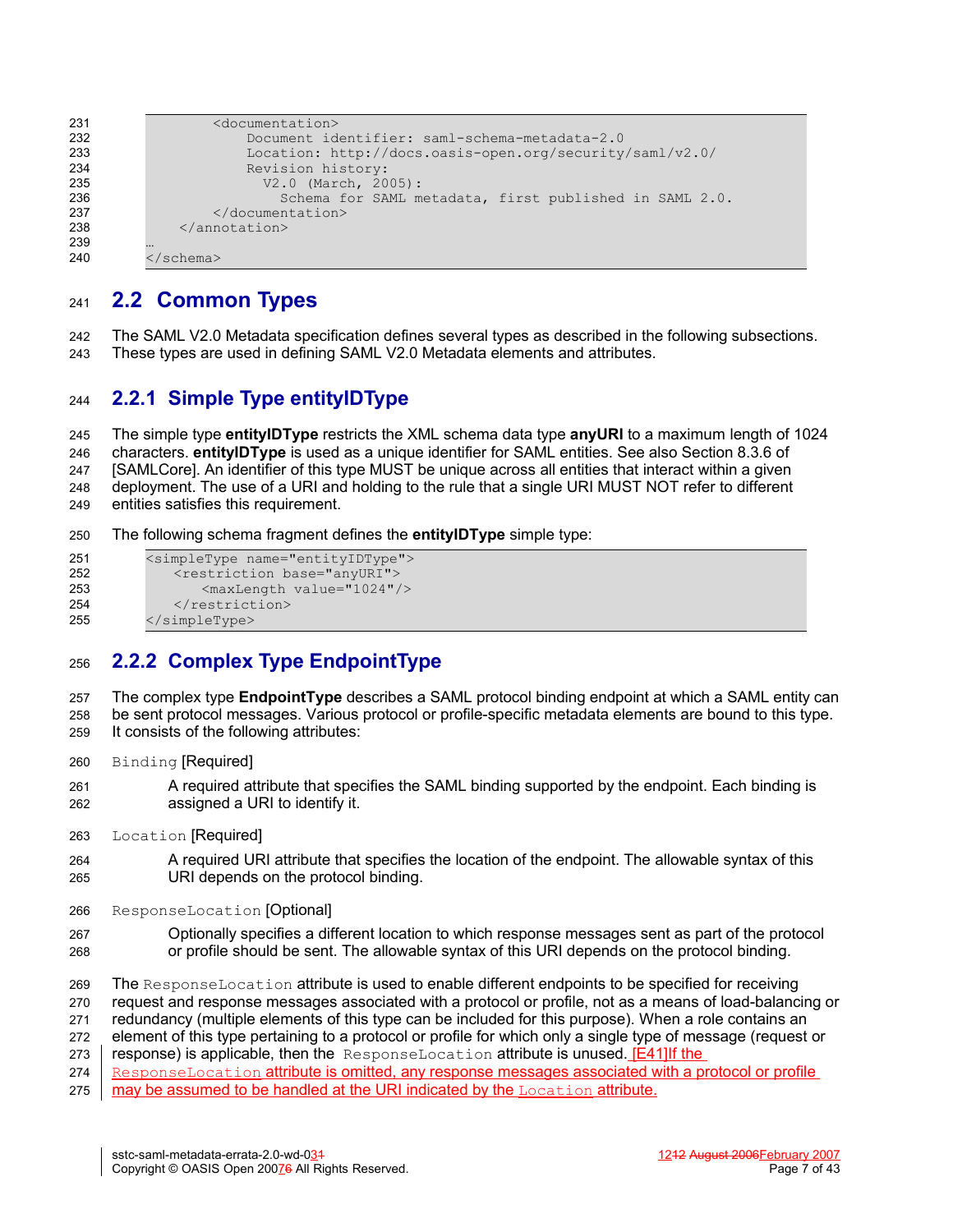- In most contexts, elements of this type appear in unbounded sequences in the schema. This is to permit a 276
- protocol or profile to be offered by an entity at multiple endpoints, usually with different protocol bindings, 277
- allowing the metadata consumer to choose an appropriate endpoint for its needs. Multiple endpoints might 278
- also offer "client-side" load-balancing or failover, particular in the case of a synchronous protocol binding. 279
- This element also permits the use of arbitrary elements and attributes defined in a non-SAML namespace. Any such content MUST be namespace-qualified. 280 281
- The following schema fragment defines the **EndpointType** complex type: 282

```
<complexType name="EndpointType">
             <sequence>
                <any namespace="##other" processContents="lax" minOccurs="0"
         maxOccurs="unbounded"/>
             </sequence>
             <attribute name="Binding" type="anyURI" use="required"/>
             <attribute name="Location" type="anyURI" use="required"/>
             <attribute name="ResponseLocation" type="anyURI" use="optional"/>
             <anyAttribute namespace="##other" processContents="lax"/>
         </complexType>
283
284
285
286
287
288
289
290
291
292
```
# **2.2.3 Complex Type IndexedEndpointType** 293

The complex type **IndexedEndpointType** extends **EndpointType** with a pair of attributes to permit the indexing of otherwise identical endpoints so that they can be referenced by protocol messages. It consists of the following additional attributes: 294 295 296

index [Required] 297

A required attribute that assigns a unique integer value to the endpoint so that it can be referenced in a protocol message. The index value need only be unique within a collection of like elements contained within the same parent element (i.e., they need not be unique across the entire instance). 298 299 300 301

- isDefault [Optional] 302
- An optional boolean attribute used to designate the default endpoint among an indexed set. If omitted, the value is assumed to be false. 303 304

In any such sequence of  $E37$ ] like indexed endpoints based on this type that share a common element name and namespace (i.e. all instances of  $\leq$ md:AssertionConsumerService> within a role), the 305 306

default endpoint is the first such endpoint with the isDefault attribute set to true. If no such endpoints 307

exist, the default endpoint is the first such endpoint without the isDefault attribute set to false. If no 308

such endpoints exist, the default endpoint is the first element in the sequence. 309

The following schema fragment defines the **IndexedEndpointType** complex type: 310

```
<complexType name="IndexedEndpointType">
             <complexContent>
                <extension base="md:EndpointType">
                    <attribute name="index" type="unsignedShort" use="required"/>
                    <attribute name="isDefault" type="boolean" use="optional"/>
                </extension>
             </complexContent>
         </complexType>
311
312
313
314
315
316
317
318
```
# **2.2.4 Complex Type localizedNameType** 319

The **localizedNameType** complex type extends a string-valued element with a standard XML language attribute. The following schema fragment defines the **localizedNameType** complex type: 320 321

| 322 | <complextype name="localizedNameType"></complextype> |
|-----|------------------------------------------------------|
| 323 | <simplecontent></simplecontent>                      |
| 324 | <extension base="string"></extension>                |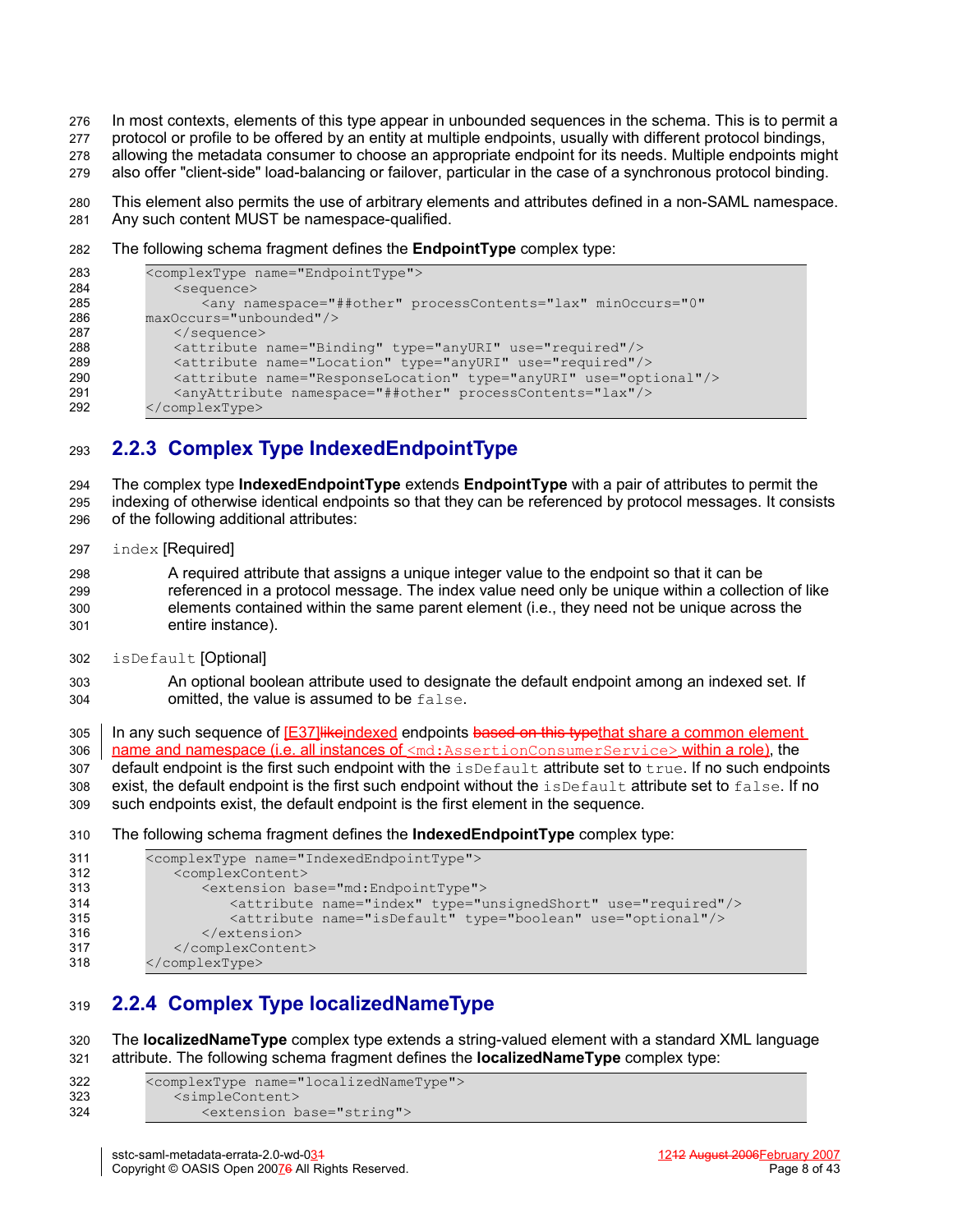```
<attribute ref="xml:lang" use="required"/>
                 </extension>
             </simpleContent>
          </complexType>
325
326
327
328
```
# **2.2.5 Complex Type localizedURIType** 329

The **localizedURIType** complex type extends a URI-valued element with a standard XML language attribute. 330 331

The following schema fragment defines the **localizedURIType** complex type: 332

```
<complexType name="localizedURIType">
             <simpleContent>
                <extension base="anyURI">
                    <attribute ref="xml:lang" use="required"/>
                 </extension>
             </simpleContent>
         </complexType>
333
334
335
336
337
338
339
```
## **2.3 Root Elements** 340

A SAML metadata instance describes either a single entity or multiple entities. In the former case, the root element MUST be <EntityDescriptor>. In the latter case, the root element MUST be 341 342

<EntitiesDescriptor>. 343

#### **2.3.1 Element <EntitiesDescriptor>** 344

The <EntitiesDescriptor> element contains the metadata for an optionally named group of SAML 345

entities. Its **EntitiesDescriptorType** complex type contains a sequence of <EntityDescriptor> elements, <EntitiesDescriptor> elements, or both: 346 347

**ID** [Optional] 348

A document-unique identifier for the element, typically used as a reference point when signing. 349

- validUntil [Optional] 350
- Optional attribute indicates the expiration time of the metadata contained in the element and any contained elements. 351 352
- cacheDuration [Optional] 353
- Optional attribute indicates the maximum length of time a consumer should cache the metadata contained in the element and any contained elements. 354 355
- Name [Optional] 356
- A string name that identifies a group of SAML entities in the context of some deployment. 357
- <ds:Signature> [Optional] 358
- An XML signature that authenticates the containing element and its contents, as described in Section [3.](#page-26-0) 359 360
- <Extensions> [Optional] 361

This contains optional metadata extensions that are agreed upon between a metadata publisher and consumer. Extension elements MUST be namespace-qualified by a non-SAML-defined namespace. 362 363 364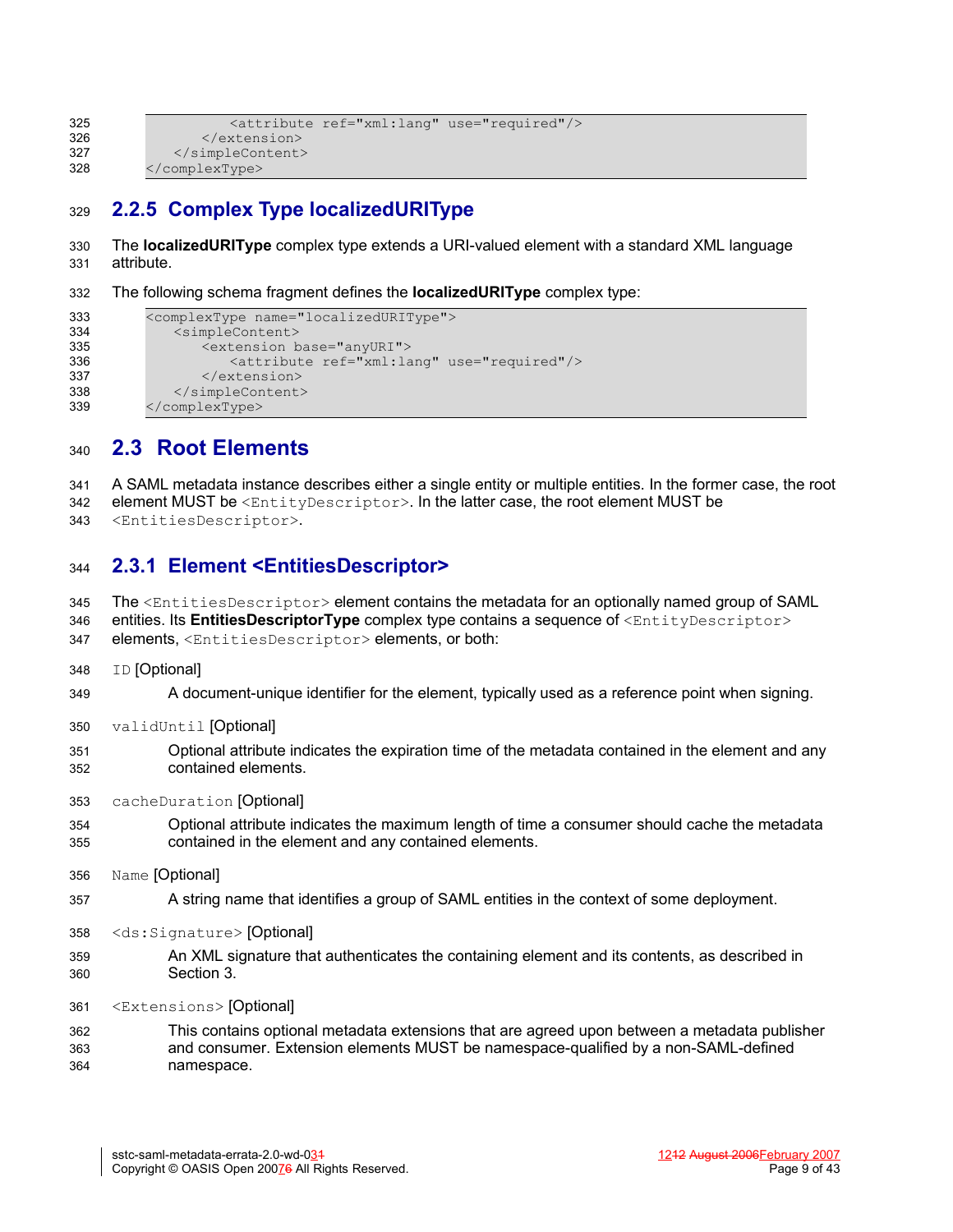#### <EntitiesDescriptor> or <EntityDescriptor> [One or More] 365

Contains the metadata for one or more SAML entities, or a nested group of additional metadata. 366

When used as the root element of a metadata instance, this element MUST contain either a validUntil or cacheDuration attribute. It is RECOMMENDED that only the root element of a metadata instance contain either attribute. 367 368 369

The following schema fragment defines the <EntitiesDescriptor> element and its 370

**EntitiesDescriptorType** complex type: 371

| 372 | <element name="EntitiesDescriptor" type="md:EntitiesDescriptorType"></element> |
|-----|--------------------------------------------------------------------------------|
| 373 | <complextype name="EntitiesDescriptorType"></complextype>                      |
| 374 | <sequence></sequence>                                                          |
| 375 | <element minoccurs="0" ref="ds:Signature"></element>                           |
| 376 | <element minoccurs="0" ref="md:Extensions"></element>                          |
| 377 | <choice maxoccurs="unbounded" minoccurs="1"></choice>                          |
| 378 | <element ref="md:EntityDescriptor"></element>                                  |
| 379 | <element ref="md:EntitiesDescriptor"></element>                                |
| 380 | $\langle$ /choice>                                                             |
| 381 | $\langle$ /sequence>                                                           |
| 382 | <attribute name="validUntil" type="dateTime" use="optional"></attribute>       |
| 383 | <attribute name="cacheDuration" type="duration" use="optional"></attribute>    |
| 384 | <attribute name="ID" type="ID" use="optional"></attribute>                     |
| 385 | <attribute name="Name" type="string" use="optional"></attribute>               |
| 386 |                                                                                |
| 387 | <element name="Extensions" type="md:ExtensionsType"></element>                 |
| 388 | <complextype final="#all" name="ExtensionsType"></complextype>                 |
| 389 | <sequence></sequence>                                                          |
| 390 | <any maxoccurs="unbounded" namespace="##other" processcontents="lax"></any>    |
| 391 | $\langle$ /sequence>                                                           |
| 392 |                                                                                |

#### **2.3.2 Element <EntityDescriptor>** 393

The <EntityDescriptor> element specifies metadata for a single SAML entity. A single entity may act in many different roles in the support of multiple profiles. This specification directly supports the following concrete roles as well as the abstract <RoleDescriptor> element for extensibility (see subsequent sections for more details): 394 395 396 397

- SSO Identity Provider 398
- SSO Service Provider 399
- Authentication Authority 400
- Attribute Authority 401
- Policy Decision Point 402
- Affiliation 403
- Its **EntityDescriptorType** complex type consists of the following elements and attributes: 404
- entityID [Required] 405
- Specifies the unique identifier of the SAML entity whose metadata is described by the element's contents. 406 407
- ID [Optional] 408
- A document-unique identifier for the element, typically used as a reference point when signing. 409
- validUntil [Optional] 410
- Optional attribute indicates the expiration time of the metadata contained in the element and any 411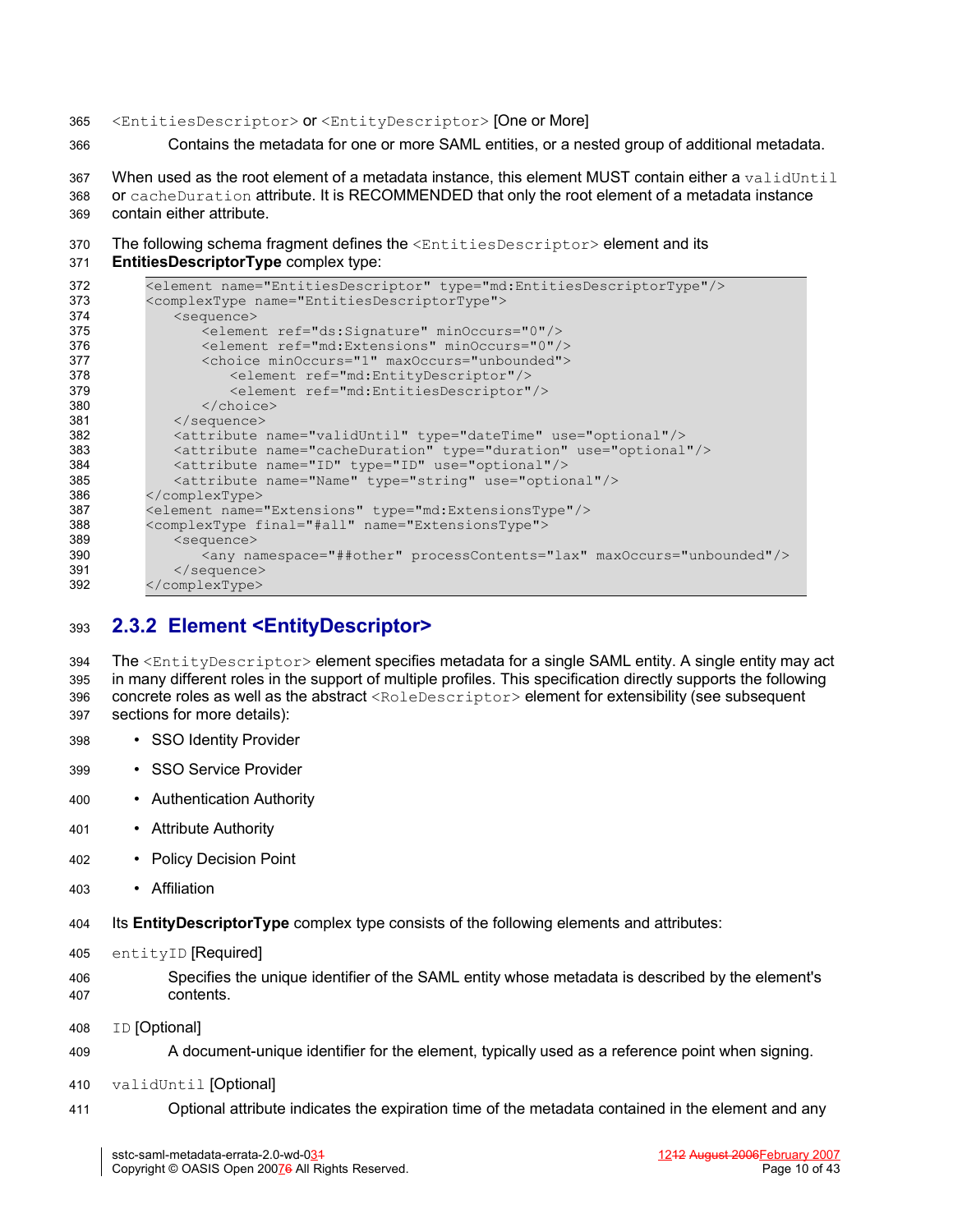| 412 | contained elements.                                                                                                                                      |
|-----|----------------------------------------------------------------------------------------------------------------------------------------------------------|
| 413 | cacheDuration [Optional]                                                                                                                                 |
| 414 | Optional attribute indicates the maximum length of time a consumer should cache the metadata                                                             |
| 415 | contained in the element and any contained elements.                                                                                                     |
| 416 | <ds:signature>[Optional]</ds:signature>                                                                                                                  |
| 417 | An XML signature that authenticates the containing element and its contents, as described in                                                             |
| 418 | Section 3.                                                                                                                                               |
| 419 | <extensions> [Optional]</extensions>                                                                                                                     |
| 420 | This contains optional metadata extensions that are agreed upon between a metadata publisher                                                             |
| 421 | and consumer. Extension elements MUST be namespace-qualified by a non-SAML-defined                                                                       |
| 422 | namespace.                                                                                                                                               |
| 423 | <roledescriptor>,<idpssodescriptor>,<spssodescriptor>,</spssodescriptor></idpssodescriptor></roledescriptor>                                             |
| 424 | <authnauthoritydescriptor>,<attributeauthoritydescriptor>,<pdpdescriptor> [One</pdpdescriptor></attributeauthoritydescriptor></authnauthoritydescriptor> |
| 425 | or More]                                                                                                                                                 |
| 426 | <b>OR</b>                                                                                                                                                |
| 427 | <affiliationdescriptor> [Required]</affiliationdescriptor>                                                                                               |
| 428 | The primary content of the element is either a sequence of one or more role descriptor elements,                                                         |
| 429 | or a specialized descriptor that defines an affiliation.                                                                                                 |
| 430 | <organization> [Optional]</organization>                                                                                                                 |
| 431 | Optional element identifying the organization responsible for the SAML entity described by the                                                           |
| 432 | element.                                                                                                                                                 |
| 433 | <contactperson> [Zero or More]</contactperson>                                                                                                           |
| 434 | Optional sequence of elements identifying various kinds of contact personnel.                                                                            |
| 435 | <additionalmetadatalocation> [Zero or More]</additionalmetadatalocation>                                                                                 |
| 436 | Optional sequence of namespace-qualified locations where additional metadata exists for the                                                              |
| 437 | SAML entity. This may include metadata in alternate formats or describing adherence to other                                                             |
| 438 | non-SAML specifications.                                                                                                                                 |
| 439 | Arbitrary namespace-qualified attributes from non-SAML-defined namespaces may also be included.                                                          |
| 440 | When used as the root element of a metadata instance, this element MUST contain either a validUntil                                                      |
| 441 | or cacheDuration attribute. It is RECOMMENDED that only the root element of a metadata instance                                                          |
| 442 | contain either attribute.                                                                                                                                |
| 443 | It is RECOMMENDED that if multiple role descriptor elements of the same type appear, that they do not                                                    |
| 444 | share overlapping protocolSupportEnumeration values. Selecting from among multiple role                                                                  |
| 445 | descriptor elements of the same type that do share a protocol SupportEnumeration value is                                                                |
| 446 | undefined within this specification, but MAY be defined by metadata profiles, possibly through the use of                                                |
| 447 | other distinguishing extension attributes.                                                                                                               |
| 448 | The following schema fragment defines the $\leq$ ntityDescriptor> element and its                                                                        |
| 449 | EntityDescriptorType complex type:                                                                                                                       |
| 450 | <element name="EntityDescriptor" type="md:EntityDescriptorType"></element>                                                                               |
| 451 | <complextype name="EntityDescriptorType"></complextype>                                                                                                  |
| 452 | <sequence></sequence>                                                                                                                                    |
| 453 | <element minoccurs="0" ref="ds:Signature"></element>                                                                                                     |
| 454 | <element minoccurs="0" ref="md:Extensions"></element>                                                                                                    |
| 455 | <choice></choice>                                                                                                                                        |
| 456 | <choice maxoccurs="unbounded"></choice>                                                                                                                  |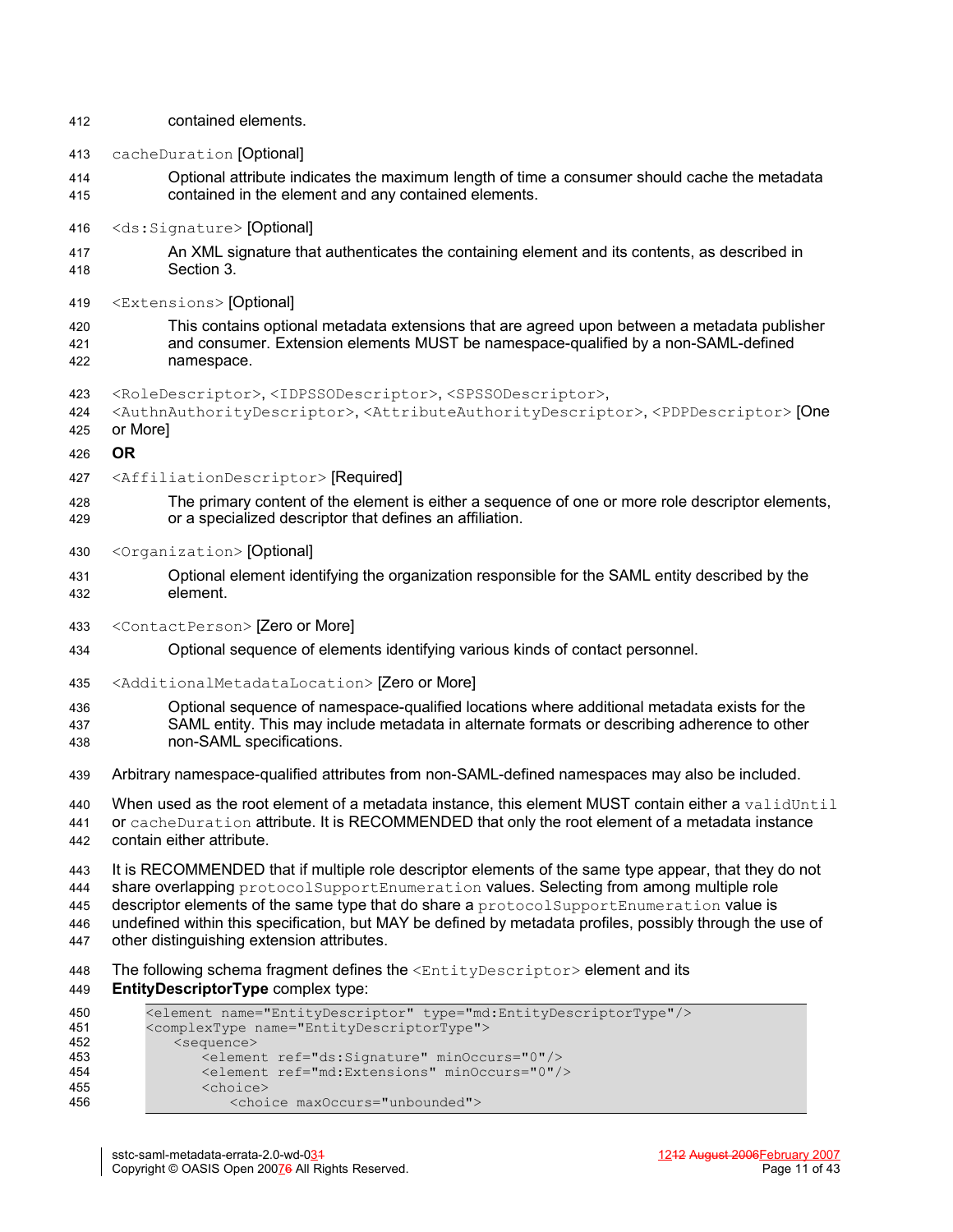| 457 | <element ref="md:RoleDescriptor"></element>                                      |
|-----|----------------------------------------------------------------------------------|
| 458 | <element ref="md:IDPSSODescriptor"></element>                                    |
| 459 | <element ref="md:SPSSODescriptor"></element>                                     |
| 460 | <element ref="md:AuthnAuthorityDescriptor"></element>                            |
| 461 | <element ref="md:AttributeAuthorityDescriptor"></element>                        |
| 462 | <element ref="md:PDPDescriptor"></element>                                       |
| 463 | $\langle$ /choice>                                                               |
| 464 | <element ref="md:AffiliationDescriptor"></element>                               |
| 465 | $\langle$ /choice>                                                               |
| 466 | <element minoccurs="0" ref="md:Organization"></element>                          |
| 467 | <element maxoccurs="unbounded" minoccurs="0" ref="md:ContactPerson"></element>   |
| 468 | <element <="" minoccurs="0" ref="md:AdditionalMetadataLocation" th=""></element> |
| 469 | maxOccurs="unbounded"/>                                                          |
| 470 | $\langle$ /sequence>                                                             |
| 471 | <attribute name="entityID" type="md:entityIDType" use="required"></attribute>    |
| 472 | <attribute name="validUntil" type="dateTime" use="optional"></attribute>         |
| 473 | <attribute name="cacheDuration" type="duration" use="optional"></attribute>      |
| 474 | <attribute name="ID" type="ID" use="optional"></attribute>                       |
| 475 | <anyattribute namespace="##other" processcontents="lax"></anyattribute>          |
| 476 |                                                                                  |
|     |                                                                                  |

#### **2.3.2.1 Element <Organization>** 477

The <Organization> element specifies basic information about an organization responsible for a SAML entity or role. The use of this element is always optional. Its content is informative in nature and does not directly map to any core SAML elements or attributes. Its **OrganizationType** complex type consists of the following elements: 478 479 480 481

<Extensions> [Optional] 482

This contains optional metadata extensions that are agreed upon between a metadata publisher and consumer. Extensions MUST NOT include global (non-namespace-qualified) elements or elements qualified by a SAML-defined namespace within this element. 483 484 485

- <OrganizationName> [One or More] 486
- One or more language-qualified names that may or may not be suitable for human consumption. 487
- <OrganizationDisplayName> [One or More] 488
- One or more language-qualified names that are suitable for human consumption. 489
- <OrganizationURL> [One or More] 490
- One or more language-qualified URIs that specify a location to which to direct a user for additional information. Note that the language qualifier refers to the content of the material at the specified location. 491 492 493
- Arbitrary namespace-qualified attributes from non-SAML-defined namespaces may also be included. 494
- The following schema fragment defines the <Organization> element and its **OrganizationType** complex type: 495 496

| 497 | <element name="Organization" type="md:OrganizationType"></element>             |
|-----|--------------------------------------------------------------------------------|
| 498 | <complextype name="OrganizationType"></complextype>                            |
| 499 | <sequence></sequence>                                                          |
| 500 | <element minoccurs="0" ref="md:Extensions"></element>                          |
| 501 | <element maxoccurs="unbounded" ref="md:OrganizationName"></element>            |
| 502 | <element maxoccurs="unbounded" ref="md:OrganizationDisplayName"></element>     |
| 503 | <element maxoccurs="unbounded" ref="md:OrganizationURL"></element>             |
| 504 | $\langle$ /sequence>                                                           |
| 505 | <anyattribute namespace="##other" processcontents="lax"></anyattribute>        |
| 506 |                                                                                |
| 507 | <element name="OrganizationName" type="md:localizedNameType"></element>        |
| 508 | <element name="OrganizationDisplayName" type="md:localizedNameType"></element> |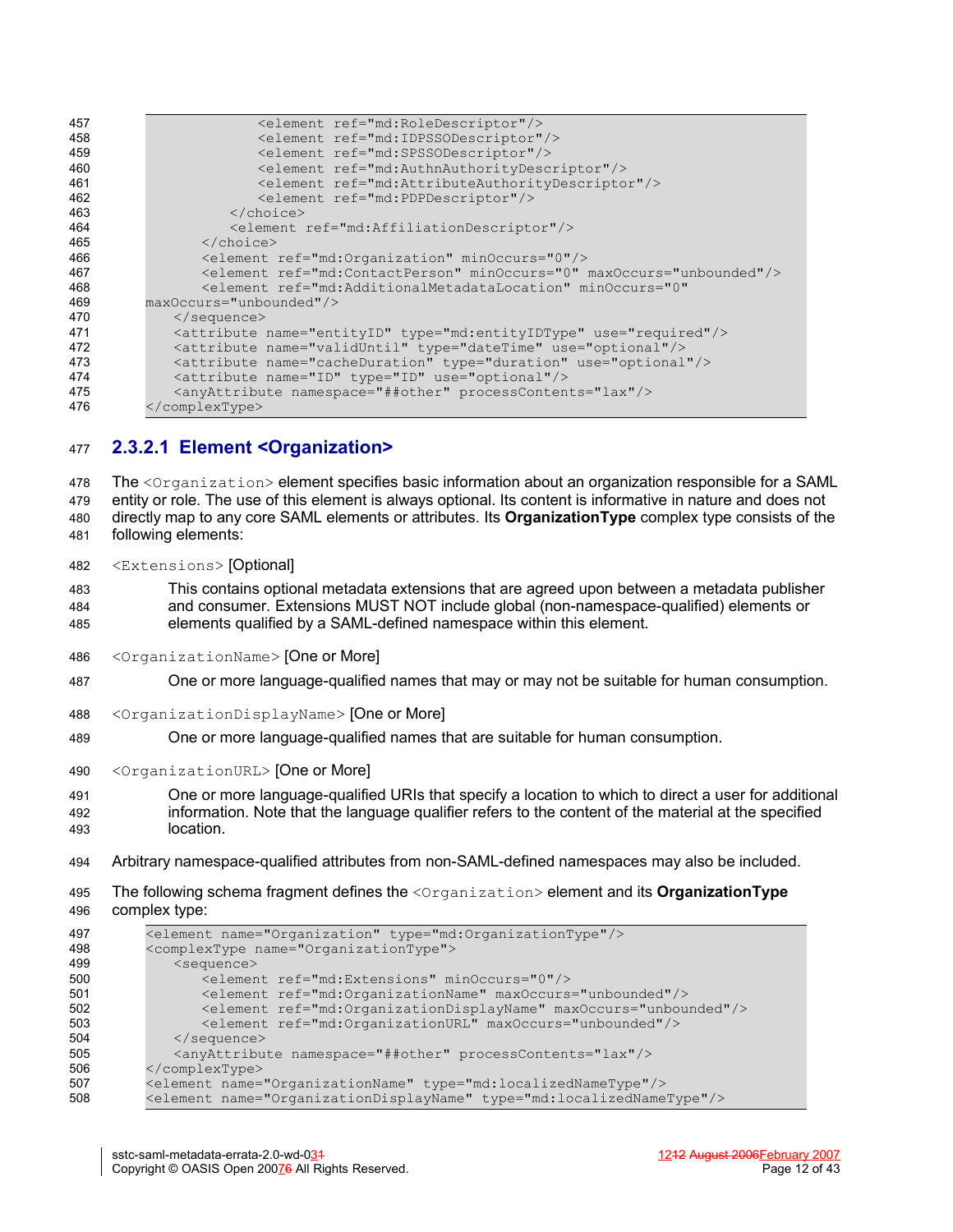<element name="OrganizationURL" type="md:localizedURIType"/> 509

#### **2.3.2.2 Element <ContactPerson>** 510

The <ContactPerson> element specifies basic contact information about a person responsible in some capacity for a SAML entity or role. The use of this element is always optional. Its content is informative in nature and does not directly map to any core SAML elements or attributes. Its **ContactType** complex type consists of the following elements and attributes: contactType [Required] Specifies the type of contact using the **ContactTypeType** enumeration. The possible values are technical, support, administrative, billing, and other. <Extensions> [Optional] This contains optional metadata extensions that are agreed upon between a metadata publisher and consumer. Extension elements MUST be namespace-qualified by a non-SAML-defined namespace. <Company> [Optional] Optional string element that specifies the name of the company for the contact person. <GivenName> [Optional] Optional string element that specifies the given (first) name of the contact person. <SurName> [Optional] Optional string element that specifies the surname of the contact person. <EmailAddress> [Zero or More] Zero or more elements containing mailto: URIs representing e-mail addresses belonging to the contact person. <TelephoneNumber> [Zero or More] Zero or more string elements specifying a telephone number of the contact person. Arbitrary namespace-qualified attributes from non-SAML-defined namespaces may also be included. The following schema fragment defines the <ContactPerson> element and its **ContactType** complex type: <element name="ContactPerson" type="md:ContactType"/> <complexType name="ContactType"> <sequence> <element ref="md:Extensions" minOccurs="0"/> <element ref="md:Company" minOccurs="0"/> 511 512 513 514 515 516 517 518 519 520 521 522 523 524 525 526 527 528 529 530 531 532 533 534 535 536 537 538 539 540

| <element minoccurs="0" ref="md:Extensions"></element>                               |
|-------------------------------------------------------------------------------------|
| <element minoccurs="0" ref="md:Company"></element>                                  |
| <element minoccurs="0" ref="md:GivenName"></element>                                |
| <element minoccurs="0" ref="md:SurName"></element>                                  |
| <element maxoccurs="unbounded" minoccurs="0" ref="md:EmailAddress"></element>       |
| <element maxoccurs="unbounded" minoccurs="0" ref="md:TelephoneNumber"></element>    |
| $\langle$ /sequence>                                                                |
| <attribute name="contactType" type="md:ContactTypeType" use="required"></attribute> |
| <anyattribute namespace="##other" processcontents="lax"></anyattribute>             |
|                                                                                     |
| <element name="Company" type="string"></element>                                    |
| <element name="GivenName" type="string"></element>                                  |
| <element name="SurName" type="string"></element>                                    |
| <element name="EmailAddress" type="anyURI"></element>                               |
| <element name="TelephoneNumber" type="string"></element>                            |
| <simpletype name="ContactTypeType"></simpletype>                                    |
| <restriction base="string"></restriction>                                           |
|                                                                                     |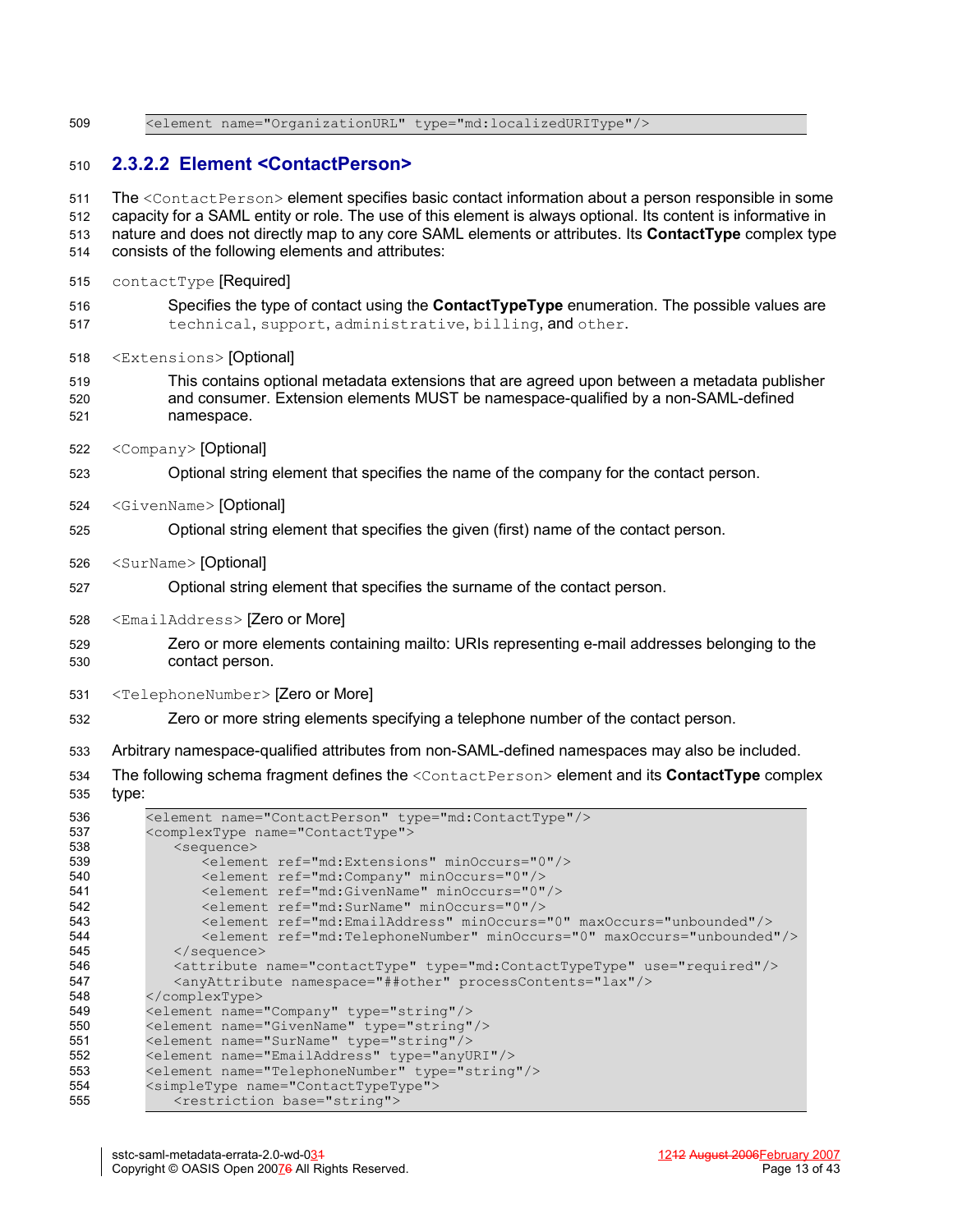| 556 |                        | <enumeration value="technical"></enumeration>          |
|-----|------------------------|--------------------------------------------------------|
| 557 |                        | <enumeration value="support"></enumeration>            |
| 558 |                        | <enumeration value="administrative"></enumeration>     |
| 559 |                        | $\epsilon$ <enumeration value="billing"></enumeration> |
| 560 |                        | <enumeration value="other"></enumeration>              |
| 561 |                        |                                                        |
| 562 | $\langle$ /simpleType> |                                                        |

#### **2.3.2.3 Element <AdditionalMetadataLocation>** 563

The <AdditionalMetadataLocation> element is a namespace-qualified URI that specifies where additional XML-based metadata may exist for a SAML entity. Its **AdditionalMetadataLocationType** complex type extends the **anyURI** type with a namespace attribute (also of type **anyURI**). This required attribute MUST contain the XML namespace of the root element of the instance document found at the specified location. 564 565 566 567 568

- The following schema fragment defines the <AdditionalMetadataLocation> element and its 569
- **AdditionalMetadataLocationType** complex type: 570

| 571 | <element <="" name="AdditionalMetadataLocation" th=""></element>      |
|-----|-----------------------------------------------------------------------|
| 572 | type="md:AdditionalMetadataLocationType"/>                            |
| 573 | <complextype name="AdditionalMetadataLocationType"></complextype>     |
| 574 | <simplecontent></simplecontent>                                       |
| 575 | <extension base="anyURI"></extension>                                 |
| 576 | <attribute name="namespace" type="anyURI" use="required"></attribute> |
| 577 | $\langle$ /extension>                                                 |
| 578 | $\langle$ /simpleContent>                                             |
| 579 |                                                                       |

## <span id="page-13-0"></span>**2.4 Role Descriptor Elements** 580

The elements in this section make up the bulk of the operational support component of the metadata. 581

Each element (save for the abstract one) defines a specific collection of operational behaviors in support of SAML profiles defined in [\[SAMLProf\].](#page-34-5) 582 583

#### **2.4.1 Element <RoleDescriptor>** 584

The <RoleDescriptor> element is an abstract extension point that contains common descriptive information intended to provide processing commonality across different roles. New roles can be defined by extending its abstract **RoleDescriptorType** complex type, which contains the following elements and attributes: 585 586 587 588

- ID [Optional] 589
- A document-unique identifier for the element, typically used as a reference point when signing. 590
- validUntil [Optional] 591
- Optional attribute indicates the expiration time of the metadata contained in the element and any contained elements. 592 593
- cacheDuration [Optional] 594
- Optional attribute indicates the maximum length of time a consumer should cache the metadata contained in the element and any contained elements. 595 596

protocolSupportEnumeration [Required] 597

A whitespace-delimited set of URIs that identify the set of protocol specifications supported by the role element. For SAML V2.0 entities, this set MUST include the SAML protocol namespace URI, urn:oasis:names:tc:SAML:2.0:protocol. Note that future SAML specifications might share the same namespace URI, but SHOULD provide alternate "protocol support" identifiers to 598 599  $600$ 601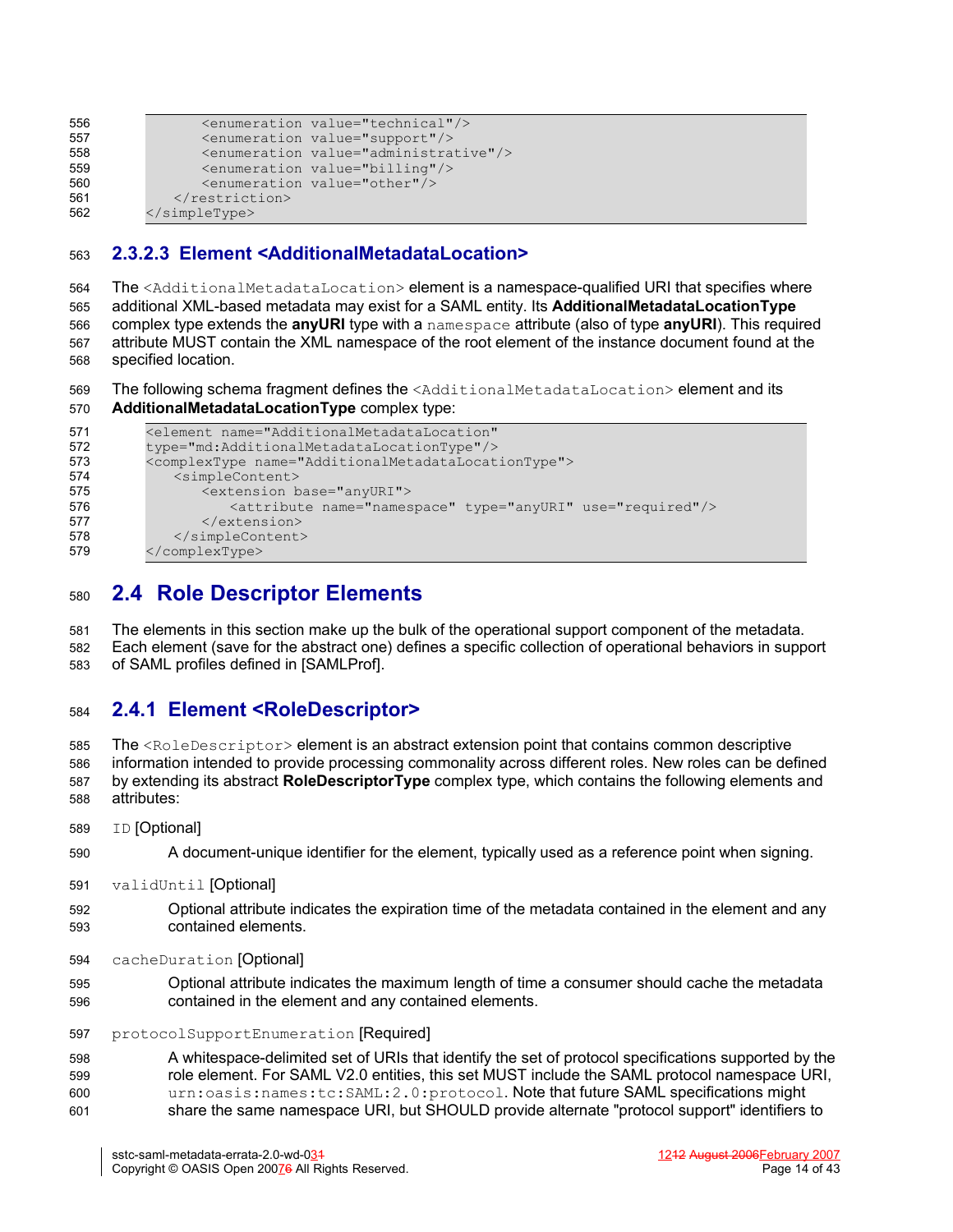- ensure discrimination when necessary. 602
- errorURL [Optional] 603
- Optional URI attribute that specifies a location to direct a user for problem resolution and additional support related to this role.  $604$ 605
- <ds:Signature> [Optional] 606
- An XML signature that authenticates the containing element and its contents, as described in Section [3.](#page-26-0) 607 608
- <Extensions> [Optional] 609
- This contains optional metadata extensions that are agreed upon between a metadata publisher and consumer. Extension elements MUST be namespace-qualified by a non-SAML-defined namespace. 610 611 612
- <KeyDescriptor> [Zero or More] 613
- Optional sequence of elements that provides information about the cryptographic keys that the entity uses when acting in this role. 614 615
- <Organization> [Optional] 616
- Optional element specifies the organization associated with this role. Identical to the element used within the <EntityDescriptor> element. 617 618
- <ContactPerson> [Zero or More] 619
- Optional sequence of elements specifying contacts associated with this role. Identical to the element used within the <EntityDescriptor> element. 620 621
- Arbitrary namespace-qualified attributes from non-SAML-defined namespaces may also be included. 622
- The following schema fragment defines the <RoleDescriptor> element and its **RoleDescriptorType** complex type: 623 624

| 625 | <element name="RoleDescriptor" type="md:RoleDescriptorType"></element>                                                                    |
|-----|-------------------------------------------------------------------------------------------------------------------------------------------|
| 626 | <complextype abstract="true" name="RoleDescriptorType"></complextype>                                                                     |
| 627 | <sequence></sequence>                                                                                                                     |
| 628 | <element minoccurs="0" ref="ds:Signature"></element>                                                                                      |
| 629 | <element minoccurs="0" ref="md:Extensions"></element>                                                                                     |
| 630 | <element maxoccurs="unbounded" minoccurs="0" ref="md:KeyDescriptor"></element>                                                            |
| 631 | <element minoccurs="0" ref="md:Organization"></element>                                                                                   |
| 632 | <element_ref="md:contactperson"_minoccurs="0"_maxoccurs="unbounded"></element_ref="md:contactperson"_minoccurs="0"_maxoccurs="unbounded"> |
| 633 | $\langle$ /sequence>                                                                                                                      |
| 634 | <attribute name="ID" type="ID" use="optional"></attribute>                                                                                |
| 635 | <attribute name="validUntil" type="dateTime" use="optional"></attribute>                                                                  |
| 636 | <attribute name="cacheDuration" type="duration" use="optional"></attribute>                                                               |
| 637 | <attribute <="" name="protocolSupportEnumeration" th="" type="md:anyURIListType"></attribute>                                             |
| 638 | $use="request$                                                                                                                            |
| 639 | <attribute name="errorURL" type="anyURI" use="optional"></attribute>                                                                      |
| 640 | <anyattribute namespace="##other" processcontents="lax"></anyattribute>                                                                   |
| 641 |                                                                                                                                           |
| 642 | <simpletype name="anyURIListType"></simpletype>                                                                                           |
| 643 | <list itemtype="anyURI"></list>                                                                                                           |
| 644 | $\langle$ /simpleType>                                                                                                                    |

#### **2.4.1.1 Element <KeyDescriptor>** 645

The  $\langle \text{KeyDescriptive} \rangle$  element provides information about the cryptographic key(s) that an entity uses 646

to sign data or receive encrypted keys, along with additional cryptographic details. Its **KeyDescriptorType** complex type consists of the following elements and attributes: 647 648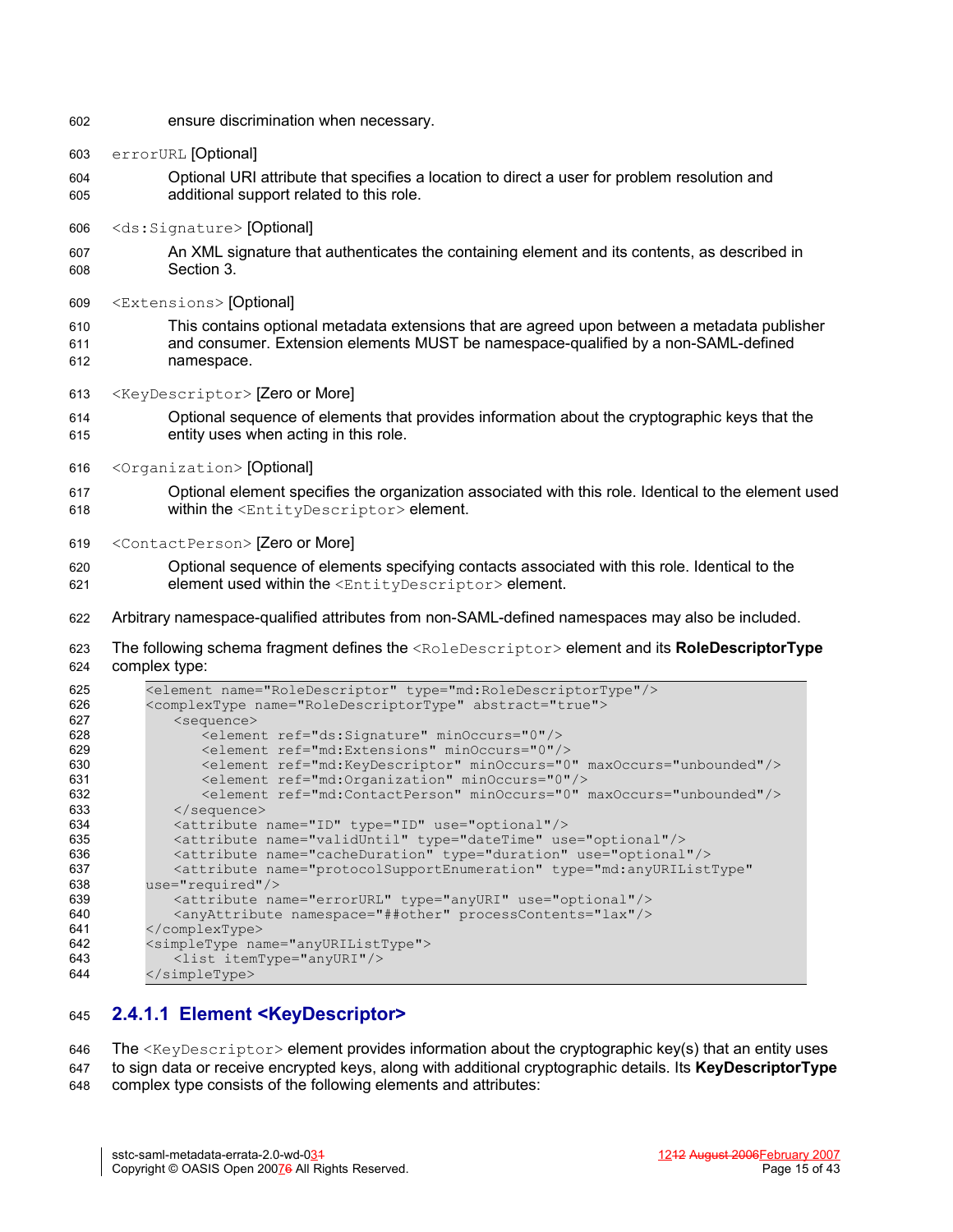| 649               | use [Optional]                                                                                                                                                                                                                                               |
|-------------------|--------------------------------------------------------------------------------------------------------------------------------------------------------------------------------------------------------------------------------------------------------------|
| 650<br>651        | Optional attribute specifying the purpose of the key being described. Values are drawn from the<br><b>KeyTypes</b> enumeration, and consist of the values encryption and signing.                                                                            |
| 652               | <ds:keyinfo>[Required]</ds:keyinfo>                                                                                                                                                                                                                          |
| 653<br>654        | Optional element that directly or indirectly identifies a key. See [XMLSig] for additional details on<br>the use of this element.                                                                                                                            |
| 655               | <encryptionmethod> [Zero or More]</encryptionmethod>                                                                                                                                                                                                         |
| 656<br>657<br>658 | Optional element specifying an algorithm and algorithm-specific settings supported by the entity.<br>The exact content varies based on the algorithm supported. See [XMLEnc] for the definition of this<br>element's xenc:EncryptionMethodType complex type. |
| 659<br>660        | <b>[E62]A</b> use value of "signing" means that the contained key information is applicable to both signing<br>and TLS/SSL operations performed by the entity when acting in the enclosing role.                                                             |
| 661<br>662        | <u>A use value of "encryption" means that the contained key information is suitable for use in wrapping</u><br>encryption keys for use by the entity when acting in the enclosing role.                                                                      |
| 663               | If the use attribute is omitted, then the contained key information is applicable to both of the above uses.                                                                                                                                                 |
| 664<br>665        | The following schema fragment defines the <keydescriptor> element and its KeyDescriptorType<br/>complex type:</keydescriptor>                                                                                                                                |
| 666               | <element name="KeyDescriptor" type="md:KeyDescriptorType"></element>                                                                                                                                                                                         |
| 667               | <complextype name="KeyDescriptorType"></complextype>                                                                                                                                                                                                         |
| 668<br>669        | <sequence><br/><element ref="ds:KeyInfo"></element></sequence>                                                                                                                                                                                               |
| 670               | <blement <="" minoccurs="0" ref="md:EncryptionMethod" td=""></blement>                                                                                                                                                                                       |
| 671               | maxOccurs="unbounded"/>                                                                                                                                                                                                                                      |
| 672               |                                                                                                                                                                                                                                                              |
| 673               | <attribute name="use" type="md:KeyTypes" use="optional"></attribute>                                                                                                                                                                                         |
| 674<br>675        | <br><simpletype name="KeyTypes"></simpletype>                                                                                                                                                                                                                |
| 676               | <restriction base="string"></restriction>                                                                                                                                                                                                                    |
| 677               | <enumeration value="encryption"></enumeration>                                                                                                                                                                                                               |

</simpleType> <element name="EncryptionMethod" type="xenc:EncryptionMethodType"/>

<enumeration value="signing"/>

## **2.4.2 Complex Type SSODescriptorType** 682

The **SSODescriptorType** abstract type is a common base type for the concrete types 683

- **SPSSODescriptorType** and **IDPSSODescriptorType**, described in subsequent sections. It extends **RoleDescriptorType** with elements reflecting profiles common to both identity providers and service providers that support SSO, and contains the following additional elements: 684 685 686
- <ArtifactResolutionService> [Zero or More] 687
- Zero or more elements of type **IndexedEndpointType** that describe indexed endpoints that support the Artifact Resolution profile defined in [\[SAMLProf\].](#page-34-5) The ResponseLocation attribute MUST be omitted. 688 689 690
- <SingleLogoutService> [Zero or More] 691

</restriction>

- Zero or more elements of type **EndpointType** that describe endpoints that support the Single Logout profiles defined in [\[SAMLProf\].](#page-34-5) 692 693
- <ManageNameIDService> [Zero or More] 694
- Zero or more elements of type **EndpointType** that describe endpoints that support the Name 695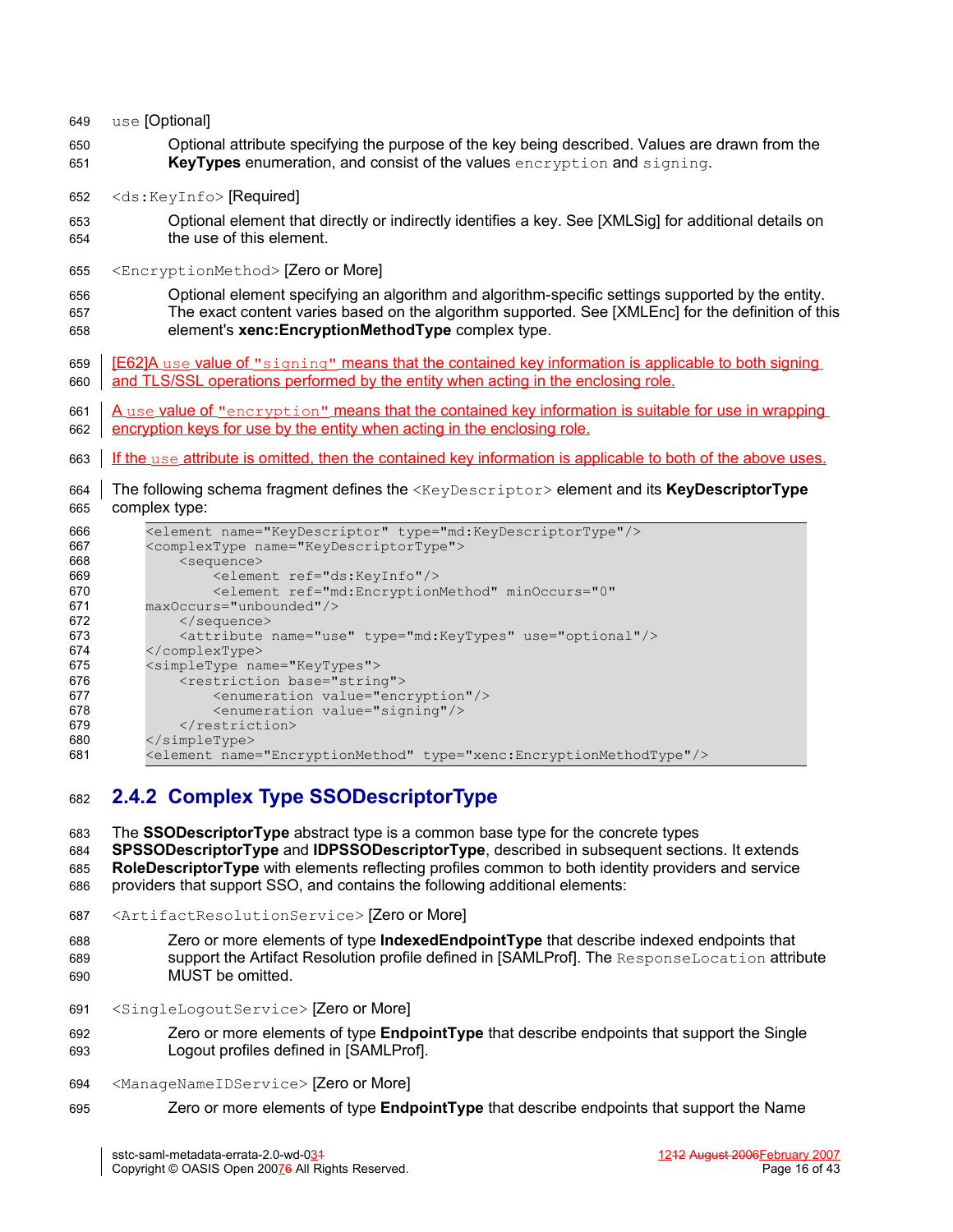- Identifier Management profiles defined in [\[SAMLProf\].](#page-34-5) 696
- <NameIDFormat> [Zero or More] 697
- Zero or more elements of type **anyURI** that enumerate the name identifier formats supported by this system entity acting in this role. See Section 8.3 of [\[SAMLCore\]](#page-34-3) for some possible values for this element. 698 699 700
- The following schema fragment defines the **SSODescriptorType** complex type: 701

| 702 | <complextype abstract="true" name="SSODescriptorType"></complextype>               |
|-----|------------------------------------------------------------------------------------|
| 703 | <complexcontent></complexcontent>                                                  |
| 704 | <extension base="md:RoleDescriptorType"></extension>                               |
| 705 | $<$ sequence $>$                                                                   |
| 706 | <element <="" minoccurs="0" ref="md:ArtifactResolutionService" th=""></element>    |
| 707 | maxOccurs="unbounded"/>                                                            |
| 708 | <element <="" minoccurs="0" ref="md:SingleLogoutService" th=""></element>          |
| 709 | maxOccurs="unbounded"/>                                                            |
| 710 | <element <="" minoccurs="0" ref="md:ManageNameIDService" th=""></element>          |
| 711 | $maxOccurs="unbounded"$ />                                                         |
| 712 | <element <="" minoccurs="0" ref="md:NameIDFormat" th=""></element>                 |
| 713 | maxOccurs="unbounded"/>                                                            |
| 714 | $\langle$ /sequence>                                                               |
| 715 | $\langle$ /extension>                                                              |
| 716 |                                                                                    |
| 717 |                                                                                    |
| 718 | <element name="ArtifactResolutionService" type="md:IndexedEndpointType"></element> |
| 719 | <element name="SingleLogoutService" type="md:EndpointType"></element>              |
| 720 | <element name="ManageNameIDService" type="md:EndpointType"></element>              |
| 721 | <element name="NameIDFormat" type="anyURI"></element>                              |
|     |                                                                                    |

#### **2.4.3 Element <IDPSSODescriptor>** 722

The <IDPSSODescriptor> element extends **SSODescriptorType** with content reflecting profiles specific to identity providers supporting SSO. Its **IDPSSODescriptorType** complex type contains the following additional elements and attributes: 723 724 725

- WantAuthnRequestsSigned [Optional] 726
- Optional attribute that indicates a requirement for the  $\leq$ samlp: AuthnRequest> messages received by this identity provider to be signed. If omitted, the value is assumed to be false. 727 728
- <SingleSignOnService> [One or More] 729

One or more elements of type **EndpointType** that describe endpoints that support the profiles of the Authentication Request protocol defined in [\[SAMLProf\]](#page-34-5). All identity providers support at least one such endpoint, by definition. The ResponseLocation attribute MUST be omitted. 730 731 732

<NameIDMappingService> [Zero or More] 733

Zero or more elements of type **EndpointType** that describe endpoints that support the Name Identifier Mapping profile defined in [\[SAMLProf\]](#page-34-5). The ResponseLocation attribute MUST be omitted. 734 735 736

<AssertionIDRequestService> [Zero or More] 737

Zero or more elements of type **EndpointType** that describe endpoints that support the profile of the Assertion [E33]Query/Request protocol defined in [\[SAMLProf\]](#page-34-5) or the special URI binding for assertion requests defined in [\[SAMLBind\]](#page-34-6). 738 739 740

- <AttributeProfile> [Zero or More] 741
- Zero or more elements of type **anyURI** that enumerate the attribute profiles supported by this identity provider. See [\[SAMLProf\]](#page-34-5) for some possible values for this element. 742 743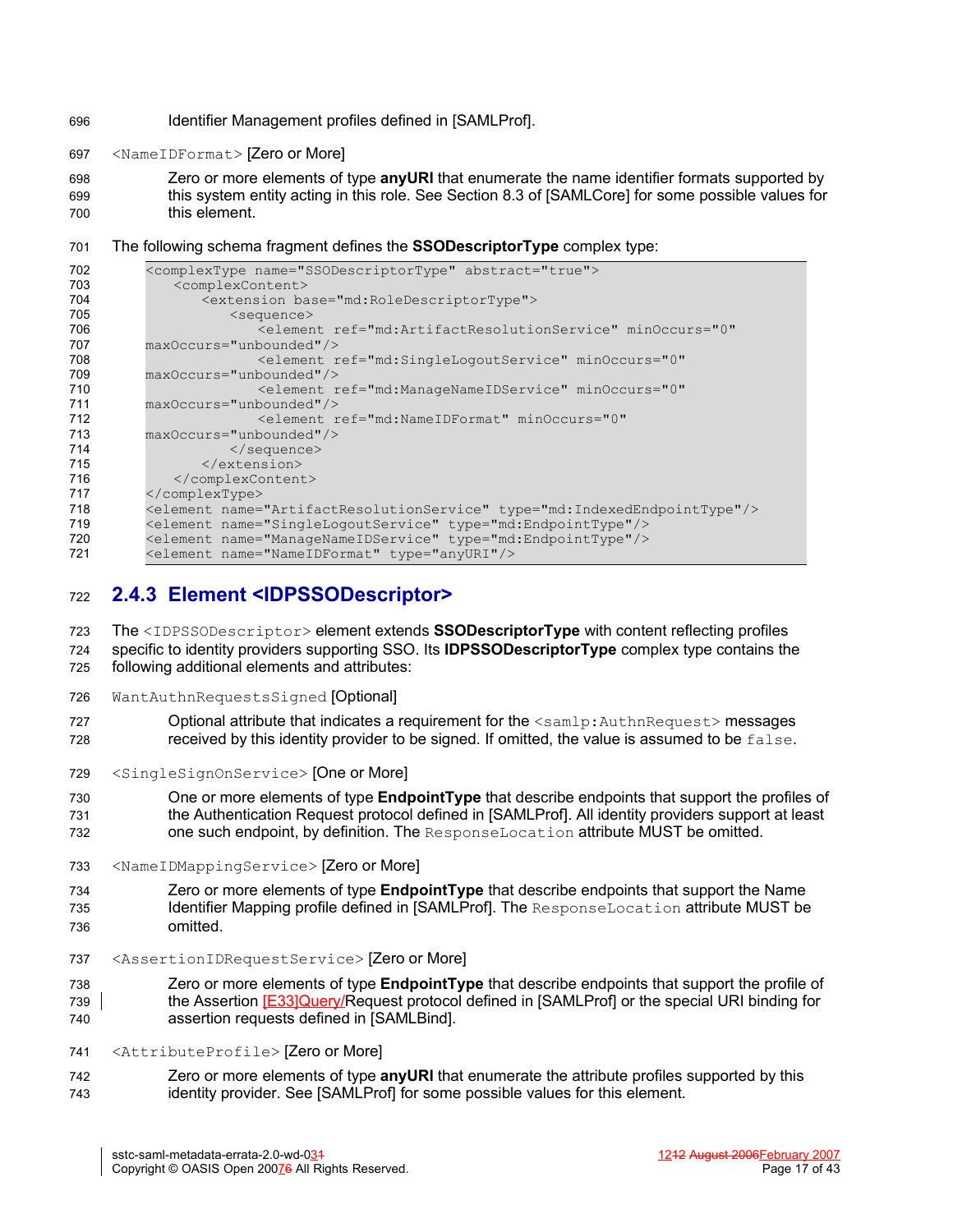#### <saml:Attribute> [Zero or More] 744

Zero or more elements that identify the SAML attributes supported by the identity provider. 745

Specific values MAY optionally be included, indicating that only certain values permitted by the 746

attribute's definition are supported. In this context, "support" for an attribute means that the identity provider has the capability to include it when delivering assertions during single sign-on. 747 748

[E7]The WantAuthnRequestsSigned attribute is intended to indicate to service providers whether or 749

not they can expect an unsigned <AuthnRequest> message to be accepted by the identity provider. The 750

identity provider is not obligated to reject unsigned requests nor is a service provider obligated to sign its 751

requests, although it might reasonably expect an unsigned request will be rejected. In some cases, a 752

service provider may not even know which identity provider will ultimately receive and respond to its 753

requests, so the use of this attribute in such a case cannot be strictly defined. 754

Furthermore, note that the specific method of signing that would be expected is binding dependent. The HTTP Redirect binding (see [\[SAMLBind\]](#page-34-6)) requires that the signature be applied to the URL-encoded value rather than placed within the XML message, while other bindings generally permit the signature to be within the message in the usual fashion. 755 756 757 758

#### The following schema fragment defines the <IDPSSODescriptor> element and its 759

**IDPSSODescriptorType** complex type: 760

| 761 | <element name="IDPSSODescriptor" type="md:IDPSSODescriptorType"></element>       |
|-----|----------------------------------------------------------------------------------|
| 762 | <complextype name="IDPSSODescriptorType"></complextype>                          |
| 763 | <complexcontent></complexcontent>                                                |
| 764 | <extension base="md:SSODescriptorType"></extension>                              |
| 765 | <sequence></sequence>                                                            |
| 766 | <element maxoccurs="unbounded" ref="md:SingleSignOnService"></element>           |
| 767 | <element <="" minoccurs="0" ref="md:NameIDMappingService" th=""></element>       |
| 768 | maxOccurs="unbounded"/>                                                          |
| 769 | <blement <="" minoccurs="0" ref="md:AssertionIDRequestService" th=""></blement>  |
| 770 | maxOccurs="unbounded"/>                                                          |
| 771 | <element <="" minoccurs="0" ref="md:AttributeProfile" th=""></element>           |
| 772 | maxOccurs="unbounded"/>                                                          |
| 773 | <element <="" minoccurs="0" ref="saml:Attribute" th=""></element>                |
| 774 | maxOccurs="unbounded"/>                                                          |
| 775 | $\langle$ /sequence>                                                             |
| 776 | <attribute <="" name="WantAuthnRequestsSigned" th="" type="boolean"></attribute> |
| 777 | $use="optional"/>$                                                               |
| 778 | $\langle$ /extension>                                                            |
| 779 |                                                                                  |
| 780 |                                                                                  |
| 781 | <element name="SingleSignOnService" type="md:EndpointType"></element>            |
| 782 | <element name="NameIDMappingService" type="md:EndpointType"></element>           |
| 783 | <element name="AssertionIDRequestService" type="md:EndpointType"></element>      |
| 784 | <element name="AttributeProfile" type="anyURI"></element>                        |
|     |                                                                                  |

# **2.4.4 Element <SPSSODescriptor>** 785

The <SPSSODescriptor> element extends **SSODescriptorType** with content reflecting profiles specific to service providers. Its **SPSSODescriptorType** complex type contains the following additional elements and attributes: 786 787 788

AuthnRequestsSigned [Optional] 789

Optional attribute that indicates whether the <samlp:AuthnRequest> messages sent by this service provider will be signed. If omitted, the value is assumed to be  $false$ .  $E7/A$  value of false (or omission of this attribute) does not imply that the service provider will never sign its requests or that a signed request should be considered an error. However, an identity provider that receives an unsigned <samlp:AuthnRequest> message from a service provider whose metadata contains this attribute with a value of true MUST return a SAML error response and MUST NOT fulfill the request. 790 791 792 793 794 795 796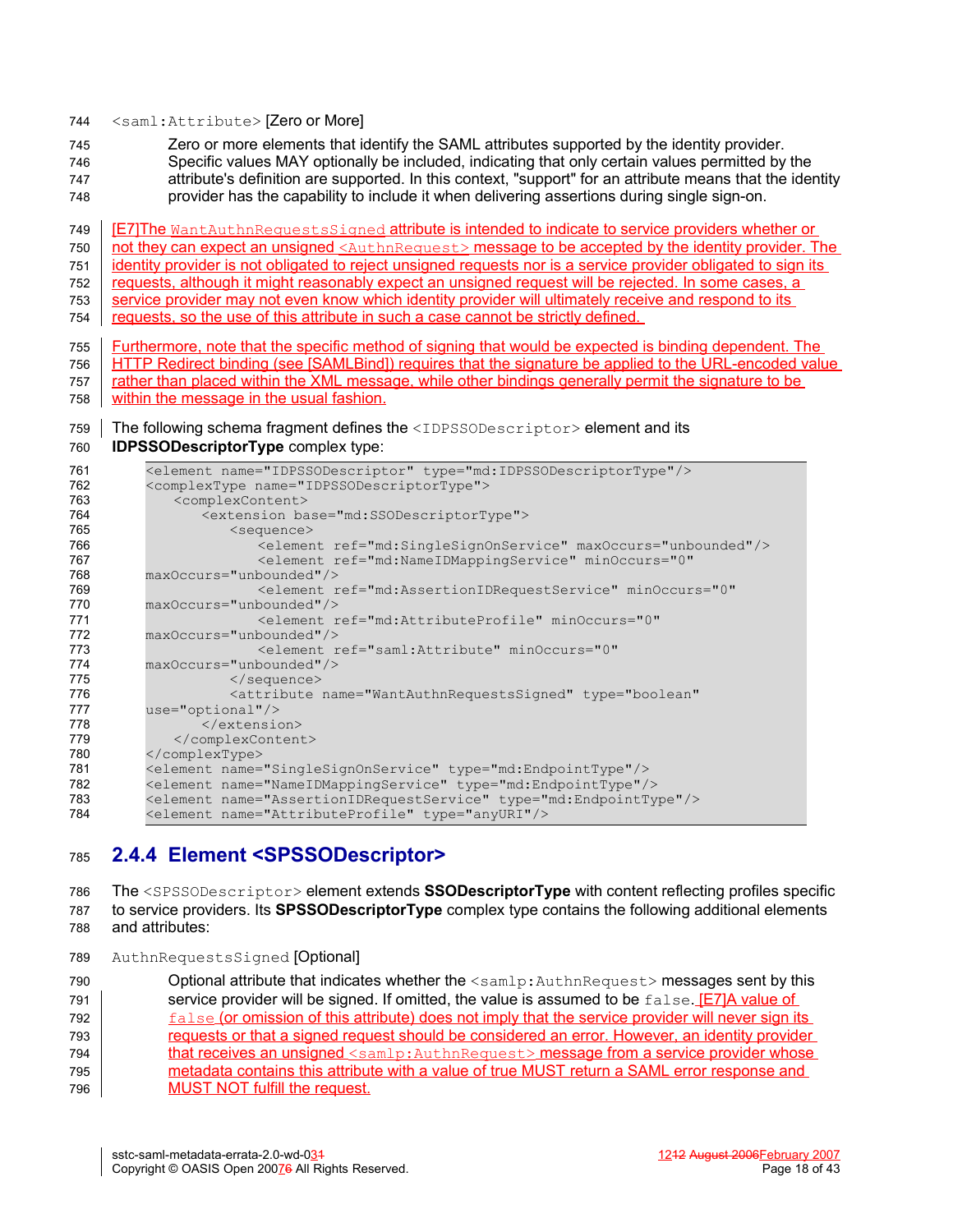#### WantAssertionsSigned [Optional] 797

- Optional attribute that indicates a requirement for the <saml:Assertion> elements received by this service provider to be signed. If omitted, the value is assumed to be false. This requirement is in addition to any requirement for signing derived from the use of a particular profile/binding combination. **[E7]Note that an enclosing signature at the SAML binding or protocol layer does not** suffice to meet this requirement, for example signing a  $\leq$ samlp: Response> containing the assertion(s) or a TLS connection. 798 799 800 801 802 803
- <AssertionConsumerService> [One or More] 804
- One or more elements that describe indexed endpoints that support the profiles of the Authentication Request protocol defined in [\[SAMLProf\]](#page-34-5). All service providers support at least one such endpoint, by definition. 805 806 807
- <AttributeConsumingService> [Zero or More] 808
- Zero or more elements that describe an application or service provided by the service provider that requires or desires the use of SAML attributes. 809 810
- At most one <AttributeConsumingService> element can have the attribute isDefault set to 811
- true. It is permissible for none of the included elements to contain an  $is$ Default attribute set to true. 812
- The following schema fragment defines the <SPSSODescriptor> element and its 813

#### **SPSSODescriptorType** complex type: 814

| 815 | <element name="SPSSODescriptor" type="md:SPSSODescriptorType"></element>          |
|-----|-----------------------------------------------------------------------------------|
| 816 | <complextype name="SPSSODescriptorType"></complextype>                            |
| 817 | <complexcontent></complexcontent>                                                 |
| 818 | <extension base="md:SSODescriptorType"></extension>                               |
| 819 | <sequence></sequence>                                                             |
| 820 | <blement <="" ref="md:AssertionConsumerService" th=""></blement>                  |
| 821 | maxOccurs="unbounded"/>                                                           |
| 822 | <blement <="" minoccurs="0" ref="md:AttributeConsumingService" th=""></blement>   |
| 823 | maxOccurs="unbounded"/>                                                           |
| 824 | $\langle$ /sequence>                                                              |
| 825 | <attribute <="" name="AuthnRequestsSigned" th="" type="boolean"></attribute>      |
| 826 | $use="optional"/>$                                                                |
| 827 | <attribute <="" name="WantAssertionsSigned" th="" type="boolean"></attribute>     |
| 828 | $use="optional"$                                                                  |
| 829 | $\langle$ /extension>                                                             |
| 830 |                                                                                   |
| 831 |                                                                                   |
| 832 | <element name="AssertionConsumerService" type="md:IndexedEndpointType"></element> |
|     |                                                                                   |

#### **2.4.4.1 Element <AttributeConsumingService>** 833

The <AttributeConsumingService> element defines a particular service offered by the service provider in terms of the attributes the service requires or desires. Its **AttributeConsumingServiceType** complex type contains the following elements and attributes: 834 835 836

- index [Required] 837
- A required attribute that assigns a unique integer value to the element so that it can be referenced in a protocol message. 838 839
- isDefault [Optional] 840
- Identifies the default service supported by the service provider. Useful if the specific service is not otherwise indicated by application context. If omitted, the value is assumed to be  $f$ alse. 841 842
- <ServiceName> [One or More] 843
- One or more language-qualified names for the service. 844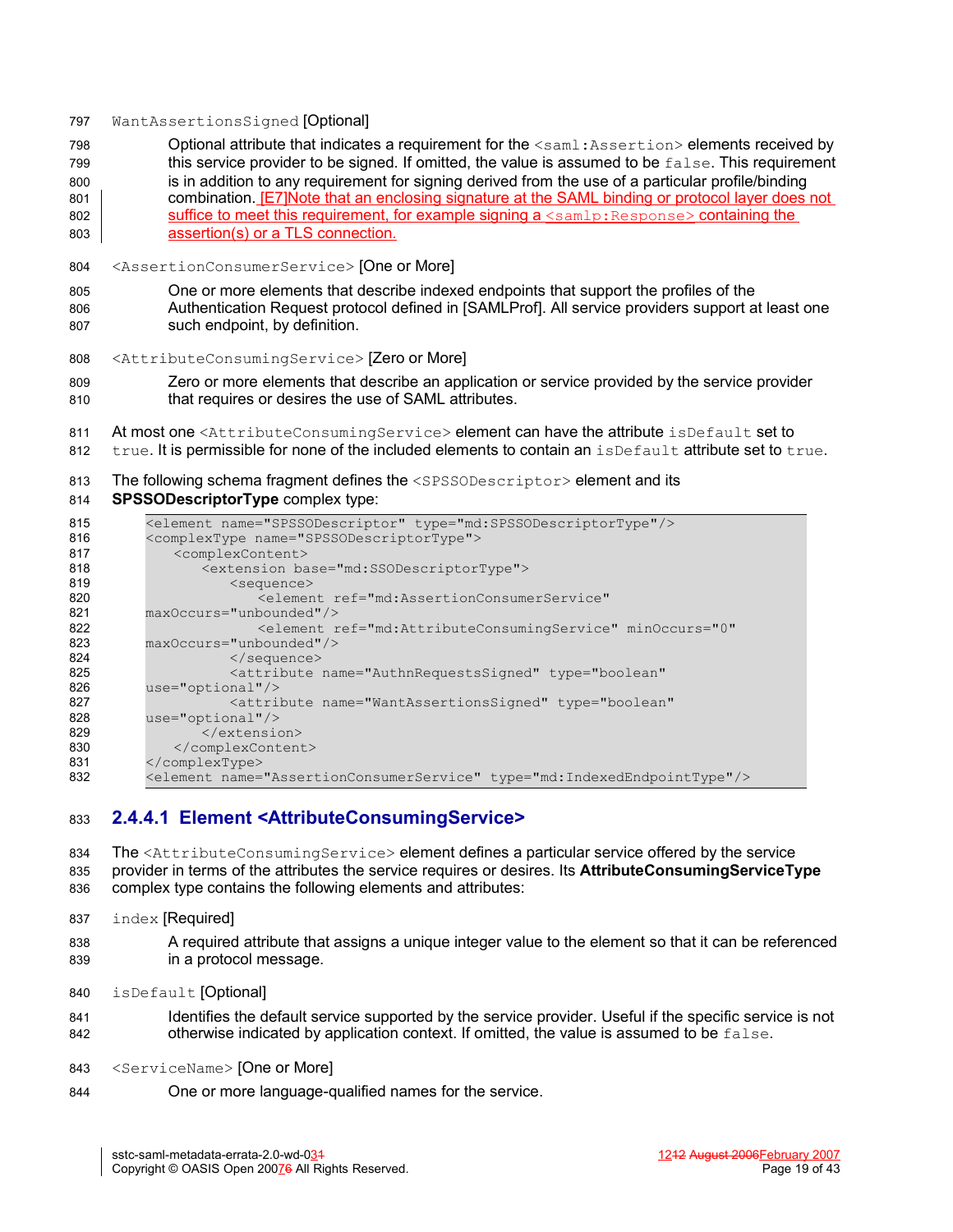- <ServiceDescription> [Zero or More] 845
- Zero or more language-qualified strings that describe the service. 846
- <RequestedAttribute> [One or More] 847
- One or more elements specifying attributes required or desired by this service. 848

The following schema fragment defines the <AttributeRequestingService> element and its **AttributeRequestingServiceType** complex type: 849 850

| 851 | <element <="" name="AttributeConsumingService" th=""></element>           |
|-----|---------------------------------------------------------------------------|
| 852 | type="md:AttributeConsumingServiceType"/>                                 |
| 853 | <complextype name="AttributeConsumingServiceType"></complextype>          |
| 854 | <sequence></sequence>                                                     |
| 855 | <element maxoccurs="unbounded" ref="md:ServiceName"></element>            |
| 856 | <element <="" minoccurs="0" ref="md:ServiceDescription" th=""></element>  |
| 857 | maxOccurs="unbounded"/>                                                   |
| 858 | <element maxoccurs="unbounded" ref="md:RequestedAttribute"></element>     |
| 859 | $\langle$ /sequence>                                                      |
| 860 | <attribute name="index" type="unsignedShort" use="required"></attribute>  |
| 861 | <attribute name="isDefault" type="boolean" use="optional"></attribute>    |
| 862 |                                                                           |
| 863 | <element name="ServiceName" type="md:localizedNameType"></element>        |
| 864 | <element name="ServiceDescription" type="md:localizedNameType"></element> |

#### **2.4.4.1.1 [E34]Element <RequestedAttribute>** 865

The <RequestedAttribute> element specifies a service provider's interest in a specific SAML 866

attribute, optionally including specific values. Its **RequestedAttributeType** complex type extends the **saml:AttributeType** with the following attribute: 867 868

isRequired [Optional] 869

Optional XML attribute indicates if the service requires the corresponding SAML attribute in order to function at all (as opposed to merely finding an attribute useful or desirable). 870 871

If specific <saml:AttributeValue> elements are included, then only matching values are relevant to the service. See [\[SAMLCore\]](#page-34-3) for more information on attribute value matching. 872 873

The following schema fragment defines the <RequestedAttribute> element and its 874

**RequestedAttributeType** complex type: 875

```
<element name="RequestedAttribute" type="md:RequestedAttributeType"/>
         <complexType name="RequestedAttributeType">
             <complexContent>
                <extension base="saml:AttributeType">
                    <attribute name="isRequired" type="boolean" use="optional"/>
                </extension>
             </complexContent>
         </complexType>
876
877
878
879
880
881
882
883
```
#### **2.4.5 Element <AuthnAuthorityDescriptor>** 884

The <AuthnAuthorityDescriptor> element extends **RoleDescriptorType** with content reflecting profiles specific to authentication authorities, SAML authorities that respond to  $\langle$ samlp:AuthnQuery> 885 886

- messages. Its **AuthnAuthorityDescriptorType** complex type contains the following additional element: 887
- <AuthnQueryService> [One or More] 888
- One or more elements of type **EndpointType** that describe endpoints that support the profile of the Authentication Query protocol defined in [\[SAMLProf\].](#page-34-5) All authentication authorities support at least one such endpoint, by definition. 889 890 891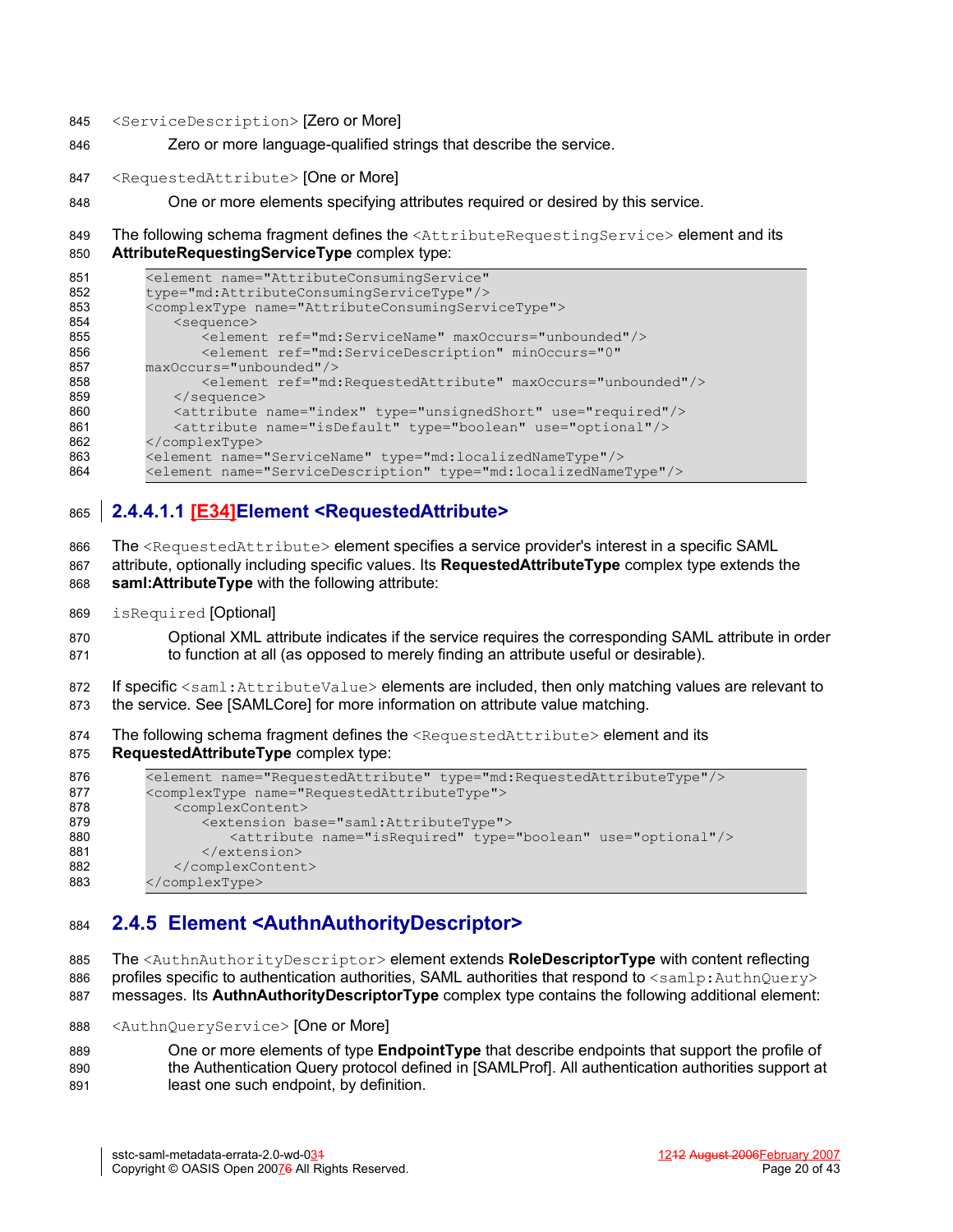- <AssertionIDRequestService> [Zero or More] 892
- Zero or more elements of type **EndpointType** that describe endpoints that support the profile of the Assertion [E33]Query/Request protocol defined in [\[SAMLProf\]](#page-34-5) or the special URI binding for assertion requests defined in [\[SAMLBind\]](#page-34-6). 893 894 895
- <NameIDFormat> [Zero or More] 896
- Zero or more elements of type **anyURI** that enumerate the name identifier formats supported by this authority. See Section 8.3 of [\[SAMLCore\]](#page-34-3) for some possible values for this element. 897 898
- The following schema fragment defines the <AuthnAuthorityDescriptor> element and its **AuthnAuthorityDescriptorType** complex type: 899 900

| 901 | <element <="" name="AuthnAuthorityDescriptor" th=""></element>                                      |
|-----|-----------------------------------------------------------------------------------------------------|
| 902 | type="md:AuthnAuthorityDescriptorType"/>                                                            |
| 903 | <complextype name="AuthnAuthorityDescriptorType"></complextype>                                     |
| 904 | <complexcontent></complexcontent>                                                                   |
| 905 | <extension base="md:RoleDescriptorType"></extension>                                                |
| 906 | $<$ sequence $>$                                                                                    |
| 907 | <element maxoccurs="unbounded" ref="md:AuthnQueryService"></element>                                |
| 908 | <element <="" minoccurs="0" ref="md:AssertionIDRequestService" th=""></element>                     |
| 909 | maxOccurs="unbounded"/>                                                                             |
| 910 | <element_ref="md:nameidformat"_minoccurs="0"< th=""></element_ref="md:nameidformat"_minoccurs="0"<> |
| 911 | maxOccurs="unbounded"/>                                                                             |
| 912 | $\langle$ /sequence>                                                                                |
| 913 | $\langle$ /extension>                                                                               |
| 914 |                                                                                                     |
| 915 |                                                                                                     |
| 916 | <element name="AuthnQueryService" type="md:EndpointType"></element>                                 |

#### **2.4.6 Element <PDPDescriptor>** 917

The <PDPDescriptor> element extends **RoleDescriptorType** with content reflecting profiles specific to policy decision points, SAML authorities that respond to <samlp:AuthzDecisionQuery> messages. Its **PDPDescriptorType** complex type contains the following additional element: 918 919 920

<AuthzService> [One or More] 921

One or more elements of type **EndpointType** that describe endpoints that support the profile of the Authorization Decision Query protocol defined in [\[SAMLProf\].](#page-34-5) All policy decision points support at least one such endpoint, by definition. 922 923 924

<AssertionIDRequestService> [Zero or More] 925

Zero or more elements of type **EndpointType** that describe endpoints that support the profile of the Assertion [E33]Query/Request protocol defined in [\[SAMLProf\]](#page-34-5) or the special URI binding for assertion requests defined in [\[SAMLBind\]](#page-34-6). 926 927 928

- <NameIDFormat> [Zero or More] 929
- Zero or more elements of type **anyURI** that enumerate the name identifier formats supported by this authority. See Section 8.3 of [\[SAMLCore\]](#page-34-3) for some possible values for this element. 930 931
- The following schema fragment defines the <PDPDescriptor> element and its **PDPDescriptorType** complex type: 932 933

| 934 | <element name="PDPDescriptor" type="md:PDPDescriptorType"></element>            |
|-----|---------------------------------------------------------------------------------|
| 935 | <complextype name="PDPDescriptorType"></complextype>                            |
| 936 | <complexcontent></complexcontent>                                               |
| 937 | <extension base="md:RoleDescriptorType"></extension>                            |
| 938 | $\leq$ sequence $>$                                                             |
| 939 | <element maxoccurs="unbounded" ref="md:AuthzService"></element>                 |
| 940 | <blement <="" minoccurs="0" ref="md:AssertionIDRequestService" th=""></blement> |
| 941 | maxOccurs="unbounded"/>                                                         |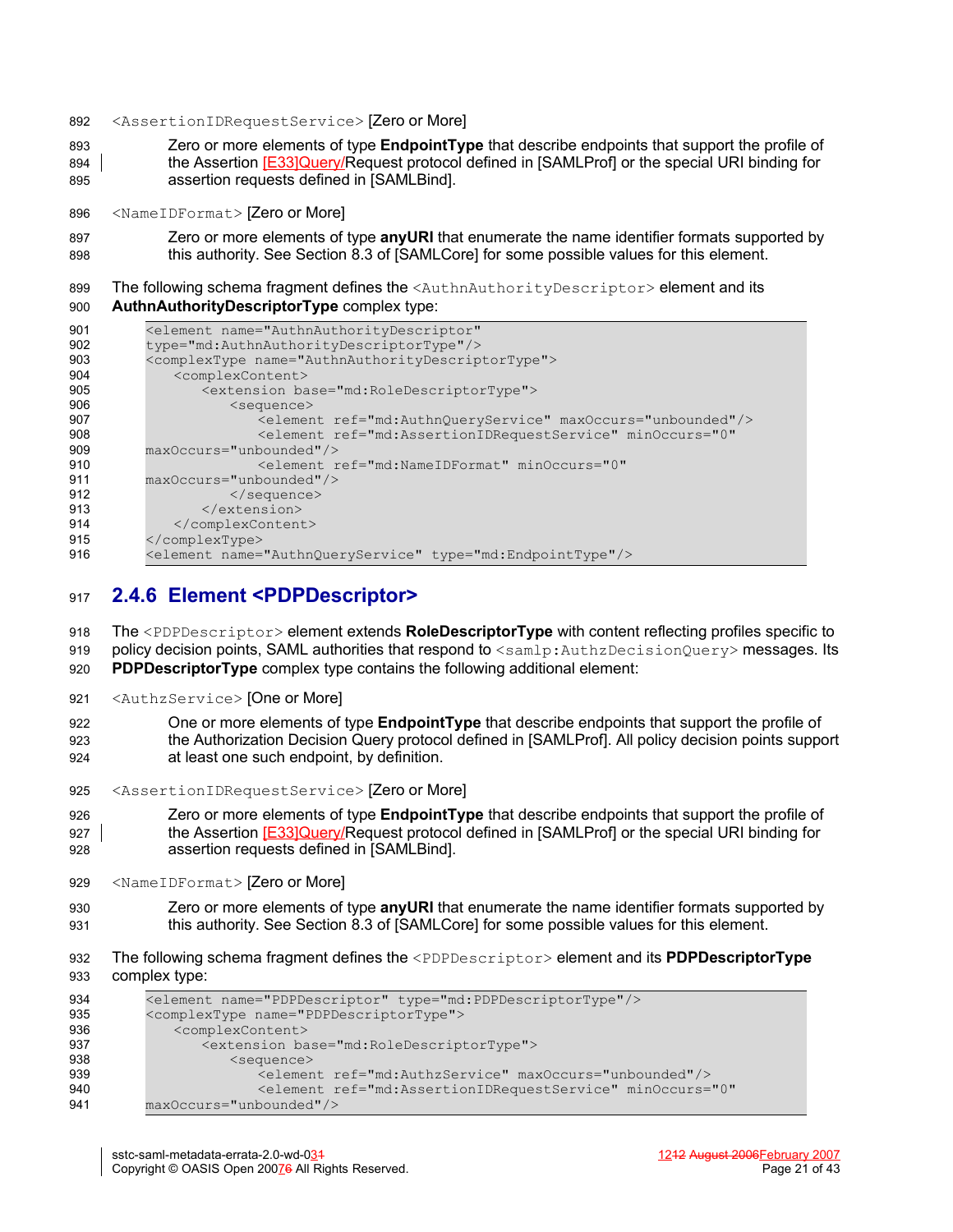| 942 | <element <="" minoccurs="0" ref="md:NameIDFormat" th=""></element> |
|-----|--------------------------------------------------------------------|
| 943 | maxOccurs="unbounded"/>                                            |
| 944 | $\langle$ /sequence>                                               |
| 945 | $\langle$ /extension>                                              |
| 946 |                                                                    |
| 947 |                                                                    |
| 948 | <element name="AuthzService" type="md:EndpointType"></element>     |
|     |                                                                    |

## **2.4.7 Element <AttributeAuthorityDescriptor>** 949

- The <AttributeAuthorityDescriptor> element extends **RoleDescriptorType** with content 950
- reflecting profiles specific to attribute authorities, SAML authorities that respond to 951
- <samlp:AttributeQuery> messages. Its **AttributeAuthorityDescriptorType** complex type contains the following additional elements: 952 953
- <AttributeService> [One or More] 954
- One or more elements of type **EndpointType** that describe endpoints that support the profile of the Attribute Query protocol defined in [\[SAMLProf\].](#page-34-5) All attribute authorities support at least one such endpoint, by definition. 955 956 957
- <AssertionIDRequestService> [Zero or More] 958
- Zero or more elements of type **EndpointType** that describe endpoints that support the profile of the Assertion [E33]Query/Request protocol defined in [\[SAMLProf\]](#page-34-5) or the special URI binding for assertion requests defined in [\[SAMLBind\]](#page-34-6). 959 960 961
- <NameIDFormat> [Zero or More] 962
- Zero or more elements of type **anyURI** that enumerate the name identifier formats supported by this authority. See Section 8.3 of [\[SAMLCore\]](#page-34-3) for some possible values for this element. 963 964
- <AttributeProfile> [Zero or More] 965
- Zero or more elements of type **anyURI** that enumerate the attribute profiles supported by this authority. See [\[SAMLProf\]](#page-34-5) for some possible values for this element. 966 967
- <saml:Attribute> [Zero or More] 968
- Zero or more elements that identify the SAML attributes supported by the authority. Specific values MAY optionally be included, indicating that only certain values permitted by the attribute's definition are supported. 969 970 971
- The following schema fragment defines the <AttributeAuthorityDescriptor> element and its 972
- **AttributeAuthorityDescriptorType** complex type: 973

| 974 | <element <="" name="AttributeAuthorityDescriptor" th=""></element>              |
|-----|---------------------------------------------------------------------------------|
| 975 | type="md:AttributeAuthorityDescriptorType"/>                                    |
| 976 | <complextype name="AttributeAuthorityDescriptorType"></complextype>             |
| 977 | <complexcontent></complexcontent>                                               |
| 978 | <extension base="md:RoleDescriptorType"></extension>                            |
| 979 | <sequence></sequence>                                                           |
| 980 | <element maxoccurs="unbounded" ref="md:AttributeService"></element>             |
| 981 | <blement <="" minoccurs="0" ref="md:AssertionIDRequestService" th=""></blement> |
| 982 | maxOccurs="unbounded"/>                                                         |
| 983 | <element <="" minoccurs="0" ref="md:NameIDFormat" th=""></element>              |
| 984 | maxOccurs="unbounded"/>                                                         |
| 985 | <element <="" minoccurs="0" ref="md:AttributeProfile" th=""></element>          |
| 986 | maxOccurs="unbounded"/>                                                         |
| 987 | <blement <="" minoccurs="0" ref="saml:Attribute" th=""></blement>               |
| 988 | maxOccurs="unbounded"/>                                                         |
| 989 | $\langle$ /sequence>                                                            |
| 990 | $\langle$ /extension>                                                           |
| 991 |                                                                                 |
| 992 |                                                                                 |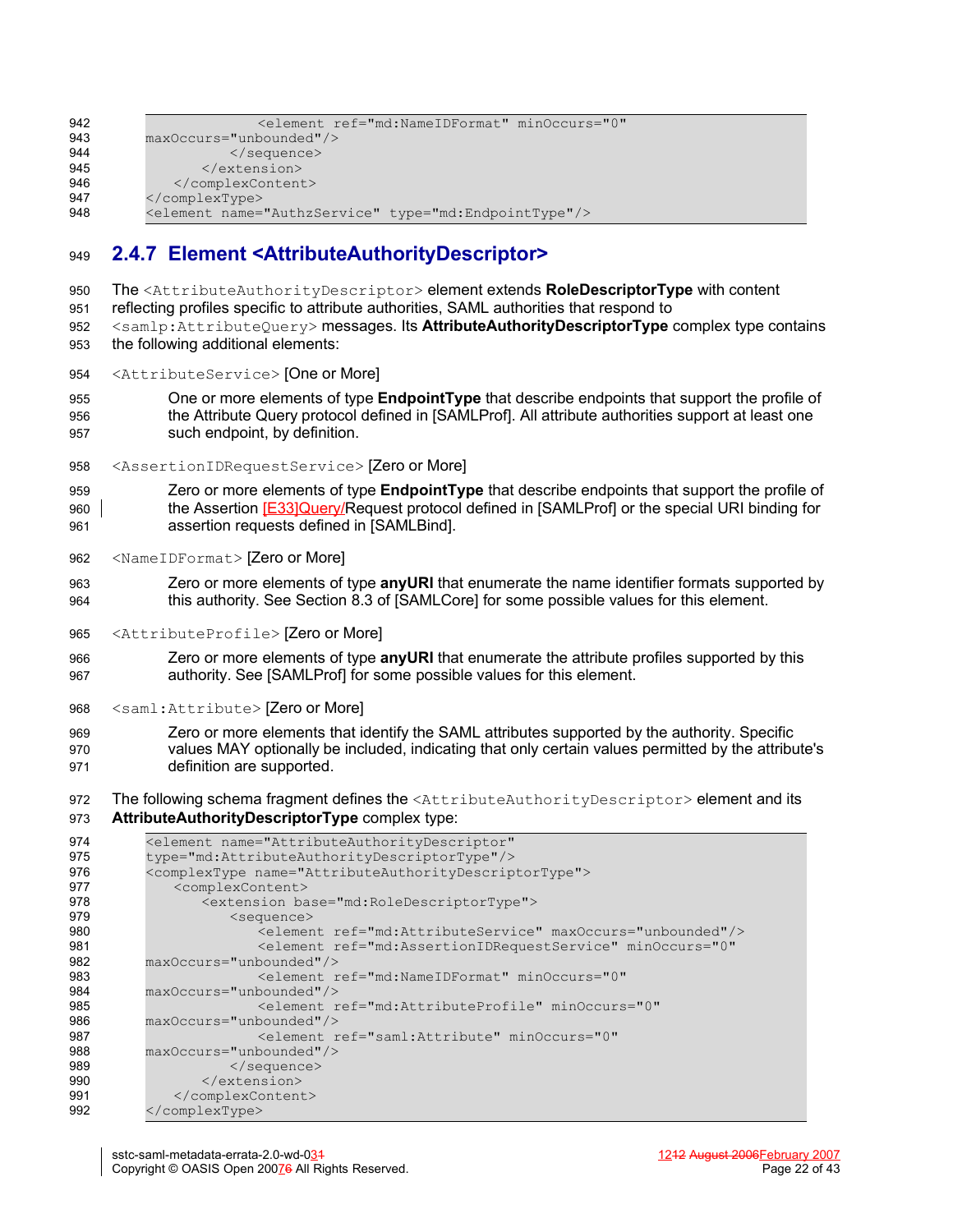<element name="AttributeService" type="md:EndpointType"/> 993

## **2.5 Element <AffiliationDescriptor>** 994

The <AffiliationDescriptor> element is an alternative to the sequence of role descriptors described in Section [2.4](#page-13-0) that is used when an <EntityDescriptor> describes an affiliation of SAML entities (typically service providers) rather than a single entity. The <AffiliationDescriptor> element provides a summary of the individual entities that make up the affiliation along with general information about the affiliation itself. Its **AffiliationDescriptorType** complex type contains the following elements and attributes: 995 996 997 998 999 1000

- affiliationOwnerID [Required] 1001
- Specifies the unique identifier of the entity responsible for the affiliation. The owner is NOT presumed to be a member of the affiliation; if it is a member, its identifier MUST also appear in an <AffiliateMember> element. 1002 1003 1004
- ID [Optional] 1005
- A document-unique identifier for the element, typically used as a reference point when signing. 1006
- validUntil [Optional] 1007
- Optional attribute indicates the expiration time of the metadata contained in the element and any contained elements. 1008 1009
- cacheDuration [Optional] 1010
- Optional attribute indicates the maximum length of time a consumer should cache the metadata contained in the element and any contained elements. 1011 1012
- <ds:Signature> [Optional] 1013
- An XML signature that authenticates the containing element and its contents, as described in Section [3.](#page-26-0) 1014 1015
- <Extensions> [Optional] 1016
- This contains optional metadata extensions that are agreed upon between a metadata publisher and consumer. Extension elements MUST be namespace-qualified by a non-SAML-defined namespace. 1017 1018 1019
- <AffiliateMember> [One or More] 1020
- One or more elements enumerating the members of the affiliation by specifying each member's unique identifier. See also Section 8.3.6 of [\[SAMLCore\]](#page-34-3). 1021 1022
- <KeyDescriptor> [Zero or More] 1023
- Optional sequence of elements that provides information about the cryptographic keys that the affiliation uses as a whole, as distinct from keys used by individual members of the affiliation, which are published in the metadata for those entities. 1024 1025 1026
- Arbitrary namespace-qualified attributes from non-SAML-defined namespaces may also be included. 1027
- The following schema fragment defines the  $\leq$ AffiliationDescriptor> element and its **AffiliationDescriptorType** complex type: 1028 1029

```
<element name="AffiliationDescriptor" type="md:AffiliationDescriptorType"/>
          <complexType name="AffiliationDescriptorType">
             <sequence>
                 <element ref="ds:Signature" minOccurs="0"/>
                 <element ref="md:Extensions" minOccurs="0"/>
                 <element ref="md:AffiliateMember" maxOccurs="unbounded"/>
                 <element ref="md:KeyDescriptor" minOccurs="0" maxOccurs="unbounded"/>
1030
1031
1032
1033
1034
1035
1036
```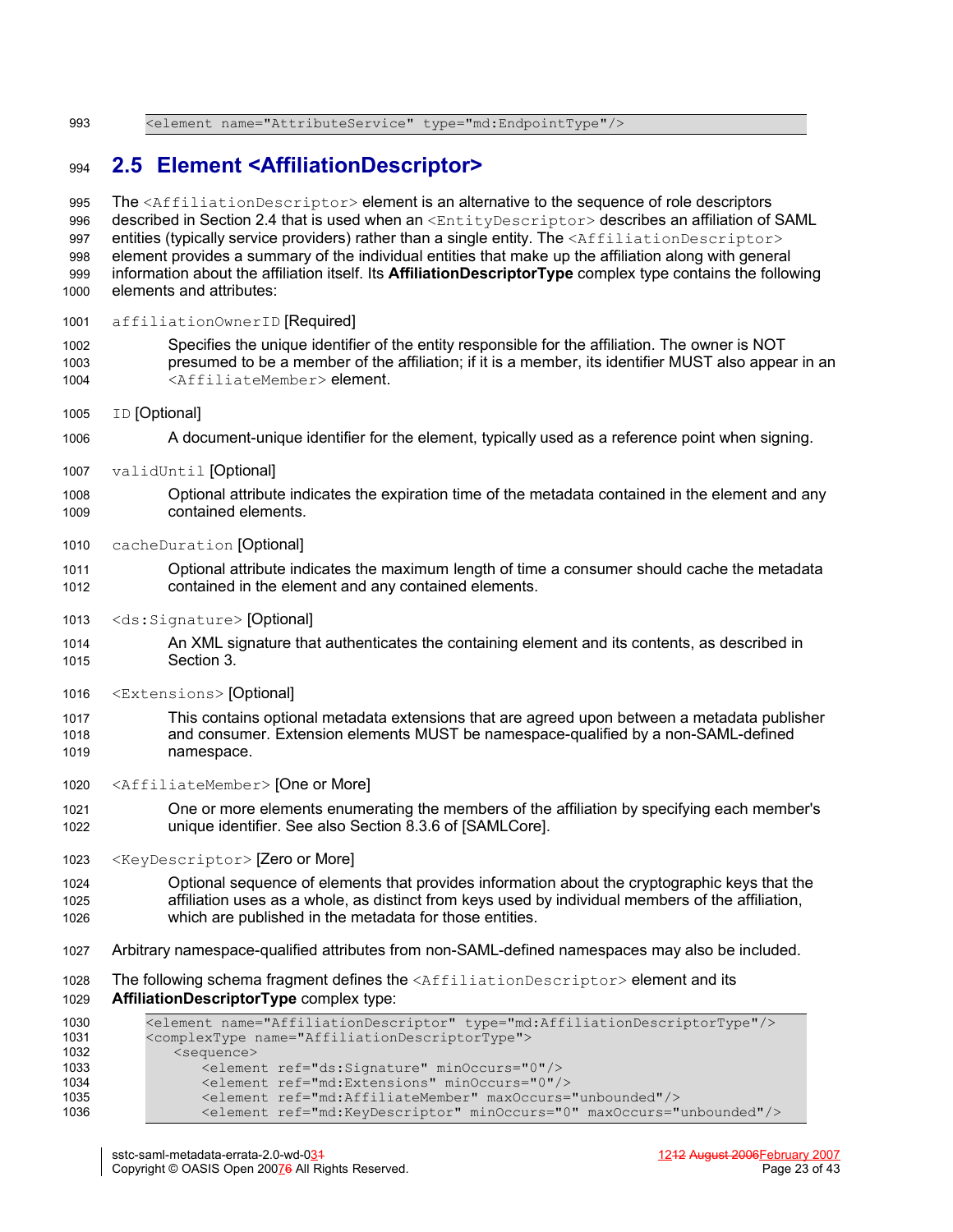```
</sequence>
              <attribute name="affiliationOwnerID" type="md:entityIDType"
          use="required"/>
             <attribute name="validUntil" type="dateTime" use="optional"/>
             <attribute name="cacheDuration" type="duration" use="optional"/>
              <attribute name="ID" type="ID" use="optional"/>
              <anyAttribute namespace="##other" processContents="lax"/>
          </complexType>
          <element name="AffiliateMember" type="md:entityIDType"/>
1037
1038
1039
1040
1041
1042
1043
1044
1045
```
# **2.6 Examples** 1046

The following is an example of metadata for a SAML system entity acting as an identity provider and an attribute authority. A signature is shown as a placeholder, without the actual content. 1047 1048

```
<EntityDescriptor xmlns="urn:oasis:names:tc:SAML:2.0:metadata"
              xmlns:saml="urn:oasis:names:tc:SAML:2.0:assertion"
              xmlns:ds="http://www.w3.org/2000/09/xmldsig#"
              entityID="https://IdentityProvider.com/SAML">
              <ds:Signature>...</ds:Signature>
               <IDPSSODescriptor WantAuthnRequestsSigned="true"
                 protocolSupportEnumeration="urn:oasis:names:tc:SAML:2.0:protocol">
                    <KeyDescriptor use="signing">
                        <ds:KeyInfo>
                            <ds:KeyName>IdentityProvider.com SSO Key</ds:KeyName>
                        </ds:KeyInfo>
                    </KeyDescriptor>
                   <ArtifactResolutionService isDefault="true" index="0"
                     Binding="urn:oasis:names:tc:SAML:2.0:bindings:SOAP"
                     Location="https://IdentityProvider.com/SAML/Artifact"/>
                    <SingleLogoutService
                     Binding="urn:oasis:names:tc:SAML:2.0:bindings:SOAP"
                     Location="https://IdentityProvider.com/SAML/SLO/SOAP"/>
                    <SingleLogoutService
                     Binding="urn:oasis:names:tc:SAML:2.0:bindings:HTTP-Redirect"
                     Location="https://IdentityProvider.com/SAML/SLO/Browser"
                     ResponseLocation="https://IdentityProvider.com/SAML/SLO/Response"/>
                    <NameIDFormat>
                      urn:oasis:names:tc:SAML:1.1:nameid-format:X509SubjectName
                    </NameIDFormat>
                    <NameIDFormat>
                      urn:oasis:names:tc:SAML:2.0:nameid-format:persistent
                    </NameIDFormat>
                   <NameIDFormat>
                      urn:oasis:names:tc:SAML:2.0:nameid-format:transient
                    </NameIDFormat>
                    <SingleSignOnService
                     Binding="urn:oasis:names:tc:SAML:2.0:bindings:HTTP-Redirect"
                     Location="https://IdentityProvider.com/SAML/SSO/Browser"/>
                    <SingleSignOnService
                     Binding="urn:oasis:names:tc:SAML:2.0:bindings:HTTP-POST"
                     Location="https://IdentityProvider.com/SAML/SSO/Browser"/>
                    <saml:Attribute
                     NameFormat="urn:oasis:names:tc:SAML:2.0:attrname-format:uri"
                     Name="urn:oid:1.3.6.1.4.1.5923.1.1.1.6"
                     FriendlyName="eduPersonPrincipalName">
                    </saml:Attribute>
                    <saml:Attribute
                     NameFormat="urn:oasis:names:tc:SAML:2.0:attrname-format:uri"
                     Name="urn:oid:1.3.6.1.4.1.5923.1.1.1.1"
                     FriendlyName="eduPersonAffiliation">
                        <saml:AttributeValue>member</saml:AttributeValue>
                        <saml:AttributeValue>student</saml:AttributeValue>
                        <saml:AttributeValue>faculty</saml:AttributeValue>
                        <saml:AttributeValue>employee</saml:AttributeValue>
                        <saml:AttributeValue>staff</saml:AttributeValue>
1049
1050
1051
1052
1053
1054
1055
1056
1057
1058
1059
1060
1061
1062
1063
1064
1065
1066
1067
1068
1069
1070
1071
1072
1073
1074
1075
1076
1077
1078
1079
1080
1081
1082
1083
1084
1085
1086
1087
1088
1089
1090
1091
1092
1093
1094
1095
1096
1097
1098
1099
1100
```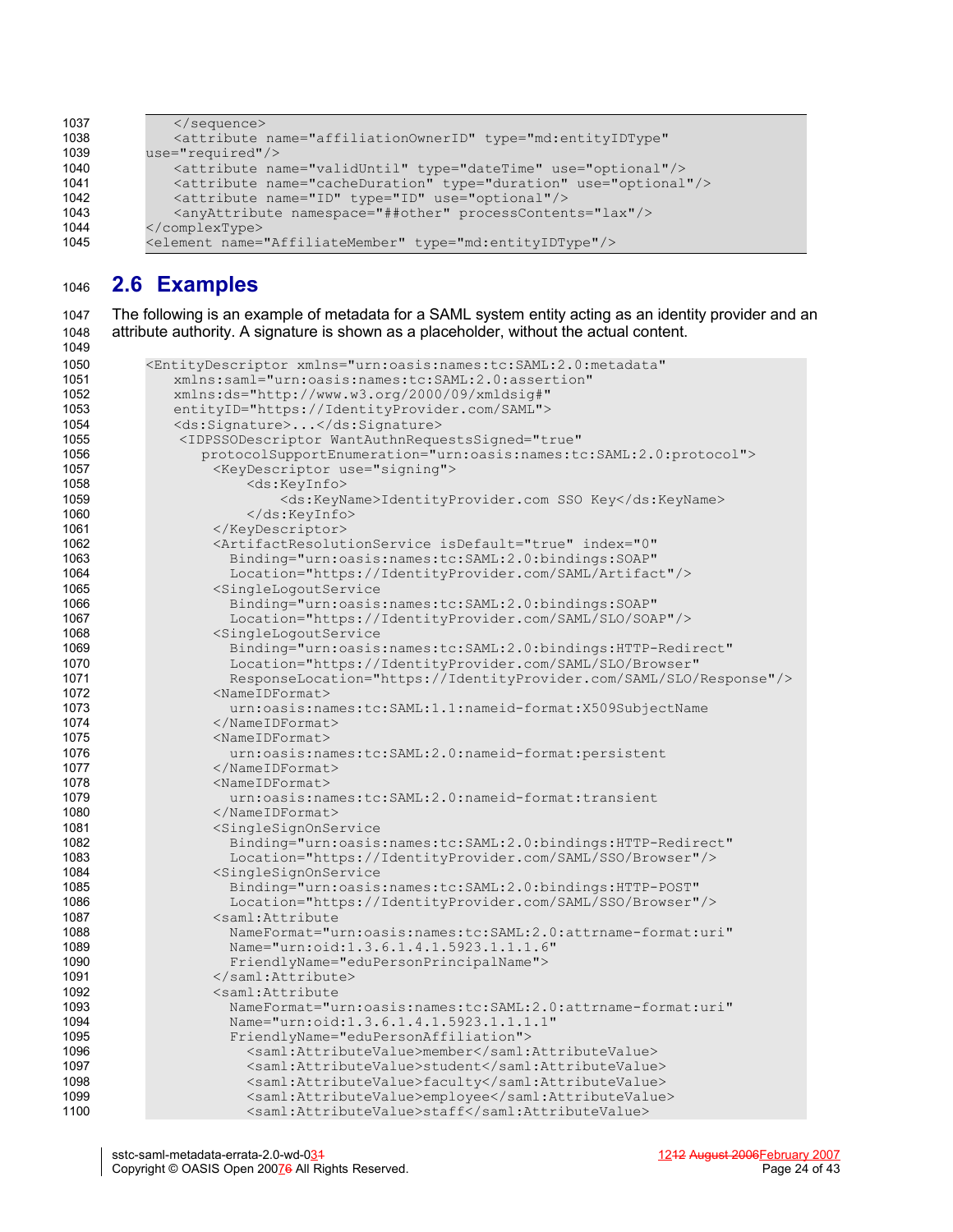| 1101 |                                                                         |
|------|-------------------------------------------------------------------------|
| 1102 |                                                                         |
| 1103 | <attributeauthoritydescriptor< th=""></attributeauthoritydescriptor<>   |
| 1104 | protocolSupportEnumeration="urn:oasis:names:tc:SAML:2.0:protocol">      |
| 1105 | <keydescriptor use="signing"></keydescriptor>                           |
| 1106 | <ds:keyinfo></ds:keyinfo>                                               |
| 1107 | <ds:keyname>IdentityProvider.com AA Key</ds:keyname>                    |
| 1108 |                                                                         |
| 1109 |                                                                         |
| 1110 | <attributeservice< th=""></attributeservice<>                           |
| 1111 | Binding="urn:oasis:names:tc:SAML:2.0:bindings:SOAP"                     |
| 1112 | Location="https://IdentityProvider.com/SAML/AA/SOAP"/>                  |
| 1113 | <assertionidrequestservice< th=""></assertionidrequestservice<>         |
| 1114 | Binding="urn:oasis:names:tc:SAML:2.0:bindings:URI"                      |
| 1115 | Location="https://IdentityProvider.com/SAML/AA/URI"/>                   |
| 1116 | $<$ NameIDFormat>                                                       |
| 1117 | urn:oasis:names:tc:SAML:1.1:nameid-format:X509SubjectName               |
| 1118 |                                                                         |
| 1119 | $<$ NameIDFormat>                                                       |
| 1120 | urn:oasis:names:tc:SAML:2.0:nameid-format:persistent                    |
| 1121 |                                                                         |
| 1122 | $<$ NameIDFormat>                                                       |
| 1123 | urn:oasis:names:tc:SAML:2.0:nameid-format:transient                     |
| 1124 |                                                                         |
| 1125 | <saml:attribute< th=""></saml:attribute<>                               |
| 1126 | NameFormat="urn:oasis:names:tc:SAML:2.0:attrname-format:uri"            |
| 1127 | Name="urn:oid:1.3.6.1.4.1.5923.1.1.1.6"                                 |
| 1128 | FriendlyName="eduPersonPrincipalName">                                  |
| 1129 |                                                                         |
| 1130 | <saml:attribute< th=""></saml:attribute<>                               |
| 1131 | NameFormat="urn:oasis:names:tc:SAML:2.0:attrname-format:uri"            |
| 1132 | Name="urn:oid:1.3.6.1.4.1.5923.1.1.1.1"                                 |
| 1133 | FriendlyName="eduPersonAffiliation">                                    |
| 1134 | <saml:attributevalue>member</saml:attributevalue>                       |
| 1135 | <saml:attributevalue>student</saml:attributevalue>                      |
| 1136 | <saml:attributevalue>faculty</saml:attributevalue>                      |
| 1137 | <saml:attributevalue>employee</saml:attributevalue>                     |
| 1138 | <saml:attributevalue>staff</saml:attributevalue>                        |
| 1139 |                                                                         |
| 1140 |                                                                         |
| 1141 | <organization></organization>                                           |
| 1142 | <organizationname xml:lang="en">Identity Providers R</organizationname> |
| 1143 | US                                                                      |
| 1144 | <organizationdisplayname xml:lang="en"></organizationdisplayname>       |
| 1145 | Identity Providers R US, a Division of Lerxst Corp.                     |
| 1146 |                                                                         |
| 1147 | <organizationurl< th=""></organizationurl<>                             |
| 1148 | xml:lang="en">https://IdentityProvider.com                              |
| 1149 |                                                                         |
| 1150 |                                                                         |
| 1151 |                                                                         |
|      |                                                                         |

The following is an example of metadata for a SAML system entity acting as a service provider. A signature is shown as a placeholder, without the actual content. For illustrative purposes, the service is one that does not require users to uniquely identify themselves, but rather authorizes access on the basis of a role-like attribute. 1152 1153 1154 1155 1156

| 1157 | <entitydescriptor <="" th="" xmlns="urn:oasis:names:tc:SAML:2.0:metadata"></entitydescriptor> |
|------|-----------------------------------------------------------------------------------------------|
| 1158 | xmlns:saml="urn:oasis:names:tc:SAML:2.0:assertion"                                            |
| 1159 | xmlns:ds="http://www.w3.org/2000/09/xmldsig#"                                                 |
| 1160 | entityID="https://ServiceProvider.com/SAML">                                                  |
| 1161 | <ds:signature></ds:signature>                                                                 |
| 1162 | <spssodescriptor <="" authnrequestssigned="true" th=""></spssodescriptor>                     |
| 1163 | protocolSupportEnumeration="urn:oasis:names:tc:SAML:2.0:protocol">                            |
| 1164 | <keydescriptor use="signing"></keydescriptor>                                                 |
| 1165 | <ds:keyinfo></ds:keyinfo>                                                                     |
| 1166 | <ds:keyname>ServiceProvider.com SSO Key</ds:keyname>                                          |
| 1167 | $\langle$ /ds:KeyInfo>                                                                        |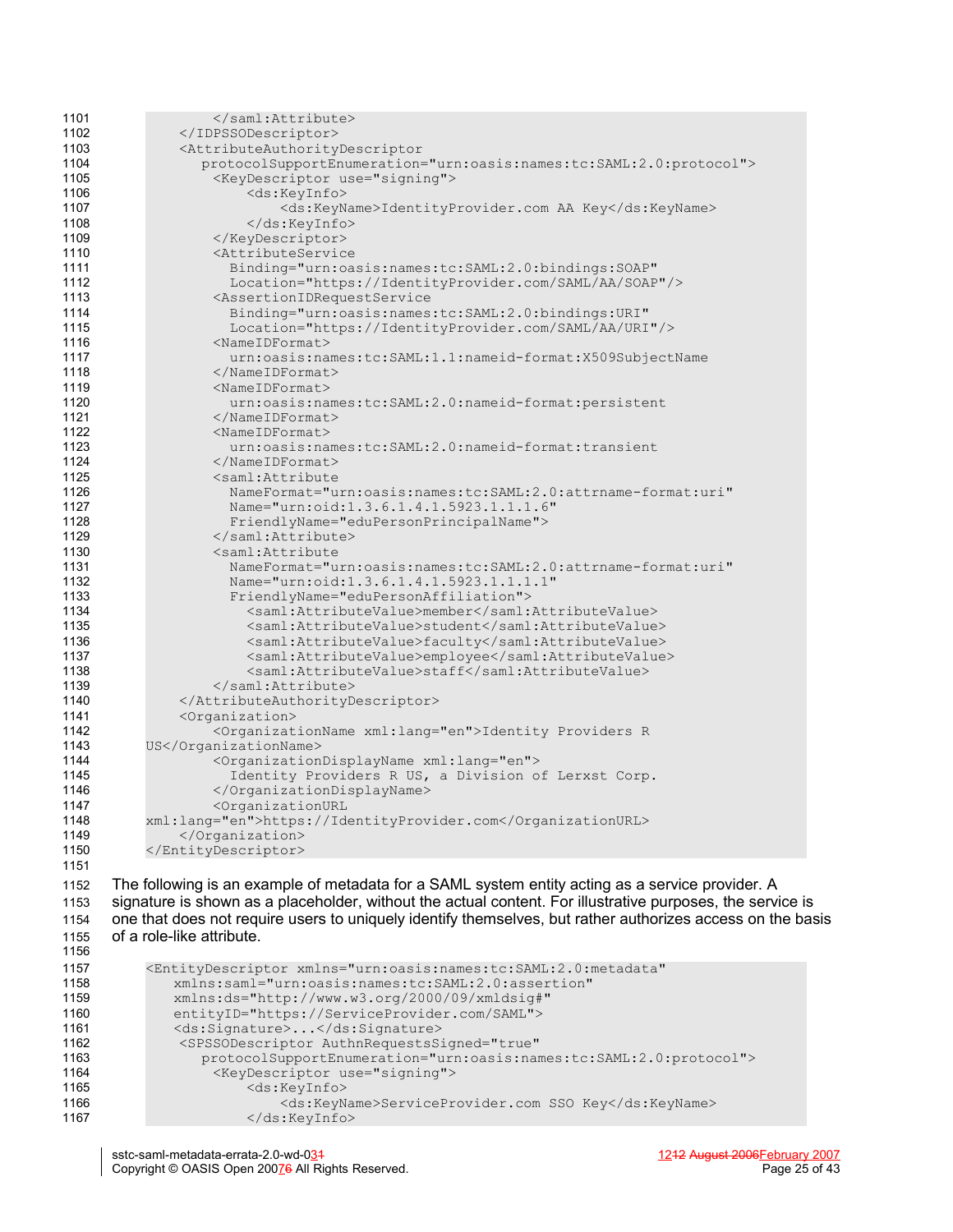| 1168 |                                                                                                                                                                                             |
|------|---------------------------------------------------------------------------------------------------------------------------------------------------------------------------------------------|
| 1169 | <keydescriptor use="encryption"></keydescriptor>                                                                                                                                            |
| 1170 | <ds:keyinfo></ds:keyinfo>                                                                                                                                                                   |
| 1171 | <ds:keyname>ServiceProvider.com Encrypt Key</ds:keyname>                                                                                                                                    |
| 1172 | $\langle$ /ds:KeyInfo>                                                                                                                                                                      |
| 1173 | <encryptionmethod <="" algorithm="http://www.w3.org/2001/04/xmlenc#rsa-&lt;/th&gt;&lt;/tr&gt;&lt;tr&gt;&lt;th&gt;1174&lt;/th&gt;&lt;th&gt;&lt;math&gt;1 5" math="">/&gt;</encryptionmethod> |
| 1175 |                                                                                                                                                                                             |
| 1176 | <singlelogoutservice< th=""></singlelogoutservice<>                                                                                                                                         |
| 1177 | Binding="urn:oasis:names:tc:SAML:2.0:bindings:SOAP"                                                                                                                                         |
| 1178 | Location="https://ServiceProvider.com/SAML/SLO/SOAP"/>                                                                                                                                      |
| 1179 | <singlelogoutservice< th=""></singlelogoutservice<>                                                                                                                                         |
| 1180 | Binding="urn:oasis:names:tc:SAML:2.0:bindings:HTTP-Redirect"                                                                                                                                |
| 1181 | Location="https://ServiceProvider.com/SAML/SLO/Browser"                                                                                                                                     |
| 1182 | ResponseLocation="https://ServiceProvider.com/SAML/SLO/Response"/>                                                                                                                          |
| 1183 | $<$ NameIDFormat>                                                                                                                                                                           |
| 1184 | urn:oasis:names:tc:SAML:2.0:nameid-format:transient                                                                                                                                         |
| 1185 | $\langle$ /NameIDFormat>                                                                                                                                                                    |
| 1186 | <assertionconsumerservice <="" index="0" isdefault="true" th=""></assertionconsumerservice>                                                                                                 |
| 1187 | Binding="urn:oasis:names:tc:SAML:2.0:bindings:HTTP-Artifact"                                                                                                                                |
| 1188 | Location="https://ServiceProvider.com/SAML/SSO/Artifact"/>                                                                                                                                  |
| 1189 | <assertionconsumerservice <="" index="1" th=""></assertionconsumerservice>                                                                                                                  |
| 1190 | Binding="urn:oasis:names:tc:SAML:2.0:bindings:HTTP-POST"                                                                                                                                    |
| 1191 | Location="https://ServiceProvider.com/SAML/SSO/POST"/>                                                                                                                                      |
| 1192 | <attributeconsumingservice index="0"></attributeconsumingservice>                                                                                                                           |
| 1193 | <servicename xml:lang="en">Academic Journals R US</servicename>                                                                                                                             |
| 1194 | <requestedattribute< th=""></requestedattribute<>                                                                                                                                           |
| 1195 | NameFormat="urn:oasis:names:tc:SAML:2.0:attrname-format:uri"                                                                                                                                |
| 1196 | Name="urn:oid:1.3.6.1.4.1.5923.1.1.1.7"                                                                                                                                                     |
| 1197 | FriendlyName="eduPersonEntitlement">                                                                                                                                                        |
| 1198 | <saml:attributevalue></saml:attributevalue>                                                                                                                                                 |
| 1199 |                                                                                                                                                                                             |
| 1200 | https://ServiceProvider.com/entitlements/123456789                                                                                                                                          |
| 1201 |                                                                                                                                                                                             |
| 1202 |                                                                                                                                                                                             |
|      |                                                                                                                                                                                             |
| 1203 |                                                                                                                                                                                             |
| 1204 | <organization></organization>                                                                                                                                                               |
| 1205 | <organizationname xml:lang="en">Academic Journals R</organizationname>                                                                                                                      |
| 1206 | US                                                                                                                                                                                          |
| 1207 | <organizationdisplayname xml:lang="en"></organizationdisplayname>                                                                                                                           |
| 1208 | Academic Journals R US, a Division of Dirk Corp.                                                                                                                                            |
| 1209 |                                                                                                                                                                                             |
| 1210 | <organizationurl< th=""></organizationurl<>                                                                                                                                                 |
| 1211 | xml:lang="en">https://ServiceProvider.com                                                                                                                                                   |
| 1212 |                                                                                                                                                                                             |
| 1213 |                                                                                                                                                                                             |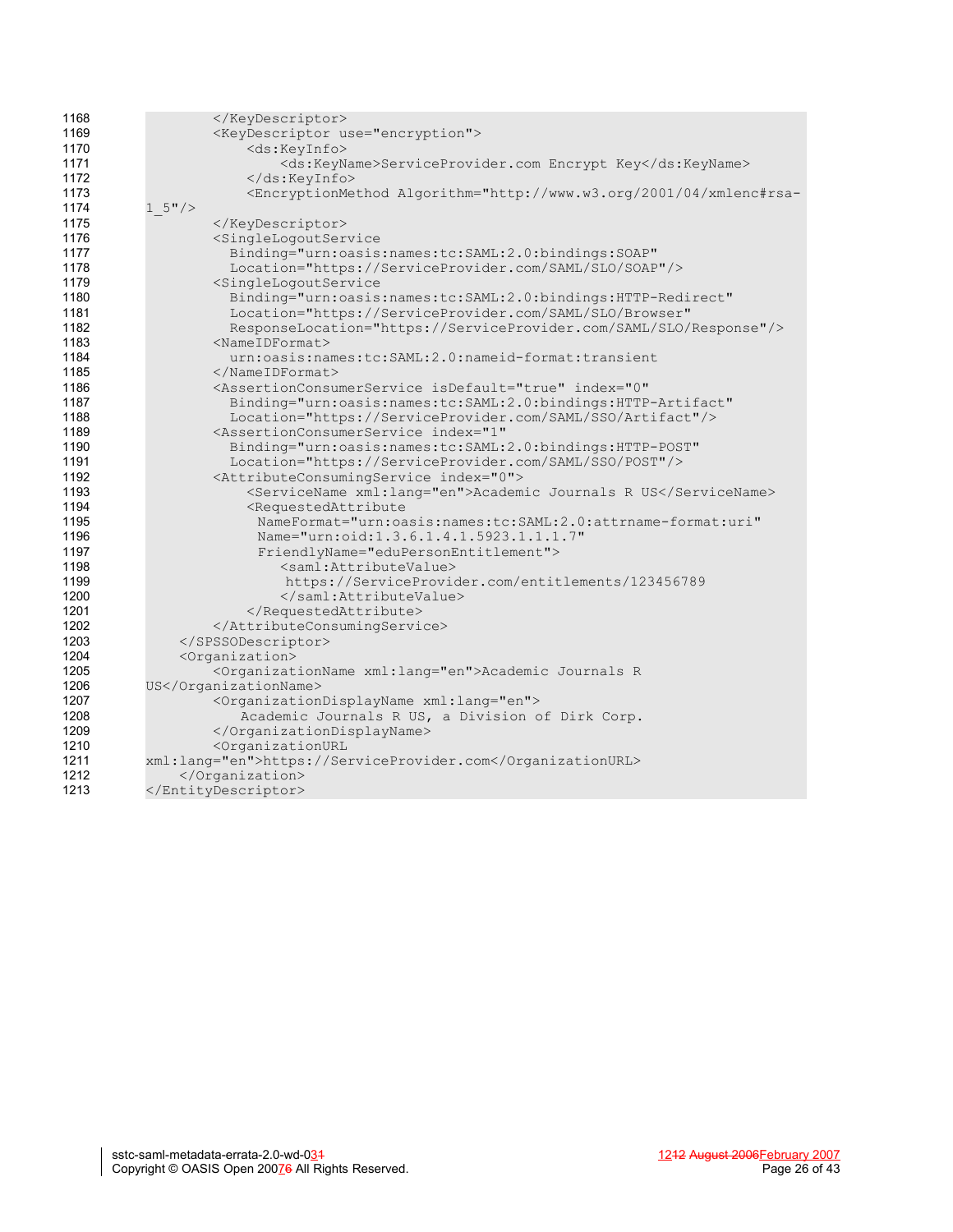# <span id="page-26-0"></span>**3 Signature Processing** 1214

- Various elements in a metadata instance can be digitally signed (as indicated by the element's inclusion of a <ds: Signature> element), with the following benefits: 1215 1216
- Metadata integrity 1217
- Authentication of the metadata by a trusted signer 1218

A digital signature is not always required, for example if the relying party obtains the information directly from the publishing entity directly (with no intermediaries) through a secure channel, with the entity having authenticated to the relying party by some means other than a digital signature. 1219 1220 1221

Many different techniques are available for "direct" authentication and secure channel establishment between two parties. The list includes TLS/SSL, HMAC, password-based mechanisms, etc. In addition, the applicable security requirements depend on the communicating applications. 1222 1223 1224

Additionally, elements can inherit signatures on enclosing parent elements that are themselves signed. 1225

In the absence of such context, it is RECOMMENDED that at least the root element of a metadata instance be signed. 1226 1227

## **3.1 XML Signature Profile** 1228

The XML Signature specification [\[XMLSig\]](#page-35-1) calls out a general XML syntax for signing data with flexibility and many choices. This section details the constraints on these facilities so that metadata processors do not have to deal with the full generality of XML Signature processing. This usage makes specific use of the **xs:ID**-typed attributes optionally present on the elements to which signatures can apply. These attributes are collectively referred to in this section as the identifier attributes. 1229 1230 1231 1232 1233

## **3.1.1 Signing Formats and Algorithms** 1234

XML Signature has three ways of relating a signature to a document: enveloping, enveloped, and detached. 1235 1236

SAML metadata MUST use enveloped signatures when signing the elements defined in this specification. 1237

SAML processors SHOULD support the use of RSA signing and verification for public key operations in 1238

accordance with the algorithm identified by [http://www.w3.org/2000/09/xmldsig#rsa-sha1.](http://www.w3.org/2000/09/xmldsig#rsa-sha1) 1239

#### **3.1.2 References** 1240

Signed metadata elements MUST supply a value for the identifier attribute on the signed element. The element may or may not be the root element of the actual XML document containing the signed metadata element. 1241 1242 1243

Signatures MUST contain a single <ds:Reference> containing a URI reference to the identifier attribute value of the metadata element being signed. For example, if the identifier attribute value is "foo", then the URI attribute in the <ds: Reference> element MUST be "#foo". 1244 1245 1246

As a consequence, a metadata element's signature MUST apply to the content of the signed element and any child elements it contains. 1247 1248

#### **3.1.3 Canonicalization Method** 1249

SAML implementations SHOULD use Exclusive Canonicalization, with or without comments, both in the 1250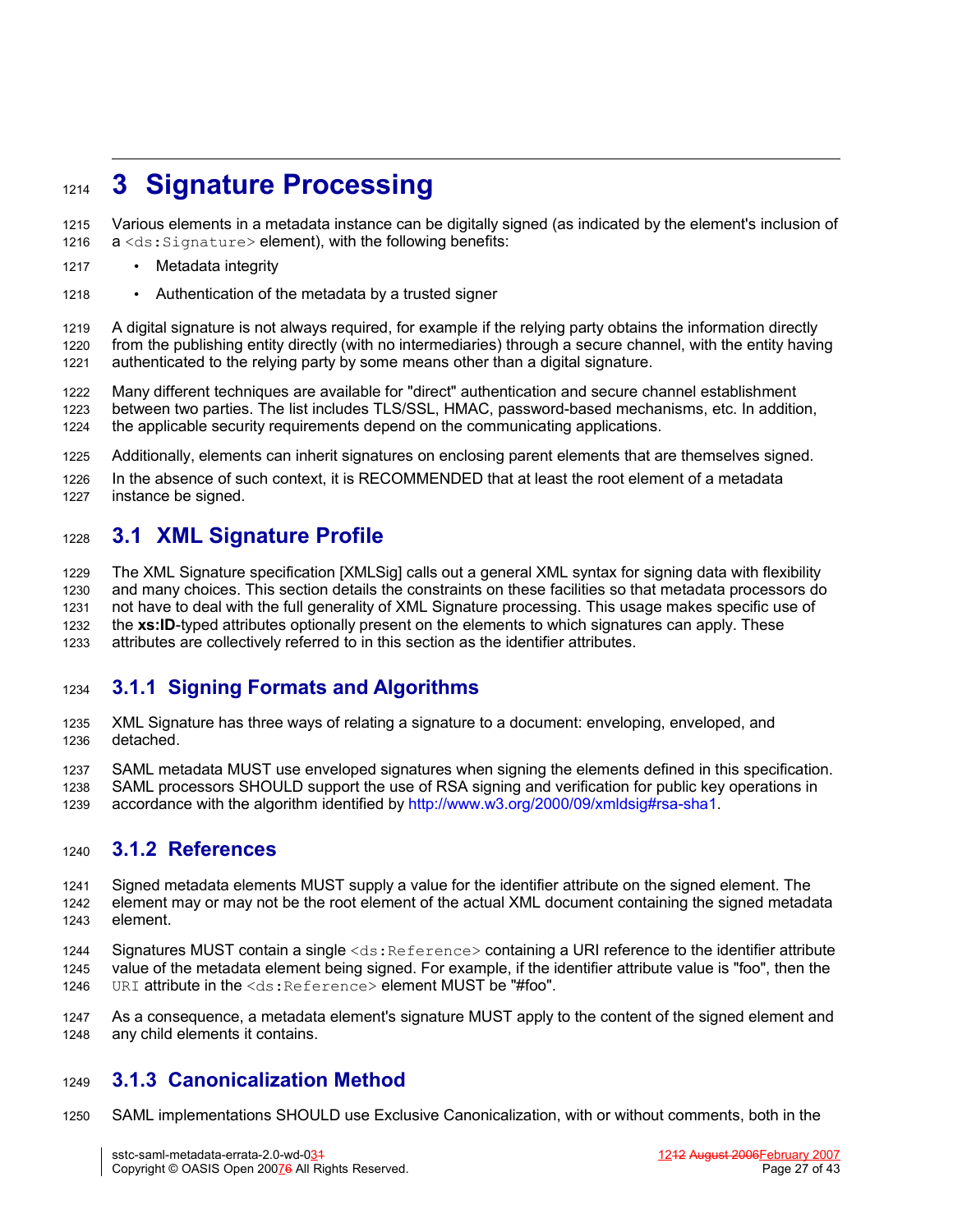- <ds:CanonicalizationMethod> element of <ds:SignedInfo>, and as a <ds:Transform> algorithm. Use of Exclusive Canonicalization ensures that signatures created over SAML metadata 1251 1252
- embedded in an XML context can be verified independent of that context. 1253

#### **3.1.4 Transforms** 1254

Signatures in SAML metadata SHOULD NOT contain transforms other than the enveloped signature transform (with the identifier <http://www.w3.org/2000/09/xmldsig#enveloped-signature>) or the exclusive canonicalization transforms (with the identifier [http://www.w3.org/2001/10/xml-exc-c14n#](http://www.w3.org/2001/10/xml-exc-c14n) or <http://www.w3.org/2001/10/xml-exc-c14n#WithComments>). 1255 1256 1257 1258

Verifiers of signatures MAY reject signatures that contain other transform algorithms as invalid. If they do not, verifiers MUST ensure that no content of the signed metadata element is excluded from the signature. This can be accomplished by establishing out-of-band agreement as to what transforms are acceptable, or by applying the transforms manually to the content and reverifying the result as consisting of the same SAML metadata. 1259 1260 1261 1262 1263

#### **3.1.5 KeyInfo** 1264

XML Signature [\[XMLSig\]](#page-35-1) defines usage of the  $\langle ds : KeyInf \circ \rangle$  element. SAML does not require the use of <ds:KeyInfo> nor does it impose any restrictions on its use. Therefore, <ds:KeyInfo>MAY be absent. 1265 1266 1267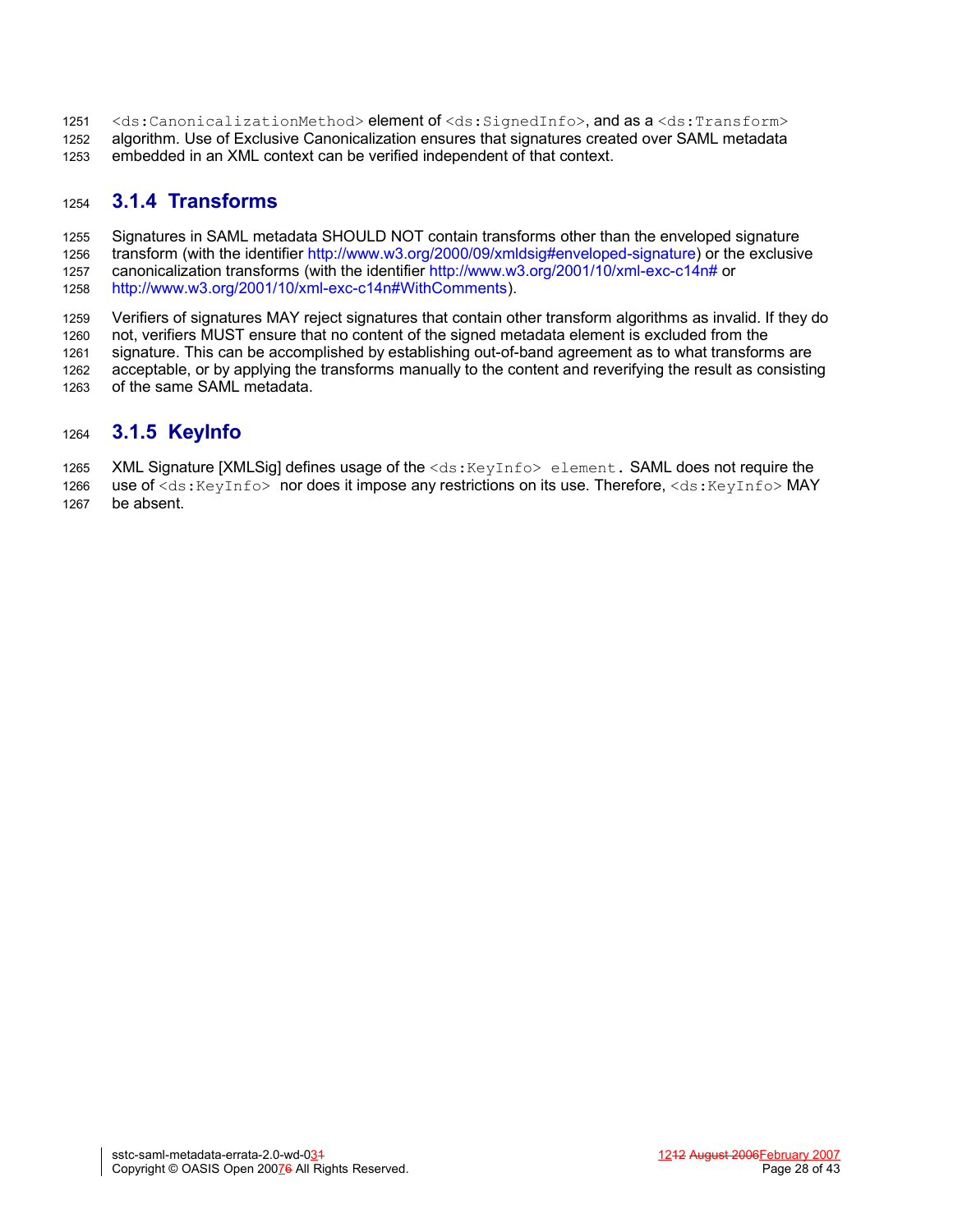# **4 Metadata Publication and Resolution** 1268

Two mechanisms are provided for an entity to publish (and for a consumer to resolve the location of) metadata documents: via a "well-known-location" by directly dereferencing the entity's unique identifier (a URI variously referred to as an *entityID* or *providerID*), or indirectly by publishing the location of metadata in the DNS. Other out-of-band mechanisms are of course also permitted. A consumer that supports both approaches defined in this document MUST attempt resolution via DNS before using the "well-knownlocation" mechanism. 1269 1270 1271 1272 1273 1274

When retrieval requires network transport of the document, the transport SHOULD be protected with mechanisms providing server authentication and integrity protection. For example, HTTP-based resolution SHOULD be protected with TLS/SSL [RFC [2246\]](#page-34-9) as amended by [\[RFC3546\].](#page-34-8) 1275 1276 1277

Various mechanisms are described in this section to aid in establishing trust in the accuracy and 1278

legitimacy of metadata, including use of XML signatures, SSL/TLS server authentication, and DNS 1279

signatures. Regardless of the mechanism(s) used, relying parties SHOULD have some means by which to establish trust in metadata information before relying on it. 1280 1281

# **4.1 Publication and Resolution via Well-Known Location** 1282

The following sections describe publication and resolution of metadata by means of a well-known location. 1283

#### **4.1.1 Publication** 1284

Entities MAY publish their metadata documents at a well known location by placing the document at the location denoted by its unique identifier, which MUST be in the form of a URL (rather than a URN). See 1285 1286

Section 8.3.6 of [\[SAMLCore\]](#page-34-3) for more information about such identifiers. It is STRONGLY 1287

RECOMMENDED that https URLs be used for this purpose. An indirection mechanism supported by the 1288

URL scheme (such as an HTTP 1.1 302 redirect) MAY be used if the document is not placed directly at the location. If the publishing protocol permits MIME-based identification of content types, the content type 1289 1290

of the metadata instance MUST be application/samlmetadata+xml. 1291

The XML document provided at the well-known location MUST describe the metadata only for the entity represented by the unique identifier (that is, the root element MUST be an  $\leq$ EntityDescriptor> with an entityID matching the location). If other entities need to be described, the 1292 1293 1294

<AdditionalMetadataLocation> element MUST be used. Thus the <EntitiesDescriptor> 1295

element MUST NOT be used in documents published using this mechanism, since a group of entities are not defined by such an identifier. 1296 1297

#### **4.1.2 Resolution** 1298

If an entity's unique identifier is a URL, metadata consumers MAY attempt to resolve an entity's unique identifier directly, in a scheme-specific manner, by dereferencing the identifier. 1299 1300

# **4.2 Publishing and Resolution via DNS** 1301

To improve the accessibility of metadata documents and provide additional indirection between an entity's unique identifier and the location of metadata, entities MAY publish their metadata document locations in a zone of their corresponding DNS [\[RFC1034\]](#page-34-7). The entity's unique identifier (a URI) is used as the input to the process. Since URIs are flexible identifiers, location publication methods and the resolution process are determined by the URI's scheme and fully-qualified name. URI locations for metadata are 1302 1303 1304 1305 1306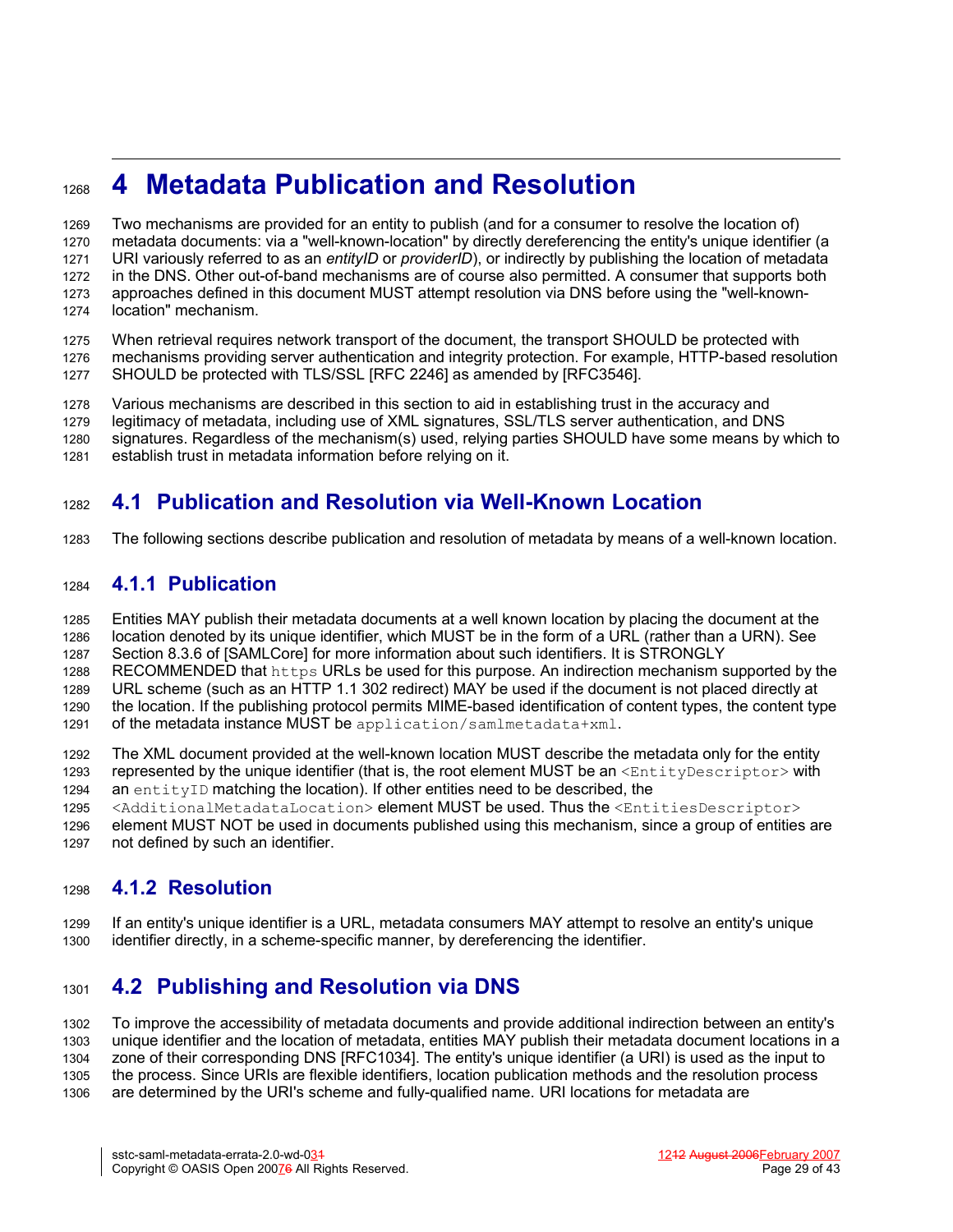subsequently be derived through queries of the NAPTR Resource Record (RR) as defined in [\[RFC2915\]](#page-34-13) and [\[RFC3403\].](#page-34-12) 1307 1308

It is RECOMMENDED that entities publish their resource records in signed zone files using [\[RFC2535\]](#page-34-14) 1309

such that relying parties may establish the validity of the published location and authority of the zone, and integrity of the DNS response. If DNS zone signatures are present, relying parties MUST properly validate 1310 1311

the signature. 1312

#### **4.2.1 Publication** 1313

This specification makes use of the NAPTR resource record described in [\[RFC2915\]](#page-34-13) and [\[RFC3403\].](#page-34-12) Familiarity with these documents is encouraged. 1314 1315

Dynamic Delegation Discovery System (DDDS) [\[RFC3401\]i](#page-34-11)s a general purpose system for the retrieval of 1316

information based on an application-specific input string and the application of well known rules to 1317

transform that string until a terminal condition is reached requiring a look-up into an application-specific 1318

defined database or resolution of a URL based on the rules defined by the application. DDDS defines a 1319

specific type of DNS Resource Record, NAPTR records, for the storage of information in the DNS 1320

necessary to apply DDDS rules. 1321

Entities MAY publish separate URLs when multiple metadata documents need to be distributed, or when different metadata documents are required due to multiple trust relationships that require separate keying material, or when service interfaces require separate metadata declarations. This may be accomplished 1322 1323 1324

through the use of the optional <AdditionalMetadataLocation> element, or through the regexp 1325

facility and multiple service definition fields in the NAPTR resource record itself. 1326

- If the publishing protocol permits MIME-based identification of content types, the content type of the metadata instance MUST be application/samlmetadata+xml. 1327 1328
- If the entity's unique identifier is a URN, publication of the corresponding metadata location proceeds as specified in [\[RFC3404\].](#page-34-10) Otherwise, the resolution of the metadata location proceeds as specified below. 1329 1330
- The following is the application-specific profile of DDDS for SAML metadata resolution. 1331

#### **4.2.1.1 First Well Known Rule** 1332

The "first well-known-rule" for processing SAML metadata resolution is to parse the entity's unique identifier and extract the fully-qualified domain name (subexpression 3) as described in Section [4.2.3.1.](#page-31-0) 1333 1334

#### **4.2.1.2 The Order Field** 1335

The order field indicates the order for processing each NAPTR resource record returned. Publishers MAY provide multiple NAPTR resource records which MUST be processed by the resolver application in the order indicated by this field. 1336 1337 1338

#### **4.2.1.3 The Preference Field** 1339

For terminal NAPTR resource records, the publisher expresses the preferred order of use to the resolving application. The resolving application MAY ignore this order, in cases where the service field value does not meet the resolver's requirements (e.g.: the resource record returns a protocol the application does not support). 1340 1341 1342 1343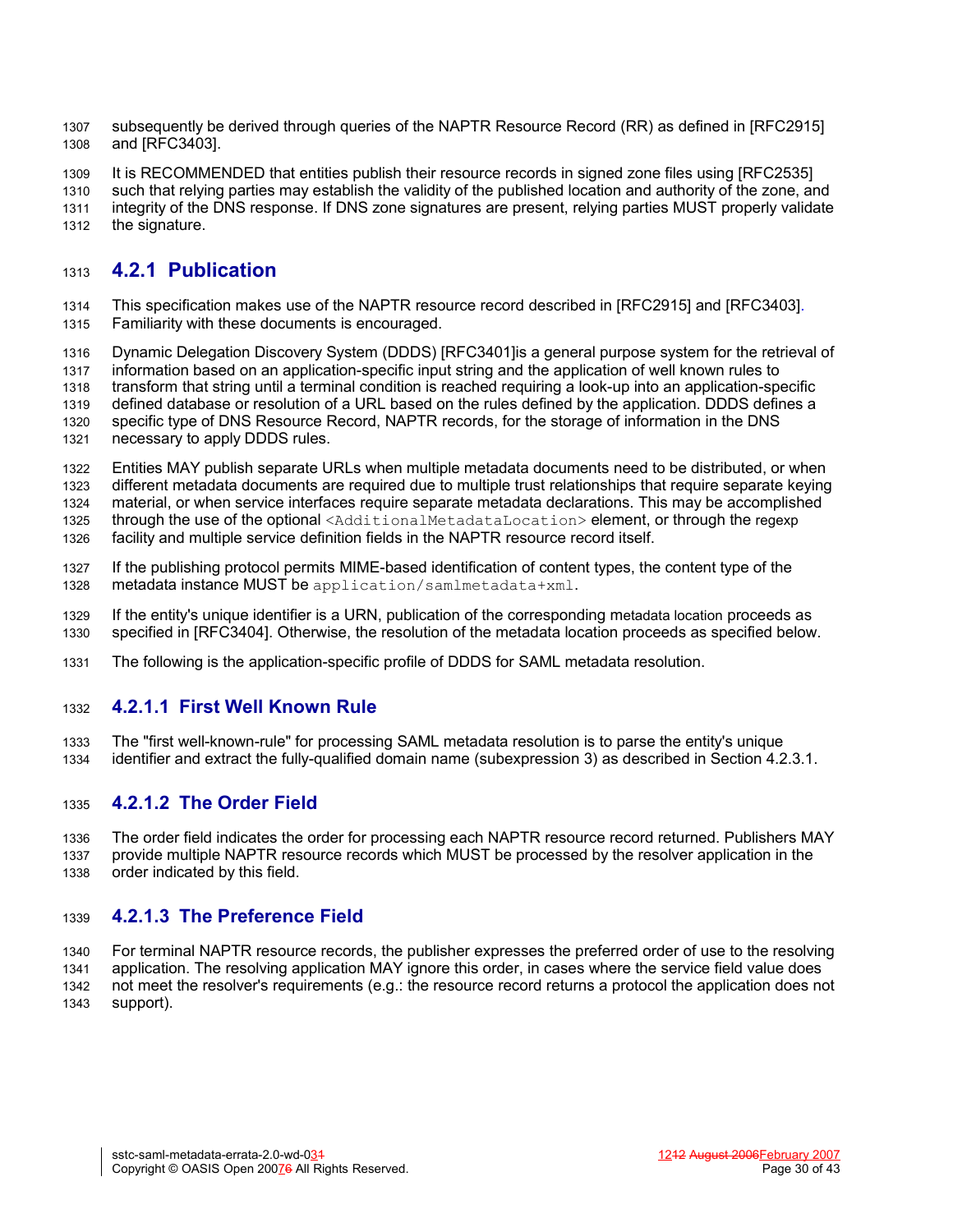#### **4.2.1.4 The Flag Field** 1344

SAML metadata resolution twice makes use of the "U" flag, which is terminal, and the null value (implying additional resource records are to be processed). The "U" flag indicates that the output of the rule is a URI. 1345 1346 1347

#### **4.2.1.5 The Service Field** 1348

The SAML-specific service field, as described in the following BNF, declares the modes by which instance document(s) shall be made available: 1349 1350

```
servicefield = 1("PID2U" / "NID2U") "+" proto [*(":" class) *(":" servicetype)]
       proto = 1("https" / "uddi") 
       class = 1[ "entity" / "entitygroup" ) 
       servicetype = 1(si / "spsso" / "idpsso" / "authn" / "authnauth" / "pdp" / "attrauth" /
       alphanum ) 
       \sin^{-} = "si" [":" alphanum] [":endpoint"]
       alphanum = 1*32 (ALPHA / DIGIT)
       where:
          • servicefield PID2U resolves an entity's unique identifier to metadata URL.
            servicefield NID2U resolves a principal's <NameID> into a metadata URL.
          • proto describes the retrieval protocol (https or uddi). In the case of UDDI, the URL will be an
             http(s) URL referencing a WSDL document.
          • class identifies whether the referenced metadata document describes a single entity, or multiple.
             In the latter case, the referenced document MUST contain the entity defined by the original unique
             identifier as a member of a group of entities within the document itself such as an
             <AffiliationDescriptor> or <EntitiesDescriptor>.
          • servicetype allows an entity to publish metadata for distinct roles and services as separate
             documents. Resolvers who encounter multiple servicetype declarations will dereference the
             appropriate URI, depending on which service is required for an operation (e.g.: an entity operating
             both as an identity provider and a service provider can publish metadata for each role at different
             locations). The authn service type represents a <singlesignOnService> endpoint.
          \cdot si (with optional endpoint component) allows the publisher to either directly publish the metadata
             for a service instance, or by articulating a SOAP endpoint (using endpoint).
       For example:
          • PID2U+https: entity - represents the entity's complete metadata document available via the
             https protocol
             • PID2U+uddi:entity:si:foo - represents the WSDL document location that describes a service
             instance "foo"
          • PID2U+https: entitygroup: idpsso - represents the metadata for a group of entities acting as
             SSO identity providers, of which the original entity is a member.
1351
1352
1353
1354
1355
1356
1357
1358
1359
1360
1361
1362
1363
1364
1365
1366
1367
1368
1369
1370
1371
1372
1373
1374
1375
1376
1377
1378
1379
1380
```
• NID2U+https:idp - represents the metadata for the SSO identity provider of a principal 1381

#### **4.2.1.6 The Regex and Replacement Fields** 1382

The expected output after processing the input string through the regex MUST be a valid https URL or UDDI node (WSDL document) address. 1383 1384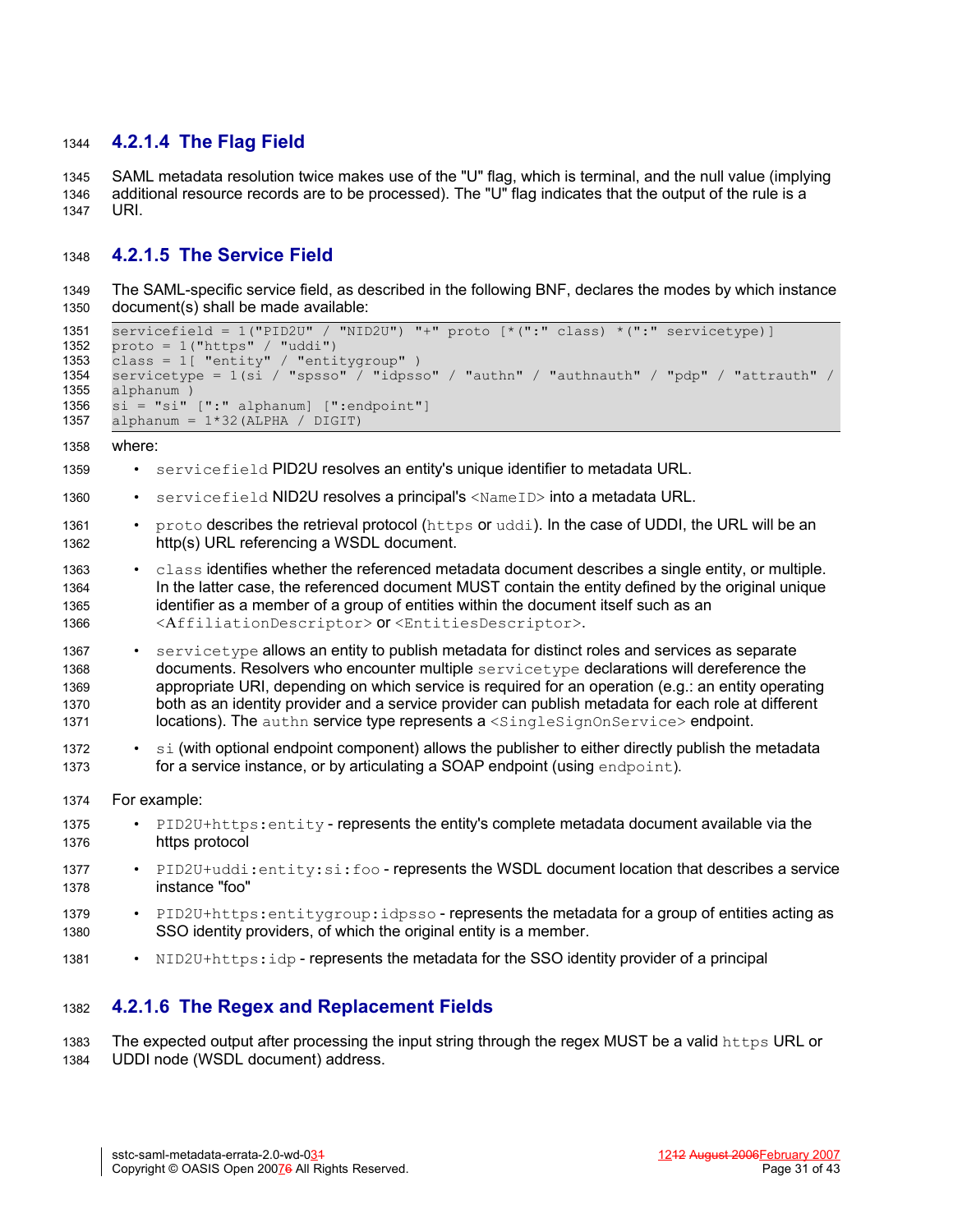#### **4.2.2 NAPTR Examples** 1385

#### **4.2.2.1 Entity Metadata NAPTR Examples** 1386

```
Entities publish metadata URLs in the following manner:
1387
```

```
$ORIGIN provider.biz
          ;; order pref f service regexp or replacement 
          IN NAPTR 100 10 "U" PID2U+https:entity
              "!^.*$!https://host.provider.biz/some/directory/trust.xml!" ""
          IN NAPTR 110 10 "U" PID2U+https: entity:trust
             "!^.*!https://foo.provider.biz:1443/mdtrust.xml!" ""
          IN NAPTR 125 10 "U" PID2U+https:"
          IN NAPTR 110 10 "U" PID2U+uddi:entity
             "!^.*$!https://this.uddi.node.provider.biz/libmd.wsdl" ""
1388
1389
1390
1391
1392
1393
1394
1395
1396
1397
1398
```
#### **4.2.2.2 Name Identifier Examples** 1399

A principal's employer example.int operates an identity provider which may be used by an office supply company to authenticate authorized buyers. The supplier takes a users' email address buyer@example.int as input to the resolution process, and parses the email address to extract the FQDN (example.int). The employer publishes the following NAPTR record in the example.int DNS: \$ORIGIN example.int IN NAPTR 100 10 "U" NID2U+[https:authn](https://authn/) "!^([^@]+)@(.\*)\$!https://serv.example.int:8000/cgi-bin/getmd?\1!" "" IN NAPTR 100 10 "U" NID2U+[https:idp](https://idp/) "!^([^@]+)@(.\*)\$!https://auth.example.int/app/auth?\1" "" 1400 1401 1402 1403 1404 1405 1406 1407 1408 1409

#### **4.2.3 Resolution** 1410

When resolving metadata for an entity via the DNS, the unique identifier of the entity is used as the initial input into the resolution process, rather than as an actual location Proceed as follows: 1411 1412

- <span id="page-31-1"></span>• If the unique identifier is a URN, proceed with the resolution steps as defined in [\[RFC3404\]](#page-34-10)[.](#page-31-1) 1413
- Otherwise, parse the identifier to obtain the fully-qualified domain name. 1414
- Query the DNS for NAPTR resource records of the domain iteratively until a terminal resource record is returned. 1415 1416
- Identify which resource record to use based on the service fields, then order fields, then preference fields of the result set. 1417 1418
- Obtain the document(s) at the provided location(s) as required by the application. 1419

#### <span id="page-31-0"></span>**4.2.3.1 Parsing the Unique Identifier** 1420

To initiate the resolution of the location of the metadata information, it will be necessary in some cases to decompose the entity's unique identifier (expressed as a URI) into one or more atomic elements. 1421 1422

| 1423 | The following regular expression should be used when initiating the decomposition process: |  |  |  |  |  |  |  |  |
|------|--------------------------------------------------------------------------------------------|--|--|--|--|--|--|--|--|
|------|--------------------------------------------------------------------------------------------|--|--|--|--|--|--|--|--|

| 1424 |                                                                                                                                                                  |  | ^ ( [ ^ : / ? # ] + : ) ? / * ( [ ^ : / ? # ] * @ ) ? ( ( [ ^ / ? : # ] * \ . ) * ( ( [ ^ / ? # : \ . ] + ) \ . ( [ ^ / ? # : \ . ] + ) ) ) ( : \d+ |  |
|------|------------------------------------------------------------------------------------------------------------------------------------------------------------------|--|-----------------------------------------------------------------------------------------------------------------------------------------------------|--|
| 1425 | $\left( \left( \left( \left( \wedge \cdot \cdot \cdot \right) \right) \right) \right)$ ( $\left( \left( \wedge \cdot \cdot \right) \right)$ ) ? (#, *) ? $\circ$ |  |                                                                                                                                                     |  |
| 1426 |                                                                                                                                                                  |  | 56                                                                                                                                                  |  |
| 1427 |                                                                                                                                                                  |  |                                                                                                                                                     |  |

Subexpression 3 MUST result in a Fully-Qualified Domain Name (FQDN), which will be the basis for retrieving metadata locations from this zone. 1428 1429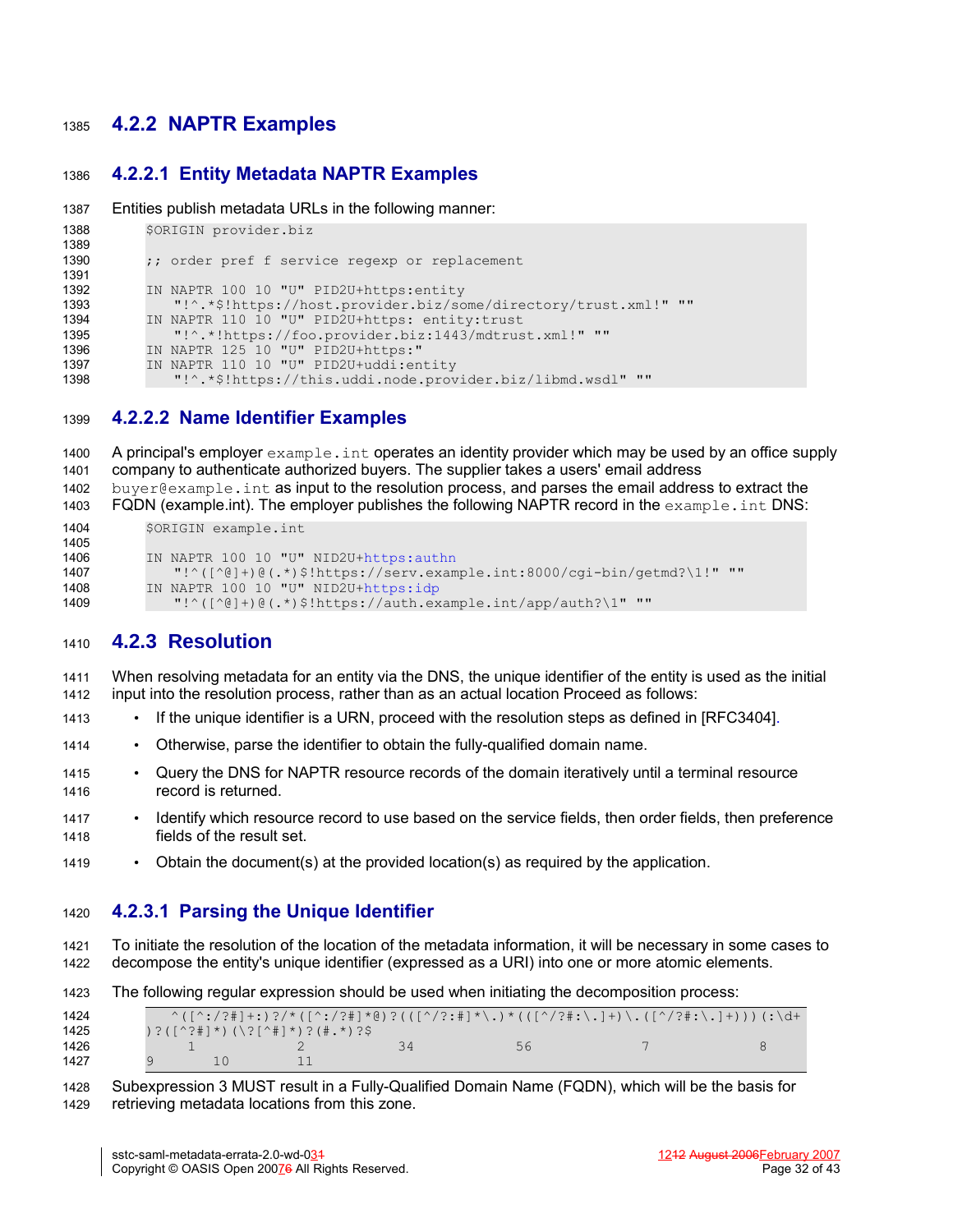#### **4.2.3.2 Obtaining Metadata via the DNS** 1430

Upon completion of the parsing of the identifier, the application then performs a DNS query for the resulting 1431

domain (subexpression 5) for NAPTR resource records; it should expect 1 or more responses. 1432

Applications MAY exclude from the result set any service definitions that do not concern the present request operations. 1433 1434

Resolving applications MUST subsequently order the result set according to the order field, and MAY order the result set based on the preference set. Resolvers are NOT REQUIRED to follow the ordering of the preferences field. The resulting NAPTR resource record(s) are operated on iteratively (based on the order flag) until a terminal NAPTR resource record is reached. 1435 1436 1437 1438

The result will be a well-formed, absolute URL, which is then used to retrieve the metadata document. 1439

#### **4.2.4 Metadata Location Caching** 1440

Location caching MUST NOT exceed the TTL of the DNS zone from which the location was derived. Resolvers MUST obtain a fresh copy of the metadata location upon reaching the expiration of the TTL of the zone. 1441 1442 1443

Publishers of metadata documents should carefully consider the TTL of the zone when making changes to metadata document locations. Should such a location change occur, a publisher MUST either keep the document at both the old and new location until all conforming resolvers are certain to have the updated location (e.g.: time of zone change + TTL), or provide an HTTP Redirect [\[RFC2616\]](#page-34-15) response at the old location specifying the new location. 1444 1445 1446 1447 1448

# **4.3 Post-Processing of Metadata** 1449

The following sections describe the post-processing of metadata. 1450

## <span id="page-32-0"></span>**4.3.1 Metadata Instance Caching** 1451

- Document caching MUST NOT exceed the validUntil or cacheDuration attribute of the subject element(s). If metadata elements have parent elements which contain caching policies, the parent element takes precedence. 1452 1453 1454
- To properly process the cacheDuration attribute, consumers MUST retain the date and time when the document was retrieved. 1455 1456

When a document or element has expired, the consumer MUST retrieve a fresh copy, which may require a refresh of the document location(s). Consumers SHOULD process document cache processing according to [\[RFC2616\]](#page-34-15) Section 13, and MAY request the Last-Modified date and time from the HTTP server. Publishers SHOULD ensure acceptable cache processing as described in [\[RFC2616\]](#page-34-15) (Section 10.3.5 304 Not Modified). 1457 1458 1459 1460 1461

#### **4.3.2 Handling of HTTPS Redirects** 1462

Publishers MAY issue an HTTP Redirect (301 Moved Permanently, 302 or 307 Temporary Redirect) [\[RFC2616\]](#page-34-15), and user agents MUST follow the specified URL in the Redirect response. Redirects SHOULD be of the same protocol as the initial request. 1463 1464 1465

#### **4.3.3 Processing of XML Signatures and General Trust Processing** 1466

- Metadata processing provides several mechanisms for trust negotiation for both the metadata itself and for the trust ascribed to the entity described by such metadata: 1467 1468
- Trust derived from the signature of the DNS zone from which the metadata location URL was 1469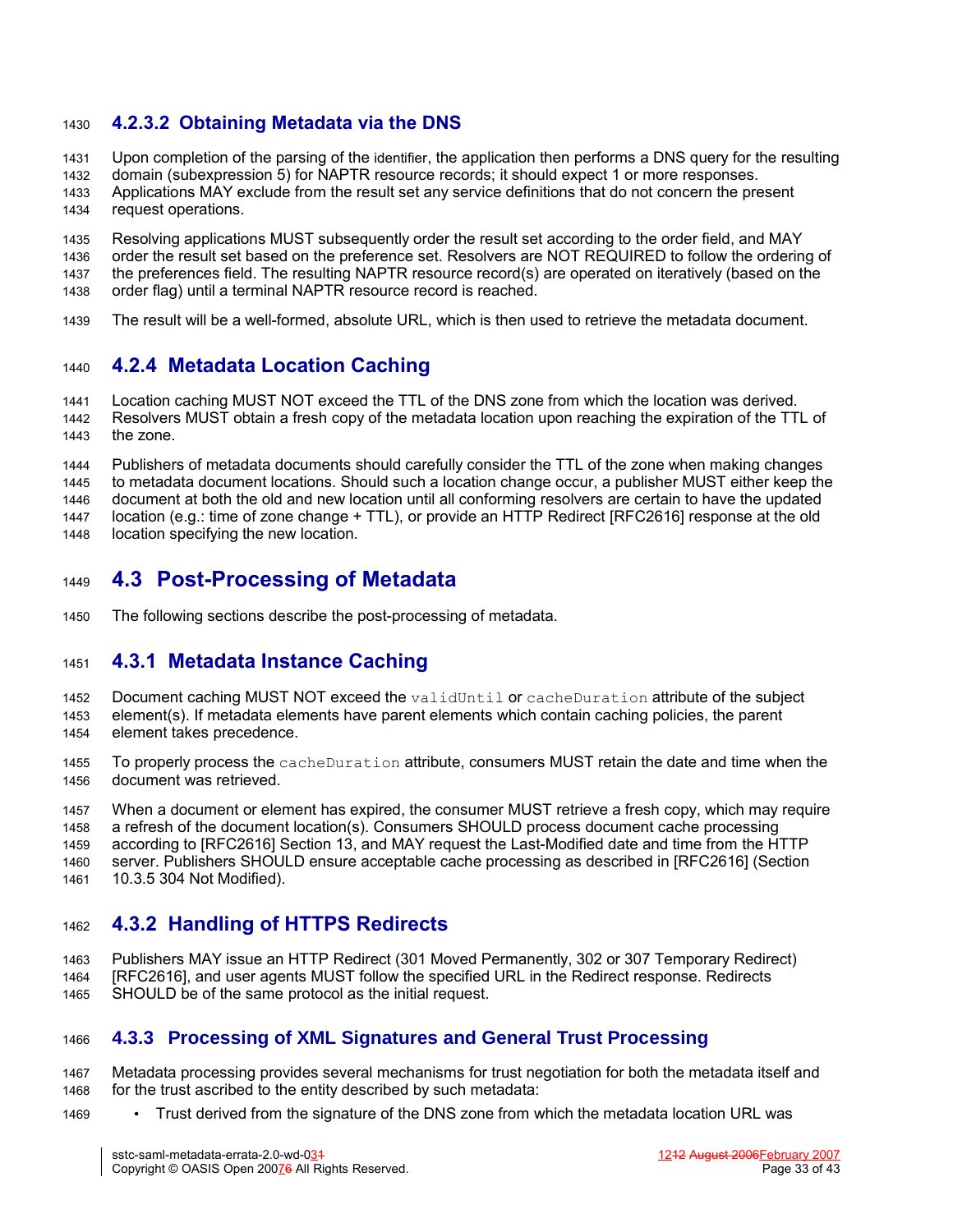- resolved, ensuring accuracy of the metadata document location(s) 1470
- Trust derived from signature processing of the metadata document itself, ensuring the integrity of the XML document 1471 1472
- Trust derived from the SSL/TLS server authentication of the metadata location URL, ensuring the identity of the publisher of the metadata 1473 1474

Post-processing of the metadata document MUST include signature processing at the XML-document level and MAY include one of the other two processes. Specifically, the relying party MAY choose to trust any of the cited authorities in the resolution and parsing process. Publishers of metadata MUST employ a document-integrity mechanism and MAY employ any of the other two processing profiles to establish trust in the metadata document, governed by implementation policies. 1475 1476 1477 1478 1479

#### <span id="page-33-0"></span>**4.3.3.1 Processing Signed DNS Zones** 1480

Verification of DNS zone signature SHOULD be processed, if present, as described in [\[RFC2535\]](#page-34-14)[.](#page-33-0) 1481

#### **4.3.3.2 Processing Signed Documents and Fragments** 1482

Published metadata documents SHOULD be signed, as described in Section 3, either by a certificate issued to the subject of the document, or by another trusted party. Publishers MAY consider signatures of other parties as a means of trust conveyance. 1483 1484 1485

Metadata consumers MUST validate signatures, when present, on the metadata document as described by Section 3. 1486 1487

#### **4.3.3.3 Processing Server Authentication during Metadata Retrieval via TLS/SSL** 1488

It is STRONGLY RECOMMENDED that publishers implement TLS/SSL URLs; therefore, consumers SHOULD consider the trust inherited from the issuer of the TLS/SSL certificate. Publication URLs may not always be located in the domain of the subject of the metadata document; therefore, consumers SHOULD NOT presume certificates whose subject is the entity in question, as it may be hosted by another trusted party. 1489 1490 1491 1492 1493

As the basis of this trust may not be available against a cached document, other mechanisms SHOULD be used under such circumstances. 1494 1495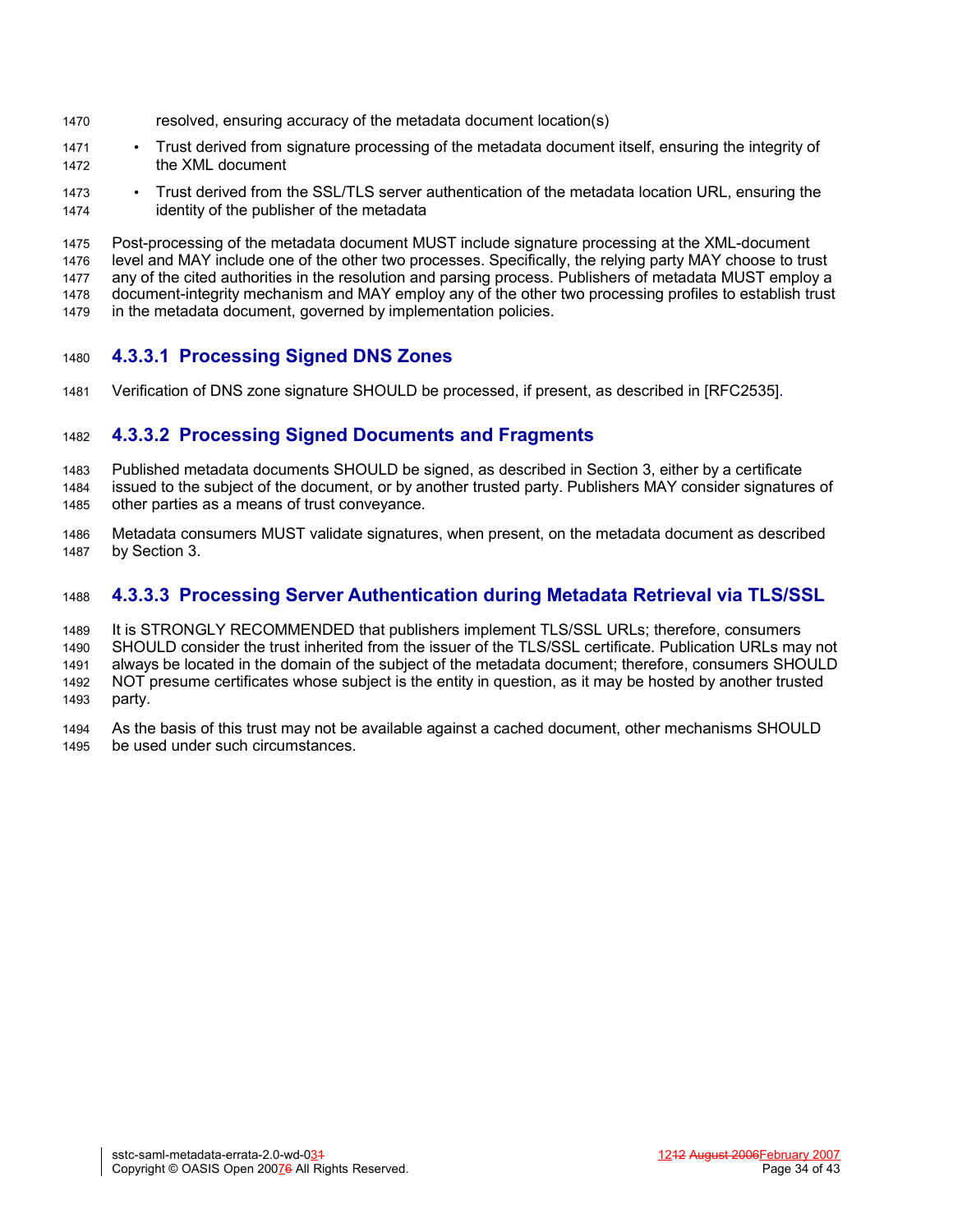# **5 References** 1496

<span id="page-34-16"></span><span id="page-34-15"></span><span id="page-34-14"></span><span id="page-34-13"></span><span id="page-34-12"></span><span id="page-34-11"></span><span id="page-34-10"></span><span id="page-34-9"></span><span id="page-34-8"></span><span id="page-34-7"></span><span id="page-34-6"></span><span id="page-34-5"></span><span id="page-34-4"></span><span id="page-34-3"></span><span id="page-34-2"></span><span id="page-34-1"></span><span id="page-34-0"></span>

| 1497<br>1498                 | [RFC1034]      | P. Mockapetris. Domain Names - Concepts and Facilities. IETF RFC 1034,<br>November 1987. See http://www.ietf.org/rfc/rfc1034.txt.                                                                                                              |
|------------------------------|----------------|------------------------------------------------------------------------------------------------------------------------------------------------------------------------------------------------------------------------------------------------|
| 1499<br>1500                 | [RFC2119]      | S. Bradner. Key words for use in RFCs to Indicate Requirement Levels,<br>http://www.ietf.org/rfc/rfc2119.txt, IETF RFC 2119, March 1997.                                                                                                       |
| 1501<br>1502                 | [RFC 2246]     | T. Dierks, C. Allen. The TLS Protocol Version 1.0. IETF RFC 2246, January<br>1999. See http://www.ietf.org/rfc/rfc2246.txt.                                                                                                                    |
| 1503<br>1504                 | [RFC2535]      | D. Eastlake. Domain Name System Security Extensions. IETF RFC<br>2535, March 1999. See http://www.ietf.org/rfc/rfc2535.txt.                                                                                                                    |
| 1505<br>1506                 | [RFC2616]      | R. Fielding et al. Hypertext Transfer Protocol - HTTP/1.1. IETF RFC<br>2616, June 1999. See http://www.ietf.org/rfc/rfc2616.txt.                                                                                                               |
| 1507<br>1508                 | [RFC2915]      | M. Mealling. The Naming Authority Pointer (NAPTR) DNS Resource<br>Record. IETF RFC 2915, September 2000. See http://www.ietf.org/rfc/rfc2915.txt.                                                                                              |
| 1509<br>1510<br>1511         | [RFC3401]      | M. Mealling. Dynamic Delegation Discovery System (DDDS) Part One:<br>The Comprehensive DDDS. IETF RFC 3401, October 2002. See<br>http://www.ietf.org/rfc/rfc3401.txt.                                                                          |
| 1512<br>1513<br>1514         | [RFC3403]      | M. Mealling. Dynamic Delegation Discovery System (DDDS) Part Three:<br>The Domain Name System (DNS) Database. IETF RFC 3403, October 2002. See<br>http://www.ietf.org/rfc/rfc3403.txt.                                                         |
| 1515<br>1516<br>1517         | [RFC3404]      | M. Mealling. Dynamic Delegation Discovery System (DDDS) Part Four:<br>The Uniform Resource Identifiers (URI) Resolution Application. IETF RFC 3404,<br>October 2002. See http://www.ietf.org/rfc/rfc3404.txt.                                  |
| 1518<br>1519                 | [RFC3546]      | S. Blake-Wilson et al. Transport Layer Security (TLS) Extensions. IETF<br>RFC 3546, June 2003. See http://www.ietf.org/rfc/rfc3546.txt.                                                                                                        |
| 1520<br>1521<br>1522         | [SAMLBind]     | S. Cantor et al. Bindings for the OASIS Security Assertion Markup Language<br>(SAML) V2.0. OASIS SSTC, March 2005. Document ID saml-bindings-2.0-os.<br>See http://www.oasis-open.org/committees/security/.                                    |
| 1523<br>1524<br>1525         | [SAMLConform]  | P. Mishra et al. Conformance Requirements for the OASIS Security Assertion<br>Markup Language (SAML) V2.0. OASIS SSTC, March 2005. Document ID saml-<br>conformance-2.0-os. http://www.oasis-open.org/committees/security/.                    |
| 1526<br>1527<br>1528         | [SAMLCore]     | S. Cantor et al. Assertions and Protocols for the OASIS Security Assertion<br>Markup Language (SAML) V2.0. OASIS SSTC, March 2005. Document ID saml-<br>core-2.0-os. See http://www.oasis-open.org/committees/security/.                       |
| 1529<br>1530<br>1531         | [SAMLMeta-xsd] | S. Cantor et al. SAML metadata schema. OASIS SSTC, March 2005. Document<br>ID saml-schema-metadata-2.0. See http://www.oasis-<br>open.org/committees/security/                                                                                 |
| 1532<br>1533<br>1534         | [SAMLProf]     | S. Cantor et al. Profiles for the OASIS Security Assertion Markup Language<br>(SAML) V2.0. OASIS SSTC, March 2005. Document ID saml-profiles-2.0-os. See<br>http://www.oasis-open.org/committees/security/.                                    |
| 1535<br>1536<br>1537<br>1538 | [SAMLSec]      | F. Hirsch et al. Security and Privacy Considerations for the OASIS Security<br>Assertion Markup Language (SAML) V2.0. OASIS SSTC, March 2005. Document<br>ID saml-sec-consider-2.0-os. See http://www.oasis-<br>open.org/committees/security/. |
| 1539<br>1540<br>1541         | [Schema1]      | H. S. Thompson et al. XML Schema Part 1: Structures. World Wide Web<br>Consortium Recommendation, May 2001. See http://www.w3.org/TR/xmlschema-<br>1/. Note that this specification normatively references [Schema2], listed below.            |
| 1542                         | [Schema2]      | P. V. Biron et al. XML Schema Part 2: Datatypes. World Wide Web                                                                                                                                                                                |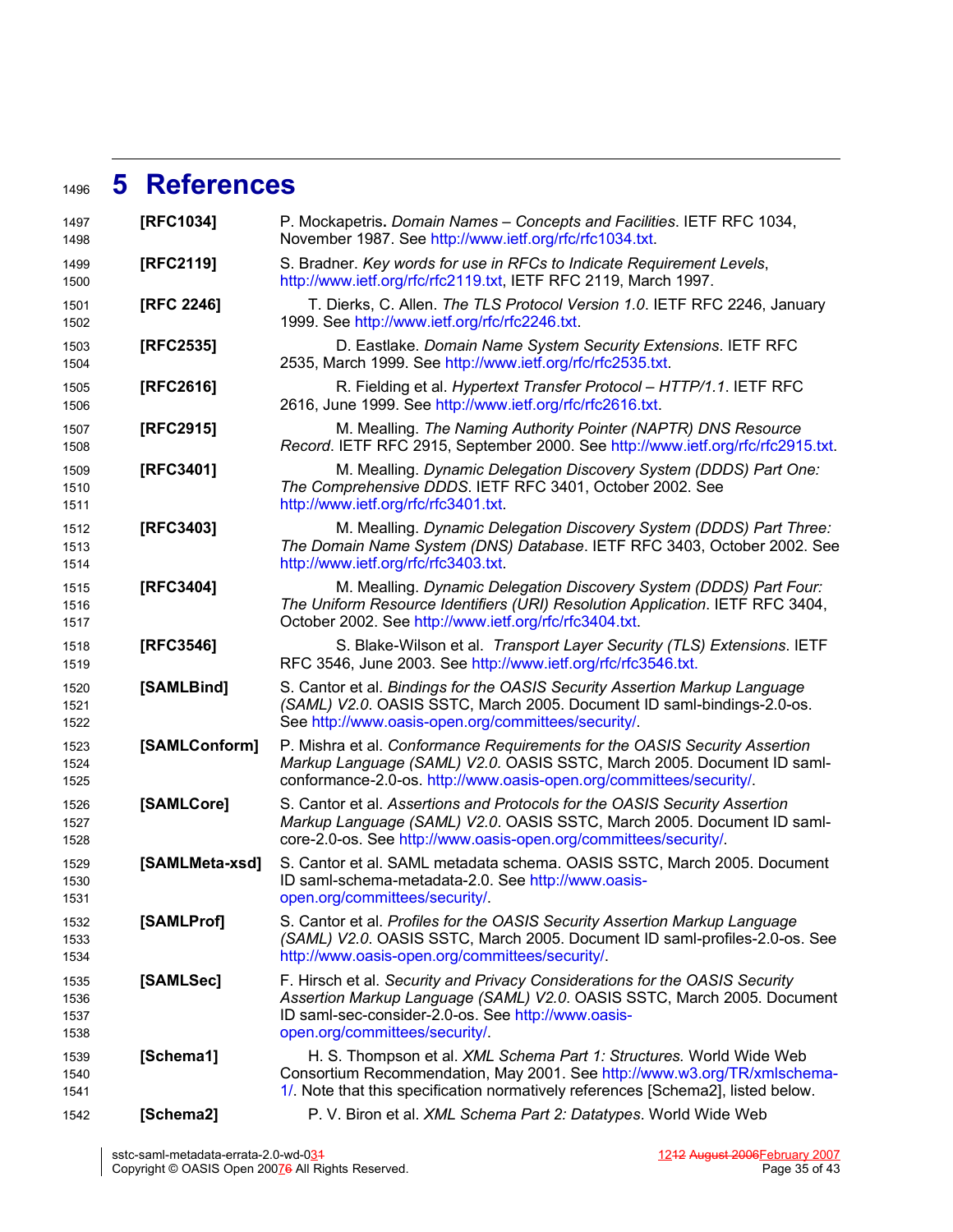<span id="page-35-1"></span><span id="page-35-0"></span>

| 1543         |          | Consortium Recommendation, May 2001. See http://www.w3.org/TR/xmlschema-                                                  |
|--------------|----------|---------------------------------------------------------------------------------------------------------------------------|
| 1544<br>1545 | [XMLEnc] | D. Eastlake et al. XML-Encryption Syntax and Processing,<br>http://www.w3.org/TR/xmlenc-core/, World Wide Web Consortium. |
| 1546<br>1547 | [XMLSig] | D. Eastlake et al. XML-Signature Syntax and Processing,<br>http://www.w3.org/TR/xmldsig-core/, World Wide Web Consortium. |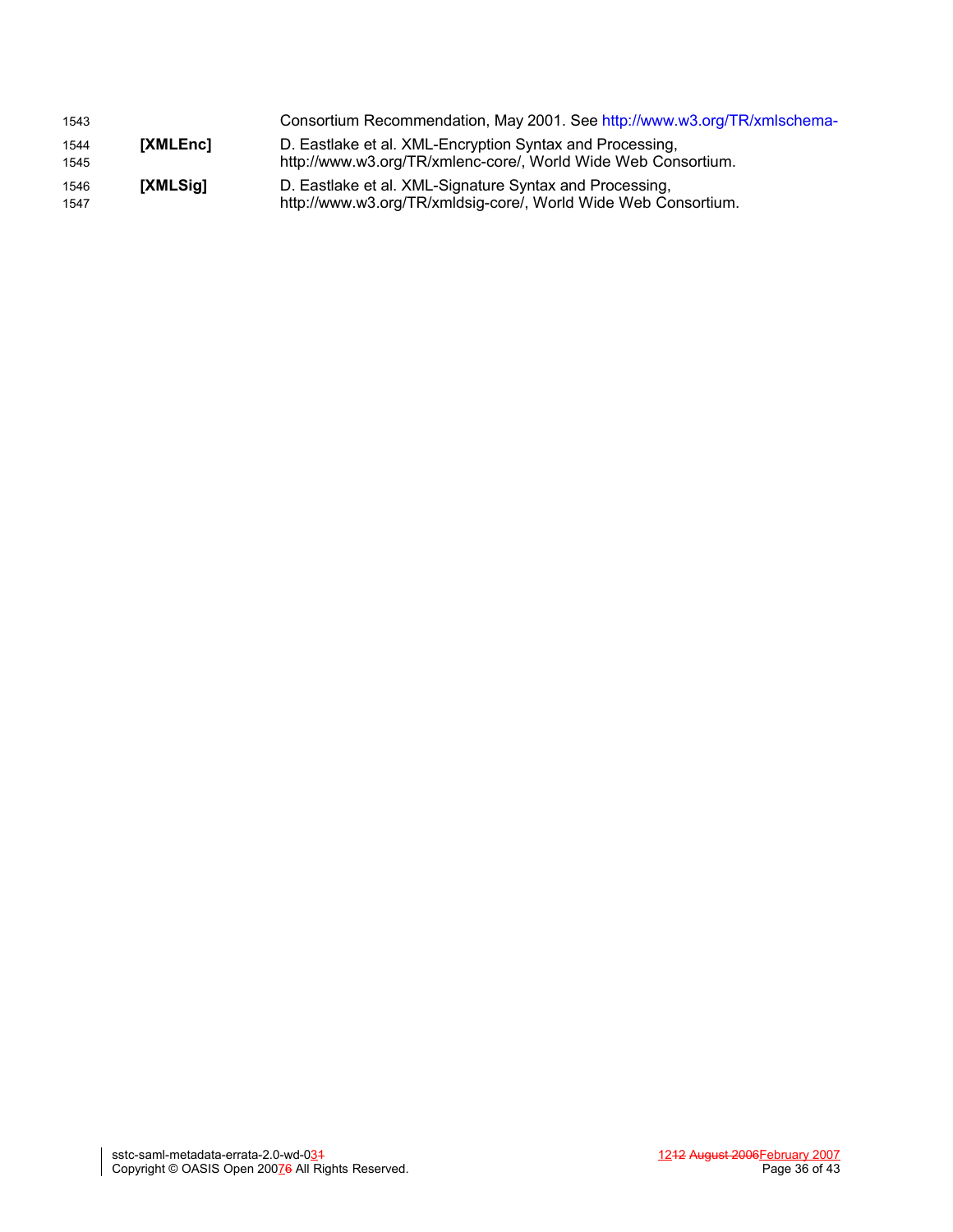# **Appendix A.Registration of MIME media type application/samlmetadata+xml** 1548 1549

**Introduction** 1550

1558

- This document defines a MIME media type  $-$  application/samlmetadata+xml  $-$  for use with the XML serialization of Security Assertion Markup Language metadata. 1551 1552 1553
- SAML is a work product of the OASIS Security Services Technical Committee [SSTC]. The SAML specifications define XML-based constructs with which one may make, and convey, security assertions. Using SAML, one can assert that an authentication event pertaining to some subject has occurred and convey said assertion to a relying party, for example. 1554 1555 1556 1557

SAML profiles require agreements between system entities regarding identifiers, binding support, endpoints, certificates, keys, and so forth. Such information is treated as metadata by SAML v2.0. [SAMLv2Meta] specifies this metadata, as well as specifying metadata publication and resolution mechanisms. If the publishing protocol permits MIME-based identification of content types, then use of the application/samlmetadata+xml MIME media type is required. 1559 1560 1561 1562 1563

- **MIME media type name** 1564
- application 1565
- **MIME subtype name** 1566
- samlmetadata+xml 1567
- **Required parameters** 1568
- None 1569

#### **Optional parameters** 1570

- charset 1571
- Same as charset parameter of application/xml [\[RFC3023\].](#page-38-1) 1572

## **Encoding considerations** 1573

Same as for application/xml [\[RFC3023\].](#page-38-1) 1574

## **Security considerations** 1575

- Per their specification, samlmetadata+xml typed objects do not contain executable content. However, these objects are XML-based [\[XML\]](#page-39-0), and thus they have all of the general security considerations presented in Section10 of [\[RFC3023\].](#page-38-1) 1576 1577 1578
- SAML metadata [\[SAMLv2Meta\]](#page-38-0) contains information whose integrity and authenticity is important – identity provider and service provider public keys and endpoint addresses, for example. 1579 1580
- To counter potential issues, the publisher may sign samlmetadata+xml typed objects. Any such signature should be verified by the recipient of the data - both as a valid signature, and as being the signature of the publisher. 1581 1582 1583
- Additionally, various of the publication protocols, e.g. HTTP-over-TLS/SSL, offer means for ensuring the authenticity of the publishing party and for protecting the metadata in transit. 1584 1585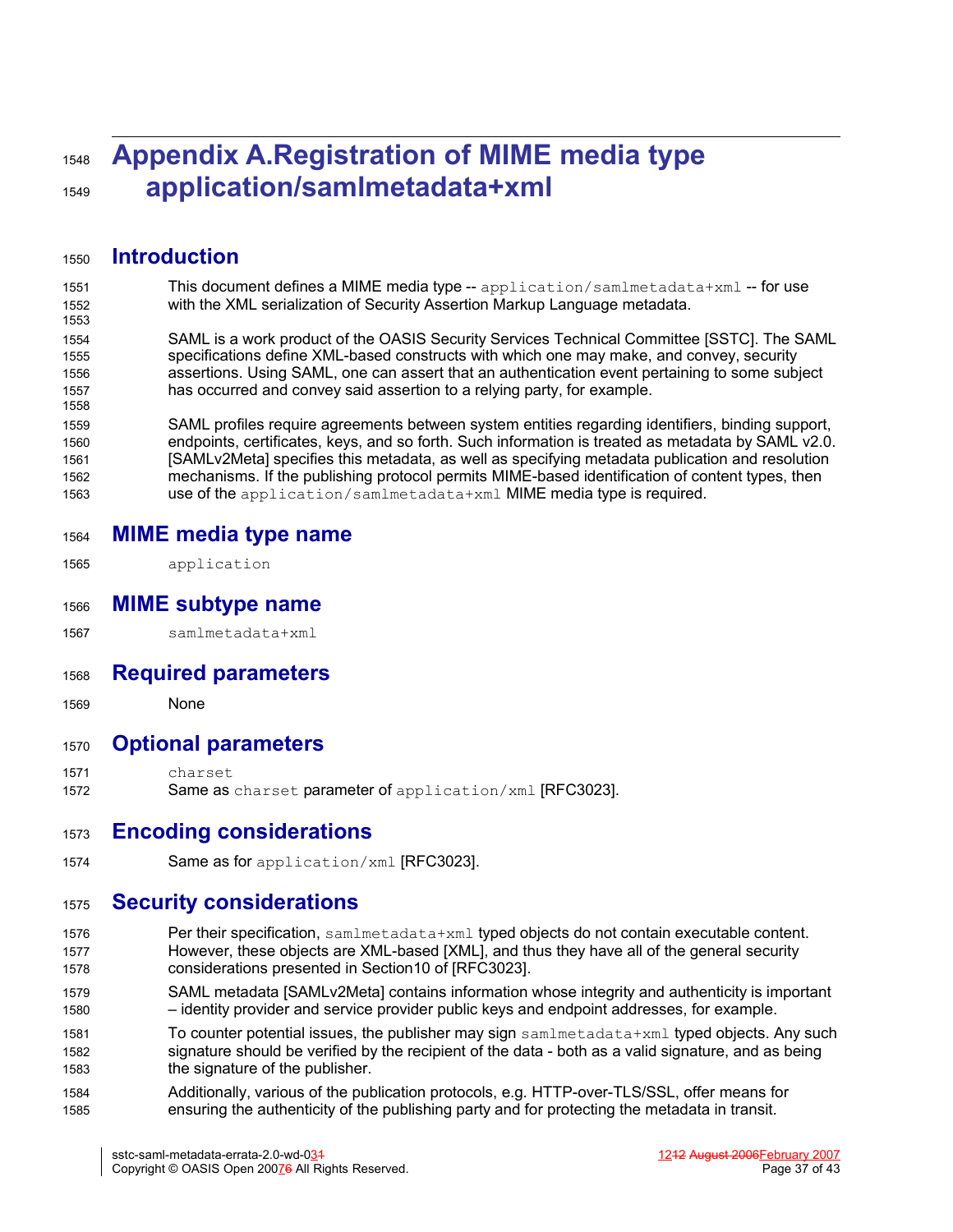- [\[SAMLv2Meta\]](#page-38-0) also defines prescriptive metadata caching directives, as well as guidance on handling HTTPS redirects, trust processing, server authentication, and related items. 1586 1587
- For a more detailed discussion of SAML v2.0 metadata and its security considerations, please see [\[SAMLv2Meta\].](#page-38-0) For a discussion of overall SAML v2.0 security considerations and specific security-related design features, please refer to the SAML v2.0 specifications listed in the below bibliography. The specifications containing security-specific information are explicitly listed. 1588 1589 1590 1591

#### **Interoperability considerations** 1592

SAML v2.0 metadata explicitly supports identifying the protocols and versions supported by the identified entities. For example, an identity provider entity can be denoted as supporting SAML v2.0 [\[SAMLv2.0\],](#page-38-6) SAML v1.1 [\[SAMLv1.1\],](#page-38-5) Liberty ID-FF 1.2 [\[LAPFF\]](#page-38-4), or even other protocols if they are unambiguously identifiable via URI [\[RFC2396\].](#page-38-3) This protocol support information is conveyed via the protocolSupportEnumeration attribute of metadata objects of the **RoleDescriptorType**. 1593 1594 1595 1596 1597 1598

## **Published specification** 1599

[\[SAMLv2Meta\]](#page-38-0) explicitly specifies use of the application/samlmetadata+xml MIME media type. 1600 1601

# **Applications which use this media type** 1602

Potentially any application implementing SAML v2.0, as well as those applications implementing specifications based on SAML, e.g. those available from the Liberty Alliance [\[LAP\].](#page-38-2) 1603 1604

# **Additional information** 1605

#### **Magic number(s)** 1606

In general, the same as for application/xml [\[RFC3023\]](#page-38-1). In particular, the XML root element of the returned object will have a namespace-qualified name with: 1607 1608 1609

| 1610 | $-$ a local name of:  | EntityDescriptor, Or                 |
|------|-----------------------|--------------------------------------|
| 1611 |                       | AffiliationDescriptor. Or            |
| 1612 |                       | EntitiesDescriptor                   |
| 1614 | - a namespace URI of: | urn:oasis:names:tc:SAML:2.0:metadata |
| 1615 |                       | (the SAMLv2.0 metadata namespace)    |

- **File extension(s)** 1616
- None 1617
- **Macintosh File Type Code(s)** 1618
- None 1619

#### **Person & email address to contact for further information** 1620

This registration is made on behalf of the OASIS Security Services Technical Committee (SSTC) Please refer to the SSTC website for current information on committee chairperson(s) and their contact addresses: [http://www.oasis-open.org/committees/security/.](http://www.oasis-open.org/committees/security/) Committee members should submit comments and potential errata to the securityservices@lists.oasis-open.org list. Others should submit them by filling out the web form located at [http://www.oasis](http://www.oasis-open.org/committees/comments/form.php?wg_abbrev=security)[open.org/committees/comments/form.php?wg\\_abbrev=security.](http://www.oasis-open.org/committees/comments/form.php?wg_abbrev=security) 1621 1622 1623 1624 1625 1626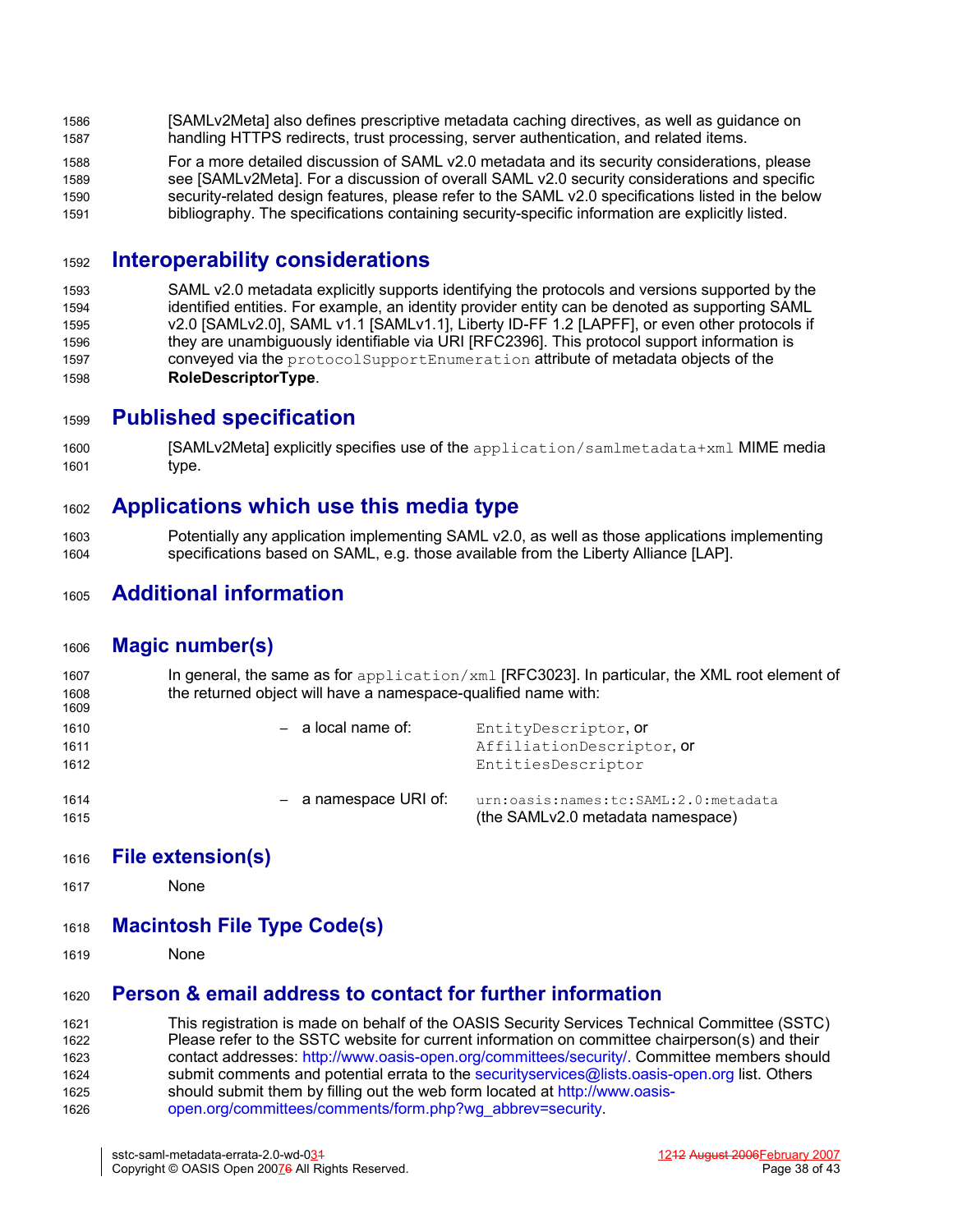| 1627 |                                                                                                   |
|------|---------------------------------------------------------------------------------------------------|
| 1628 | Additionally, the SAML developer community email distribution list, saml-dev@lists.oasis-         |
| 1629 | open.org, may be employed to discuss usage of the application/samlmetadata+xml MIME               |
| 1630 | media type. The "saml-dev" mailing list is publicly archived here: http://lists.oasis-            |
| 1631 | open.org/archives/saml-dev/. To post to the "saml-dev" mailing list, one must subscribe to it. To |
| 1632 | subscribe, send a message with the single word "subscribe" in the message body, to: saml-dev-     |
| 1633 | request@lists.oasis-open.org.                                                                     |

#### **Intended usage** 1634

COMMON 1635

#### **Author/Change controller** 1636

The SAML specification sets are a work product of the OASIS Security Services Technical Committee (SSTC). OASIS and the SSTC have change control over the SAML specification sets. 1637 1638

# **Bibliography** 1639

<span id="page-38-6"></span><span id="page-38-5"></span><span id="page-38-4"></span><span id="page-38-3"></span><span id="page-38-2"></span><span id="page-38-1"></span><span id="page-38-0"></span>

| 1640                         | [LAP]        | "Liberty Alliance Project". See http://www.projectliberty.org/                                                                                                                                                                                                                   |
|------------------------------|--------------|----------------------------------------------------------------------------------------------------------------------------------------------------------------------------------------------------------------------------------------------------------------------------------|
| 1641<br>1642                 | [LAPFF]      | "Liberty Alliance Project: Federation Framework". See<br>http://www.projectliberty.org/resources/specifications.php#box1                                                                                                                                                         |
| 1643<br>1644                 | [OASIS]      | "Organization for the Advancement of Structured Information Systems".<br>See http://www.oasis-open.org/                                                                                                                                                                          |
| 1645<br>1646<br>1647         | [RFC2396]    | T. Berners-Lee, R. Fielding, L. Masinter, Uniform Resource Identifiers<br>(URI): Generic Syntax. IETF RFC 2396, August 1998. Available at<br>http://www.ietf.org/rfc/rfc2396.txt                                                                                                 |
| 1648<br>1649<br>1650         | [RFC3023]    | M. Murata, S. St. Laurent, D. Kohn, "XML Media Types", IETF Request for<br>Comments 3023, January 2001. Available as http://www.rfc-<br>editor.org/rfc/rfc3023.txt                                                                                                               |
| 1651<br>1652<br>1653<br>1654 | [SAMLv1.1]   | <b>OASIS Security Services Technical Committee, "Security Assertion</b><br>Markup Language (SAML) Version 1.1 Specification Set". OASIS<br>Standard 200308, August 2003. Available as http://www.oasis-<br>open.org/committees/download.php/3400/oasis-sstc-saml-1.1-pdf-xsd.zip |
| 1655<br>1656<br>1657<br>1658 | [SAMLv2.0]   | <b>OASIS Security Services Technical Committee, "Security Assertion</b><br>Markup Language (SAML) Version 2.0 Specification Set". OASIS<br>Standard, 15-Mar-2005. Available at: http://docs.oasis-<br>open.org/security/saml/v2.0/saml-2.0-os.zip                                |
| 1659<br>1660<br>1661<br>1662 | [SAMLv2Bind] | S. Cantor et al., "Bindings for the OASIS Security Assertion Markup<br>Language (SAML) V2.0". OASIS, March 2005. Document ID saml-<br>bindings-2.0-os. Available at: http://docs.oasis-<br>open.org/security/saml/v2.0/saml-bindings-2.0-os.pdf                                  |
| 1663<br>1664<br>1665<br>1666 | [SAMLv2Core] | S. Cantor et al., "Assertions and Protocols for the OASIS Security<br>Assertion Markup Language (SAML) V2.0". OASIS, March 2005.<br>Document ID saml-core-2.0-os. Available at: http://docs.oasis-<br>open.org/security/saml/v2.0/saml-core-2.0-os.pdf                           |
| 1667<br>1668<br>1669<br>1670 | [SAMLv2Meta] | S. Cantor et al., Metadata for the OASIS Security Assertion Markup<br>Language (SAML) V2.0. OASIS SSTC, August 2004. Document ID saml-<br>metadata-2.0-os. Available at: http://docs.oasis-<br>open.org/security/saml/v2.0/saml-metadata-2.0-os.pdf                              |
| 1671<br>1672<br>1673<br>1674 | [SAMLv2Prof] | S. Cantor et al., "Profiles for the OASIS Security Assertion Markup<br>Language (SAML) V2.0". OASIS, March 2005. Document ID saml-<br>profiles-2.0-os. Available at: http://docs.oasis-<br>open.org/security/saml/v2.0/saml-profiles-2.0-os.pdf                                  |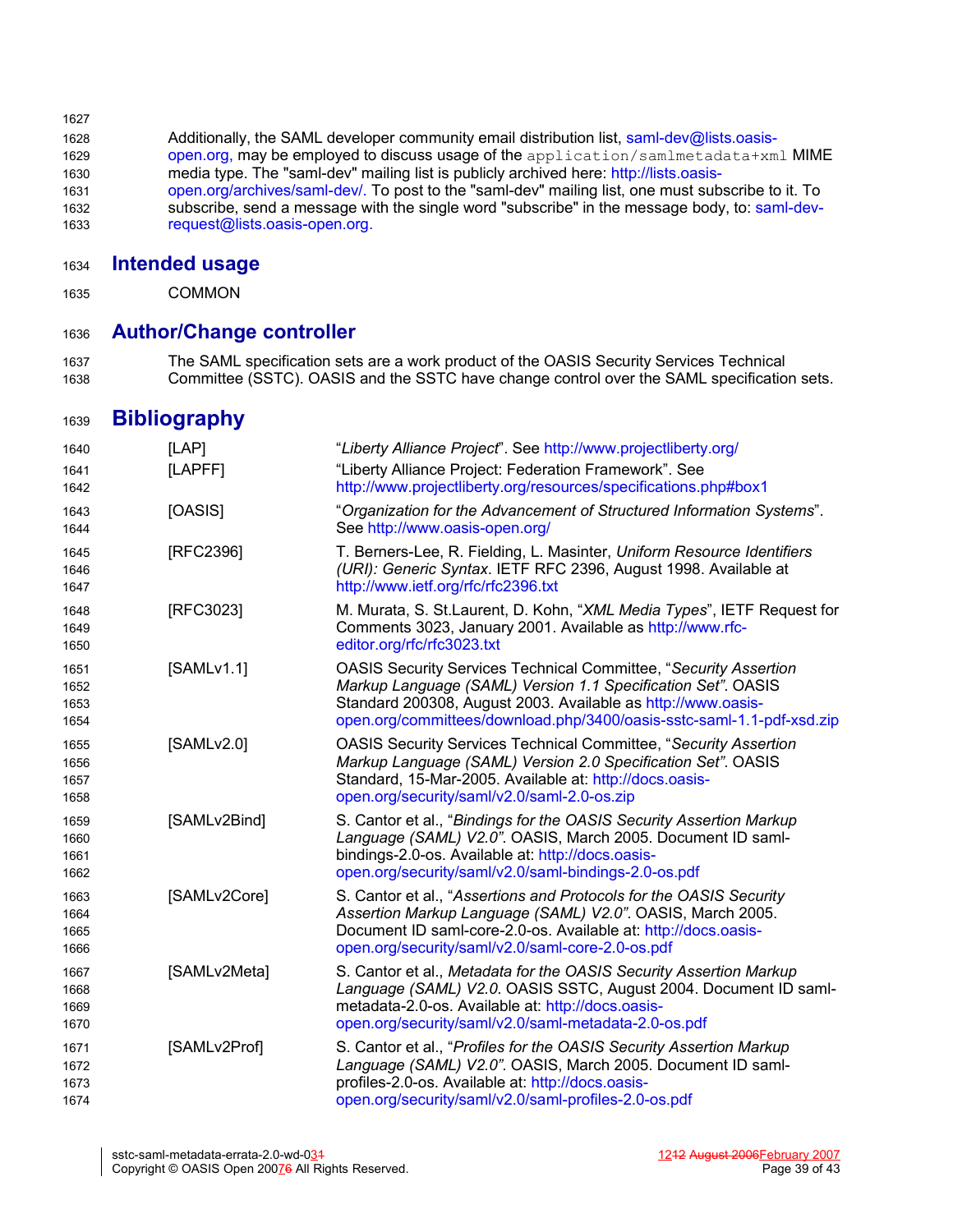<span id="page-39-0"></span>

| 1675<br>1676<br>1677<br>1678         | [SAMLv2Sec] | F. Hirsch et al., "Security and Privacy Considerations for the OASIS<br>Security Assertion Markup Language (SAML) V2.0". OASIS, March 2005.<br>Document ID saml-sec-consider-2.0-os. Available at: http://docs.oasis-<br>open.org/security/saml/v2.0/saml-profiles-2.0-os.pdf |
|--------------------------------------|-------------|-------------------------------------------------------------------------------------------------------------------------------------------------------------------------------------------------------------------------------------------------------------------------------|
| 1679<br>1680                         | [SSTC]      | "OASIS Security Services Technical Committee". See http://www.oasis-<br>open.org/committees/security/                                                                                                                                                                         |
| 1681<br>1682<br>1683<br>1684<br>1685 | [XML]       | Bray, T., Paoli, J., Sperberg-McQueen, C.M. and E. Maler, François<br>Yergeau, "Extensible Markup Language (XML) 1.0 (Third Edition)", World<br>Wide Web Consortium Recommendation REC-xml, Feb 2004, Available<br>as http://www.w3.org/TR/REC-xml/                           |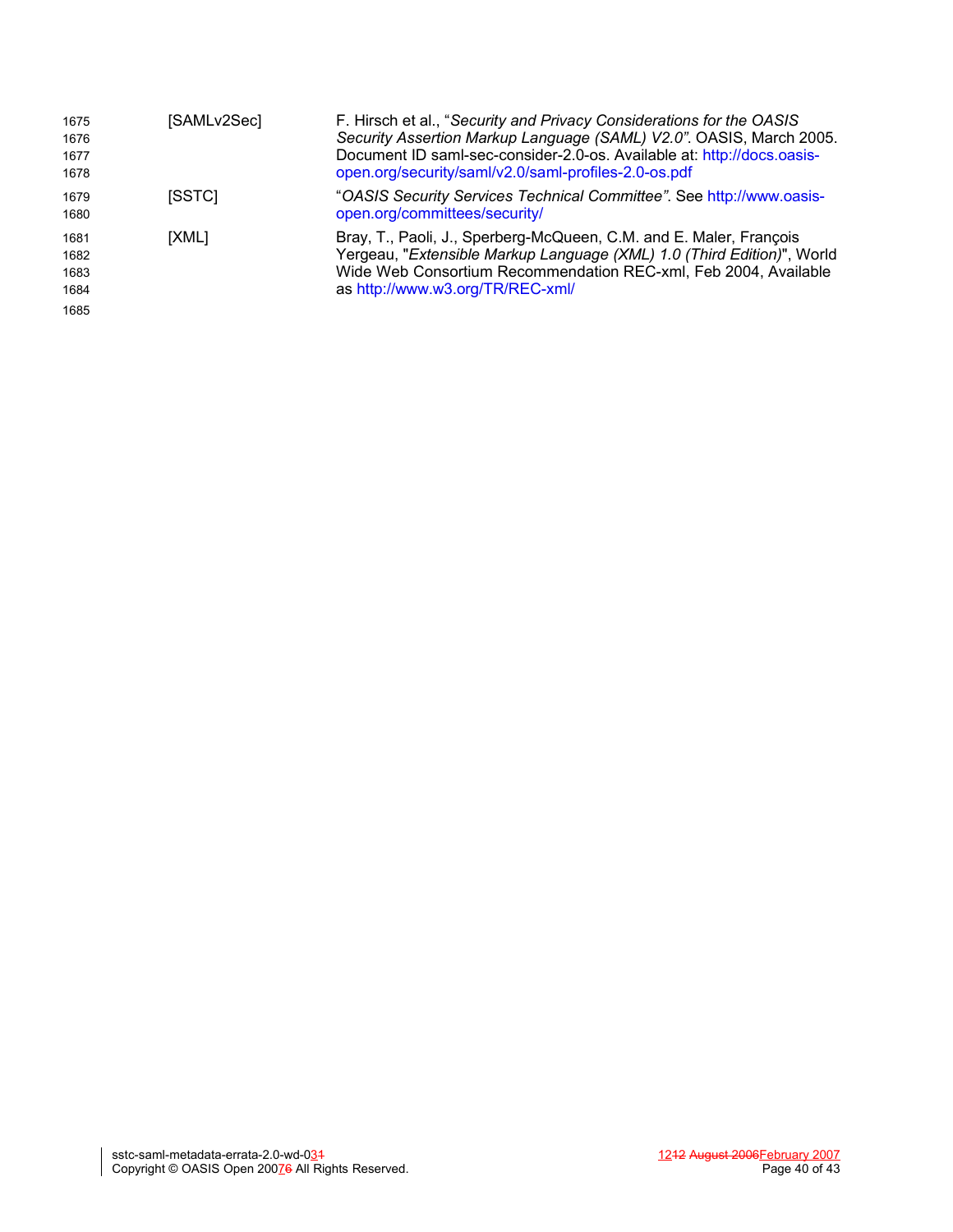# **Appendix B. Acknowledgments** 1686

The editors would like to acknowledge the contributions of the OASIS Security Services Technical Committee, whose voting members at the time of publication were: 1687 1688

- Conor Cahill, AOL • John Hughes, Atos Origin • Hal Lockhart, BEA Systems • Mike Beach, Boeing • Rebekah Metz, Booz Allen Hamilton • Rick Randall, Booz Allen Hamilton • Ronald Jacobson, Computer Associates • Gavenraj Sodhi, Computer Associates • Thomas Wisniewski, Entrust • Carolina Canales-Valenzuela, Ericsson • Dana Kaufman, Forum Systems • Irving Reid, Hewlett-Packard • Guy Denton, IBM • Heather Hinton, IBM • Maryann Hondo, IBM • Michael McIntosh, IBM • Anthony Nadalin, IBM • Nick Ragouzis, Individual Scott Cantor, Internet2 • Bob Morgan, Internet2 • Peter Davis, Neustar • Jeff Hodges, Neustar • Frederick Hirsch, Nokia • Senthil Sengodan, Nokia • Abbie Barbir, Nortel Networks • Scott Kiester, Novell • Cameron Morris, Novell • Paul Madsen, NTT • Steve Anderson, OpenNetwork • Ari Kermaier, Oracle • Vamsi Motukuru, Oracle • Darren Platt, Ping Identity • Prateek Mishra, Principal Identity • Jim Lien, RSA Security • John Linn, RSA Security • Rob Philpott, RSA Security • Dipak Chopra, SAP 1689 1690 1691 1692 1693 1694 1695 1696 1697 1698 1699 1700 1701 1702 1703 1704 1705 1706 1707 1708 1709 1710 1711 1712 1713 1714 1715 1716 1717 1718 1719 1720 1721 1722 1723 1724 1725
- Jahan Moreh, Sigaba 1726
- Bhavna Bhatnagar, Sun Microsystems 1727
- Eve Maler, Sun Microsystems 1728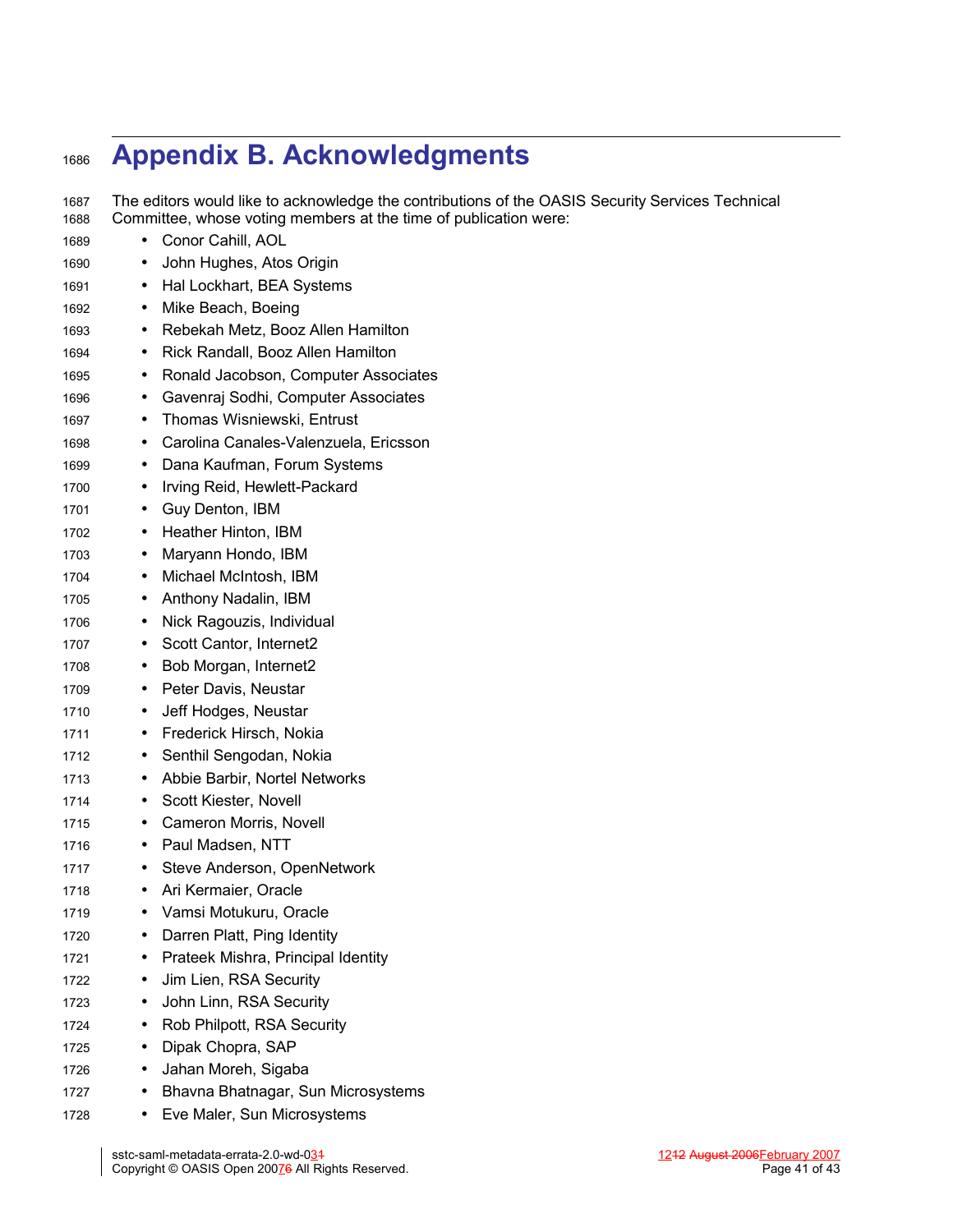| 1729         | Ronald Monzillo, Sun Microsystems                                                                                                                                                               |
|--------------|-------------------------------------------------------------------------------------------------------------------------------------------------------------------------------------------------|
| 1730         | Emily Xu, Sun Microsystems                                                                                                                                                                      |
| 1731<br>1732 | Greg Whitehead, Trustgenix<br>$\bullet$                                                                                                                                                         |
| 1733<br>1734 | The editors also would like to acknowledge the following former SSTC members for their contributions to<br>this or previous versions of the OASIS Security Assertions Markup Language Standard: |
| 1735         | Stephen Farrell, Baltimore Technologies                                                                                                                                                         |
| 1736         | David Orchard, BEA Systems                                                                                                                                                                      |
| 1737         | Krishna Sankar, Cisco Systems<br>$\bullet$                                                                                                                                                      |
| 1738         | Zahid Ahmed, CommerceOne<br>$\bullet$                                                                                                                                                           |
| 1739         | Tim Alsop, CyberSafe Limited<br>٠                                                                                                                                                               |
| 1740         | Carlisle Adams, Entrust<br>$\bullet$                                                                                                                                                            |
| 1741         | Tim Moses, Entrust                                                                                                                                                                              |
| 1742         | Nigel Edwards, Hewlett-Packard<br>$\bullet$                                                                                                                                                     |
| 1743         | Joe Pato, Hewlett-Packard<br>$\bullet$                                                                                                                                                          |
| 1744         | Bob Blakley, IBM<br>٠                                                                                                                                                                           |
| 1745         | Marlena Erdos, IBM<br>$\bullet$                                                                                                                                                                 |
| 1746         | Marc Chanliau, Netegrity                                                                                                                                                                        |
| 1747         | Chris McLaren, Netegrity<br>٠                                                                                                                                                                   |
| 1748         | Lynne Rosenthal, NIST<br>٠                                                                                                                                                                      |
| 1749         | Mark Skall, NIST<br>٠                                                                                                                                                                           |
| 1750         | Charles Knouse, Oblix<br>٠                                                                                                                                                                      |
| 1751         | Simon Godik, Overxeer                                                                                                                                                                           |
| 1752         | Charles Norwood, SAIC<br>$\bullet$                                                                                                                                                              |
| 1753         | Evan Prodromou, Securant<br>٠                                                                                                                                                                   |
| 1754         | Robert Griffin, RSA Security (former editor)<br>٠                                                                                                                                               |
| 1755         | Sai Allarvarpu, Sun Microsystems<br>٠                                                                                                                                                           |
| 1756         | Gary Ellison, Sun Microsystems                                                                                                                                                                  |
| 1757         | Chris Ferris, Sun Microsystems<br>$\bullet$                                                                                                                                                     |
| 1758         | Mike Myers, Traceroute Security<br>٠                                                                                                                                                            |
| 1759         | Phillip Hallam-Baker, VeriSign (former editor)                                                                                                                                                  |
| 1760         | James Vanderbeek, Vodafone                                                                                                                                                                      |
| 1761         | Mark O'Neill, Vordel                                                                                                                                                                            |
| 1762         | Tony Palmer, Vordel                                                                                                                                                                             |
| 1763         |                                                                                                                                                                                                 |
| 1764<br>1765 | Finally, the editors wish to acknowledge the following people for their contributions of material used as<br>input to the OASIS Security Assertions Markup Language specifications:             |
| 1766         | Thomas Gross, IBM                                                                                                                                                                               |
| 1767         | Birgit Pfitzmann, IBM                                                                                                                                                                           |
| 1768         | The editors also would like to gratefully acknowledge Jahan Moreh of Sigaba, who during his tenure on                                                                                           |

the SSTC was the primary editor of the errata working document and who made major substantive contributions to all of the errata materials. 1769 1770